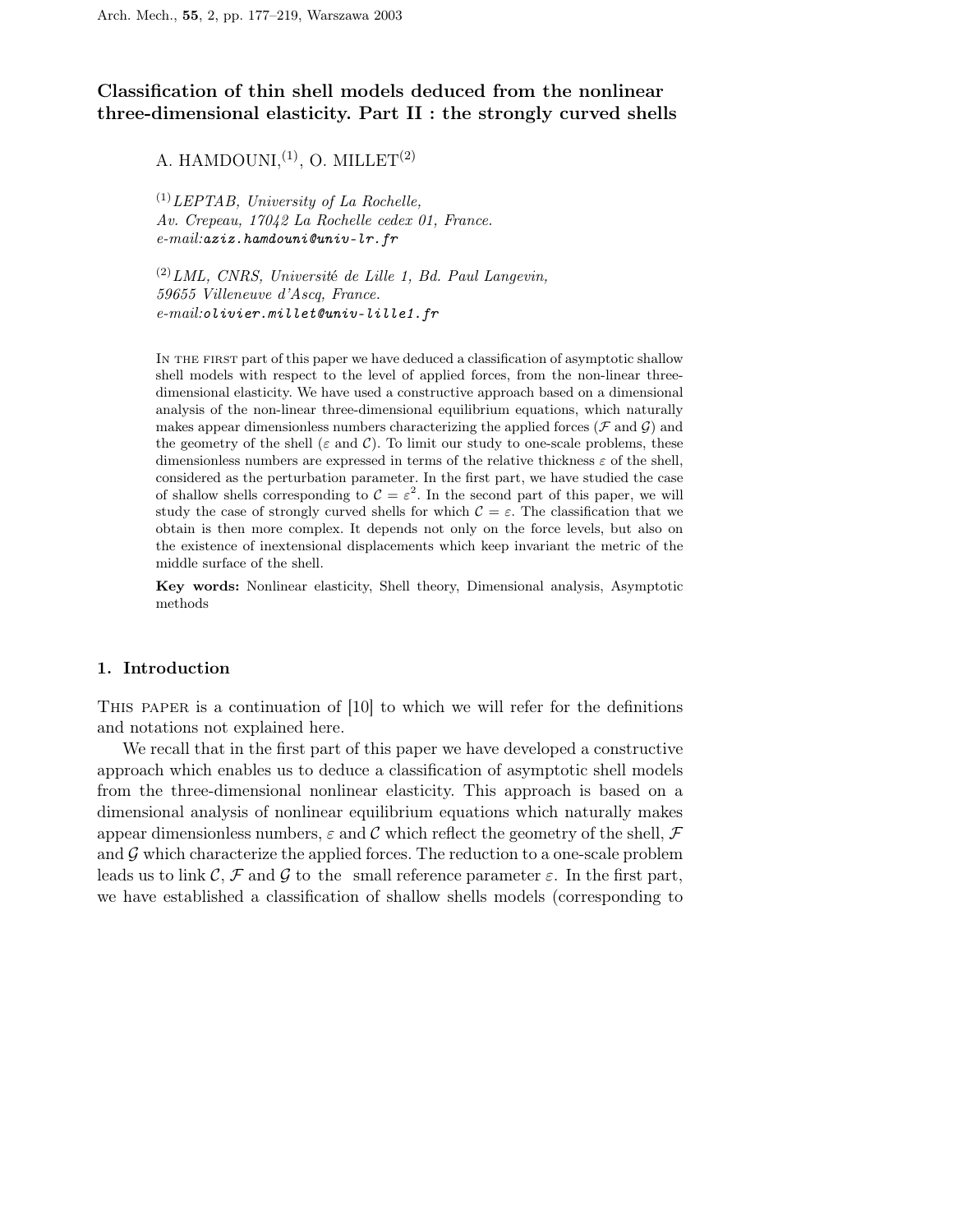$\mathcal{C} = \varepsilon^2$ ) with respect to the level forces, from asymptotic expansion of the threedimensional equations of nonlinear elasticity. In the second part of this paper, we propose to apply the same approach for strongly curved shells for which  $\mathcal{C} = \varepsilon$ . The classification obtained also depends on the geometric rigidity of the middle surface of the shell. However, contrary to the first part of this paper, the shell is now assumed to be clamped only on a part of the lateral surface and free on the other part.

The geometric rigidity of the shell is characterized by the existence of inextensional displacements which keep invariant the metric of the middle surface, in the linear and the nonlinear case. As the shell is assumed to be clamped only on a part of its lateral surface, such inextensional displacements are possible. Thus, in what follows, we will use the following terminology :

 $-$  a non-inhibited or inhibited shell in the nonlinear range (or just non-inhibited) inhibited shell) will characterize a shell whose middle surface admits or not nonlinear inextensional mappings or displacements<sup>1)</sup> (see  $(5.2)$ ) for the mathematical definition).

 $-$  a non-inhibited or inhibited shell in the linear range (or linearly non-inhibited) inhibited shell) will characterize a shell whose middle surface admits or not linear inextensional displacements<sup>2)</sup> (see  $(5.64)$  for the mathematical definition).

Let us notice that the definition of a non-inhibited shell in the nonlinear range used here is different from the one of "bendable surface" according to the terminology of Szwabowicz [24]. It is to be reminded that the importance of such inextensional deformations in shell theory is known since a long time (see for example LOVE  $[12]$ , NOVOZHILOV  $[17]$ , GOLDENVEIZER  $[9]$ ). However, whereas the study of inextensional displacements in linear theory has been systematized in[2][8][19][20][26], only a few works on nonlinear inextensional displacements exist [24].

Moreover, to our knowledge there is no work which studies the link between linear and nonlinear inextensional displacements. In many practical cases, if the shell is inhibited (respectively non-inhibited) in the nonlinear range, then it is linearly inhibited (respectively non-inhibited). However, some examples exist which refute this observation. Indeed, let us consider half a sphere clamped on its lateral surface. If it is deformed so as to obtain the symmetric configuration with respect to the base, the transformation is inextensional in the nonlinear range, whereas it is well known that half a sphere completely clamped on its lateral surface is linearly inhibited (see [2]).

 $1)$ The nonlinear inextensional mappings keep invariant the *nonlinear metric* of the middle surface.

<sup>&</sup>lt;sup>2)</sup>The linear inextensional displacements keep invariant the *linearized metric* of the middle surface.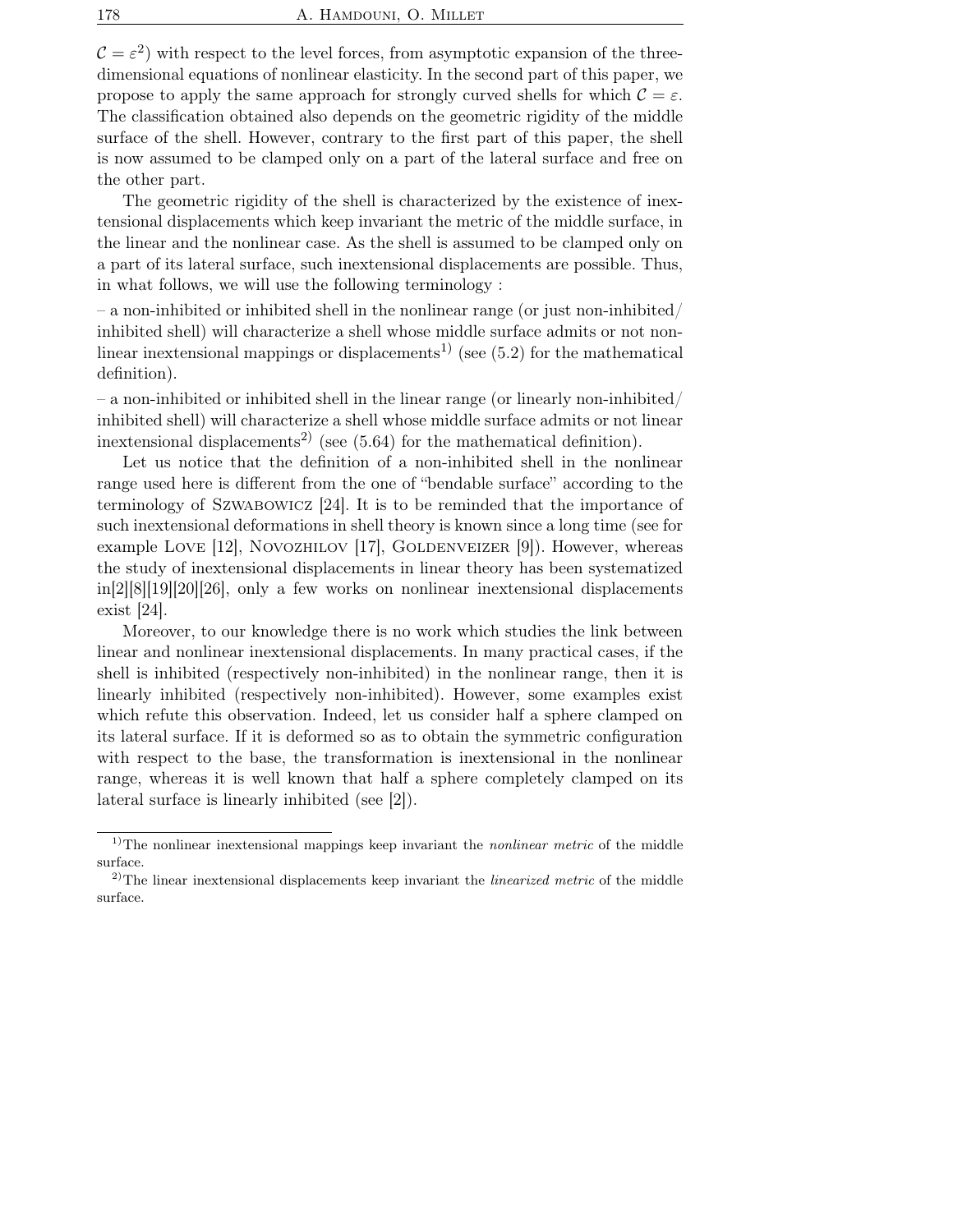### 2. Decomposition of the three-dimensional problem

As in the first part, we consider a shell of  $2h_0$  thickness, whose middle surface is  $\omega_0^*$ , which occupies the domain  $\overline{\Omega}_0^*$  $\hat{0}$  in its reference configuration, where  $\Omega_0^* = \omega_0^* \times ] - h_0, h_0[$  is an open set of  $\mathbb{R}^3$ . We recall that  $\omega_0^*$  denotes a connected surface embedded in  $\mathbb{R}^3$ , whose diameter is  $L_0$ , with a "smooth enough" boundary  $\gamma_0^*$ . We note  $N_0$  the unit normal to  $\omega_0^*$ ,  $C_0^*$  its curvature operator,  $q_0^*$  a generic point of  $\overline{\Omega}_0^*$  and  $\Gamma_0^{*\pm} = \overline{\omega}_0^* \times {\{\pm h_0\}}$  the upper and lower faces of the shell. Contrary to the first part of this paper, the shell is now assumed to be clamped only on a portion  $\Gamma_0^{1*} = \gamma_0^{1*} \times [-h_0, h_0]$  of the lateral surface  $\Gamma_0^* = \gamma_0^* \times [-h_0, h_0]$ , and free on the other portion  $\Gamma_0^{2*} = \gamma_0^{2*} \times [-h_0, h_0]$ , where  $(\gamma_0^{1*}, \gamma_0^{2*})$  denotes a partition of  $\gamma_0^*$ . Thus inextensional displacements are possible.



Fig. 1. Initial and final shell configuration.

Within the framework of nonlinear elasticity, the unknown mapping  $\phi^* \colon \overline{\Omega}^*_0 \to \mathbb{R}^3$ and the second Piola-Kirchhoff tensor  $\Sigma^*$  solve the equilibrium equations :

(2.1)  
\n
$$
\text{Div}^*(\mathcal{H}^*) = -\overline{f^*} \qquad \text{in} \quad \Omega_0^*,
$$
\n
$$
\overline{\mathcal{H}^*} N_0 = \pm g^{*\pm} \qquad \text{on} \quad \Gamma_0^{*\pm},
$$
\n
$$
\phi^* = i_d \qquad \text{on} \quad \Gamma_0^{1*},
$$
\n
$$
\overline{\mathcal{H}^*} n_0 = 0 \qquad \text{on} \quad \Gamma_0^{2*},
$$

with  $\mathcal{H}^* = \Sigma^* \overline{F^*}$ , where  $F^* = \frac{\partial \phi^*(q_0^*)}{\partial x_0^*}$  $\overline{\partial q_0^*}$  $= I_3 + \frac{\partial U^*}{\partial x^*}$  $\overline{\partial q_0^*}$ denotes the linear tangent mapping to  $\phi^*$ ,  $n_0$  the unit external normal to  $\Gamma_0^*$ ,  $f^*$  :  $\overline{\Omega}_0^* \to \mathbb{R}^3$  and  $g^{*\pm}$  :  $\Gamma_0^{*\pm} \rightarrow \mathbb{R}^3$  the applied body and surface forces, and  $i_d$  the identity mapping of R 3 . Let us recall that in the framework of Saint-Venant Kirchhoff materials,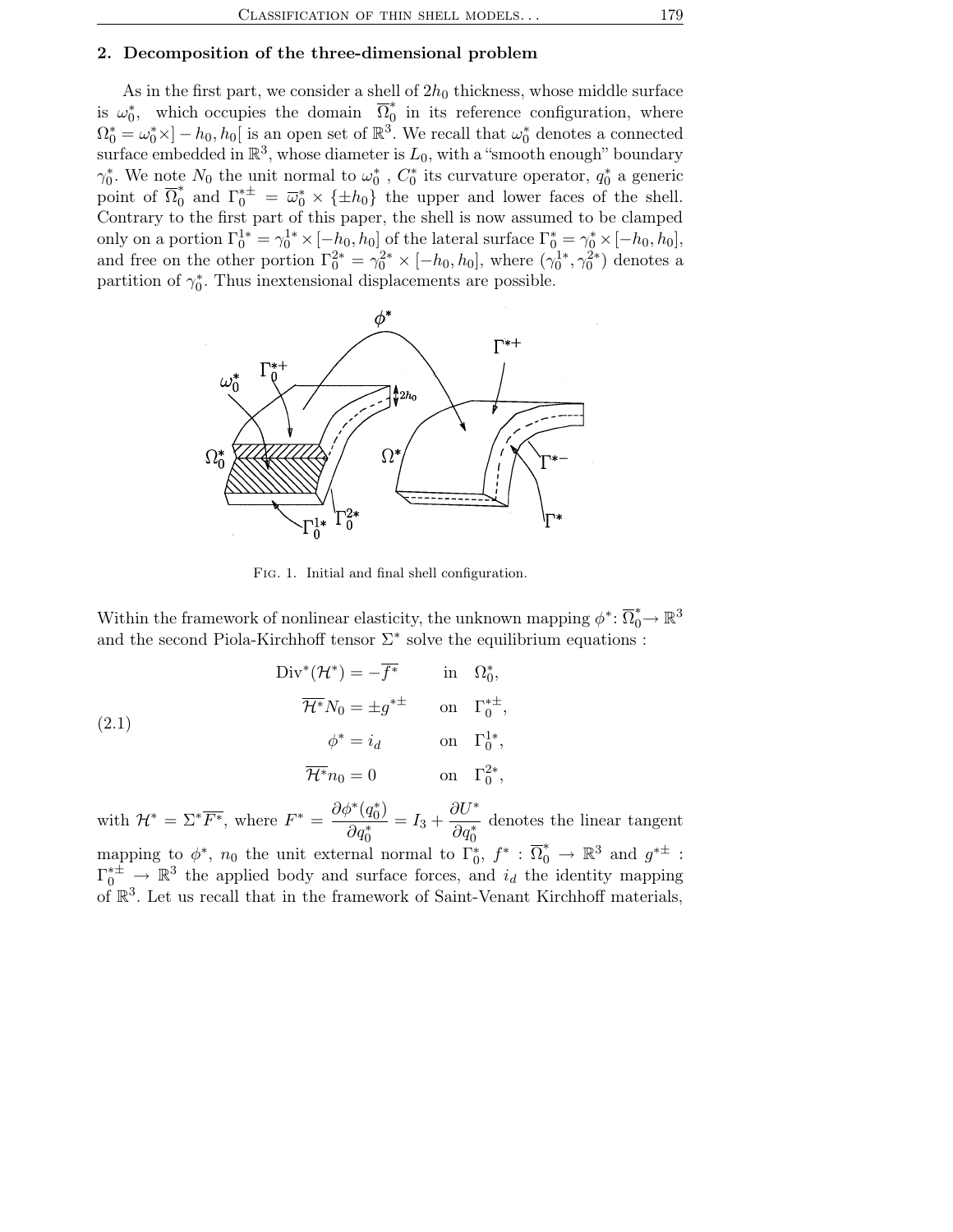$\Sigma^*$  is linked to the nonlinear Green-Lagrange strain tensor  $E^* = (\overline{F}^*F^* - I_3)/2$ by the constitutive relation  $\Sigma^* = \lambda \operatorname{Tr}(E^*)I_3 + 2\mu E^*$ , where  $I_3$  denotes the identity of  $\mathbb{R}^3$ ,  $\lambda$  and  $\mu$  the Lamé constants of the material.

To make the expansion of the boundary condition  $\overline{\mathcal{H}^*}n_0 = 0$  on  $\Gamma_0^{2*}$ , we must have an explicit expression of the normal  $n_0$  with respect to the unit normal  $\nu_0$ to  $\gamma_0^*$ . We have the following proposition which has been proved in [6] :

PROPOSITION 1. Let  $\omega_0^*$  be a connected surface embedded in  $\mathbb{R}^3$ . Let us consider the shell of  $2h_0$  thickness which occupies the domain

$$
\overline{\Omega_0^*} = \left\{ q_0^* = p_0^* + z^* N_0 \quad \text{where } p_0^* \in \overline{\omega_0^*} \text{ and } z^* \in [-h_0, +h_0] \right\}.
$$

Then the unit external normal  $n_0$  to the lateral surface  $\Gamma_0^*$  is given by:

(2.2) 
$$
n_0 = \frac{1}{\left| \left| \kappa_0^{* - 1} \nu_0 \right| \right|} \kappa_0^{* - 1} \nu_0
$$

with  $\kappa_0^* = I_0^* - z^* C_0^*$  and where  $I_0^*$  denotes the identity on  $T\omega_0^*$ .

Thus, the boundary condition  $\overline{\mathcal{H}}^* n_0 = 0$  on  $\Gamma_0^{2*}$  can be written as :

(2.3) 
$$
\mathcal{H}^* \Pi_0 \kappa_0^{*-1} \nu_0 = 0 \quad \text{on} \quad \Gamma_0^{2*}.
$$

In the case of strongly curved shells, it is not necessary to decompose completely the equilibrium Eqs. (2.1) onto  $T\omega_0^* \oplus \mathbb{R}N_0$  as in the first part. To simplify the calculations, we will use only a partial decomposition. To do this, we introduce the two-dimensional divergence  $\text{div}_{t3}^*$  defined as follows<sup>3</sup>):

Let A be an operator field defined on  $\omega_0^*$  which takes its values in  $\mathcal{L}(\mathbb{R}^3, T\omega_0^*)$ . Let us set  $A_t = A\Pi_0$  and  $A_s = AN_0$ . Then we have :

$$
\operatorname{div}_{t3}^*({\mathcal A}) = \operatorname{div}^*({\mathcal A}_t) - \overline{{\mathcal A}_s} C_0^* + (\operatorname{div}^*({\mathcal A}_s) + \operatorname{Tr}({\mathcal A}_t C_0^*)) \, \overline{N_0}
$$

where div<sup>\*</sup> denotes the two-dimensional divergence on  $\omega_0^*$ .

 $3$ This definition is similar to the one introduced in [25] by the author.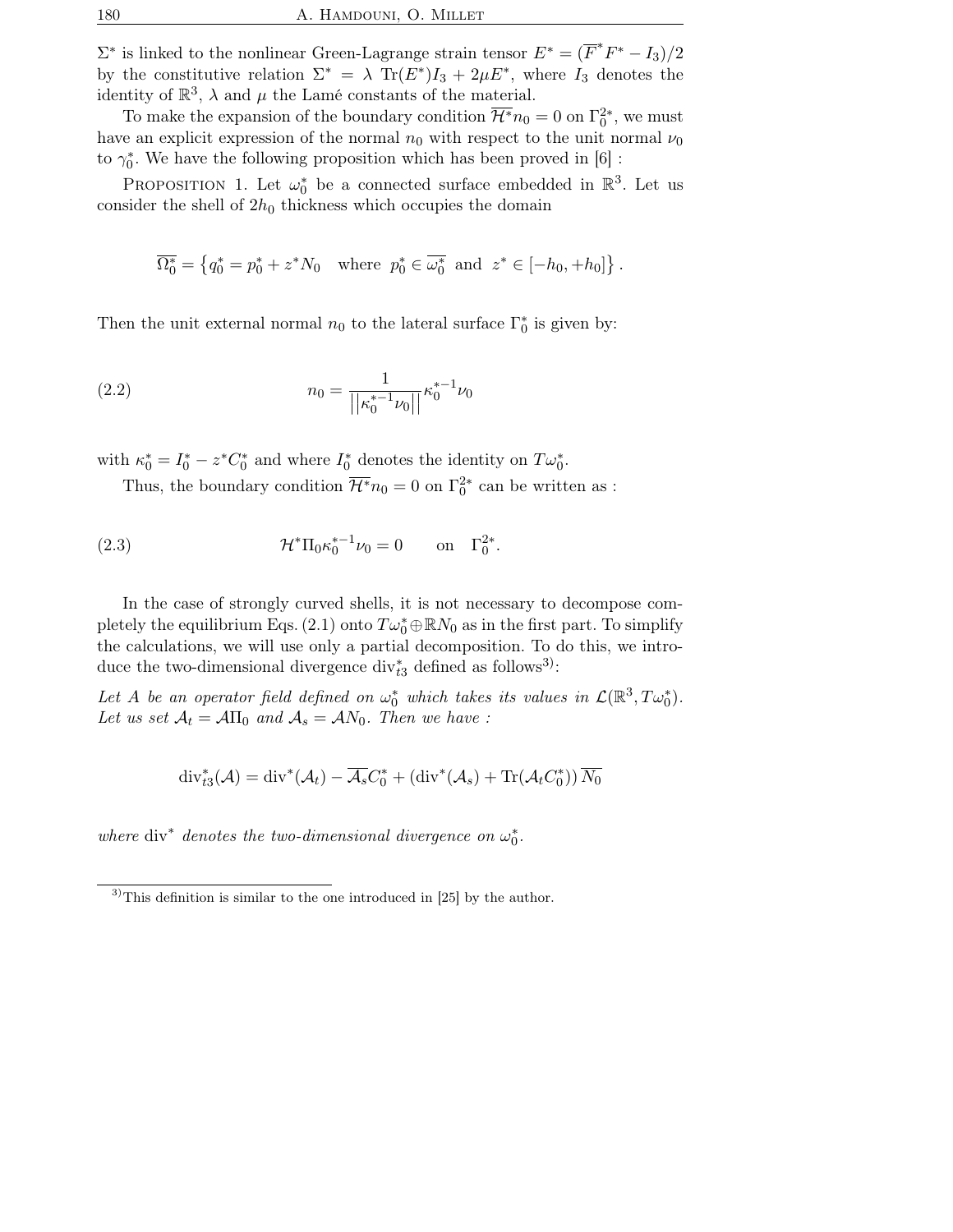Thus, if we partially decompose  $\mathcal{H}^*$  as follows :  $\mathcal{H}^* = \Pi_0 \mathcal{H}^* + N_0 \overline{N_0} \mathcal{H}^*$ , the equilibrium Eq.  $(2.1)$  can be written :

(2.4) 
$$
\begin{cases}\n\text{div}_{t3}^{*}(\kappa_{0}^{*-1}\Pi_{0}\mathcal{H}^{*}) - \text{div}^{*}(\kappa^{*-1})\Pi_{0}\mathcal{H}^{*} \\
-\text{Tr}(\kappa_{0}^{*-1}C_{0}^{*})\overline{N_{0}}\mathcal{H}^{*} + \frac{\partial \overline{N_{0}}\mathcal{H}^{*}}{\partial z^{*}} = -\overline{f}^{*} & \text{in} \quad \Omega_{0}^{*}, \\
\overline{\mathcal{H}}^{*} \mathcal{H}_{0} & = \pm g^{* \pm} & \text{on} \quad \Gamma_{0}^{* \pm}, \\
\phi^{*} & = i_{d} & \text{on} \quad \Gamma_{0}^{1*}, \\
\overline{\mathcal{H}}^{*}\Pi_{0}\kappa_{0}^{*-1}\nu_{0} & = 0 & \text{on} \quad \Gamma_{0}^{2*}.\n\end{cases}
$$

#### 3. Dimensional analysis and one-scale problem

As in the first part, we define the following dimensionless physical data and unknowns of the problem :

(3.1) 
$$
p_0 = \frac{p_0^*}{L_0}, \qquad q_0 = \frac{q_0^*}{L_0}, \qquad \phi = \frac{\phi^*}{\phi_r}, \qquad U = \frac{U^*}{U_r}, \qquad z = \frac{z^*}{h_0},
$$

$$
C_0 = \frac{C_0^*}{C_r}, \qquad f_n = \frac{f_t^*}{f_{tr}}, \qquad g_n = \frac{f_n^*}{f_{nr}}, \qquad g_n = \frac{g_t^*}{g_{tr}}, \qquad g_t = \frac{g_n^*}{g_{nr}},
$$

where the variables with subscript  $r$  are the reference ones. The new variables which appear without an asterisk are dimensionless. To avoid any assumptions concerning the order of magnitude of the displacements, the reference scales  $\phi_r$ and  $U_r$  are firstly assumed to be equal to  $L_0$ . If necessary, it will always be possible to define new reference scales for the displacement.

On the other hand, we will use as in the first part, the following notations to simplify the calculations :

(3.2) 
$$
F = \varepsilon F^*
$$
,  $E = \varepsilon^2 E^*$ ,  $\Sigma = \frac{\varepsilon^2}{\mu} \Sigma^*$  and  $\mathcal{H} = \frac{\varepsilon^3}{\mu} \mathcal{H}^*$ .

Then the dimensionless expressions of F, E,  $\Sigma$  and H are given by:

(3.3) 
$$
F = \varepsilon \frac{\partial \phi}{\partial p_0} \kappa_0^{-1} + \frac{\partial \phi}{\partial z} \overline{N_0}.
$$

(3.4) 
$$
2E = \overline{F}F - \varepsilon^2 I_3
$$
,  $\Sigma = \beta \text{Tr}(E)I_3 + 2E$ ,  $\mathcal{H} = \beta \text{Tr}(E)\overline{F} + 2E\overline{F}$ 

and can be calculated from the mapping  $\phi$ .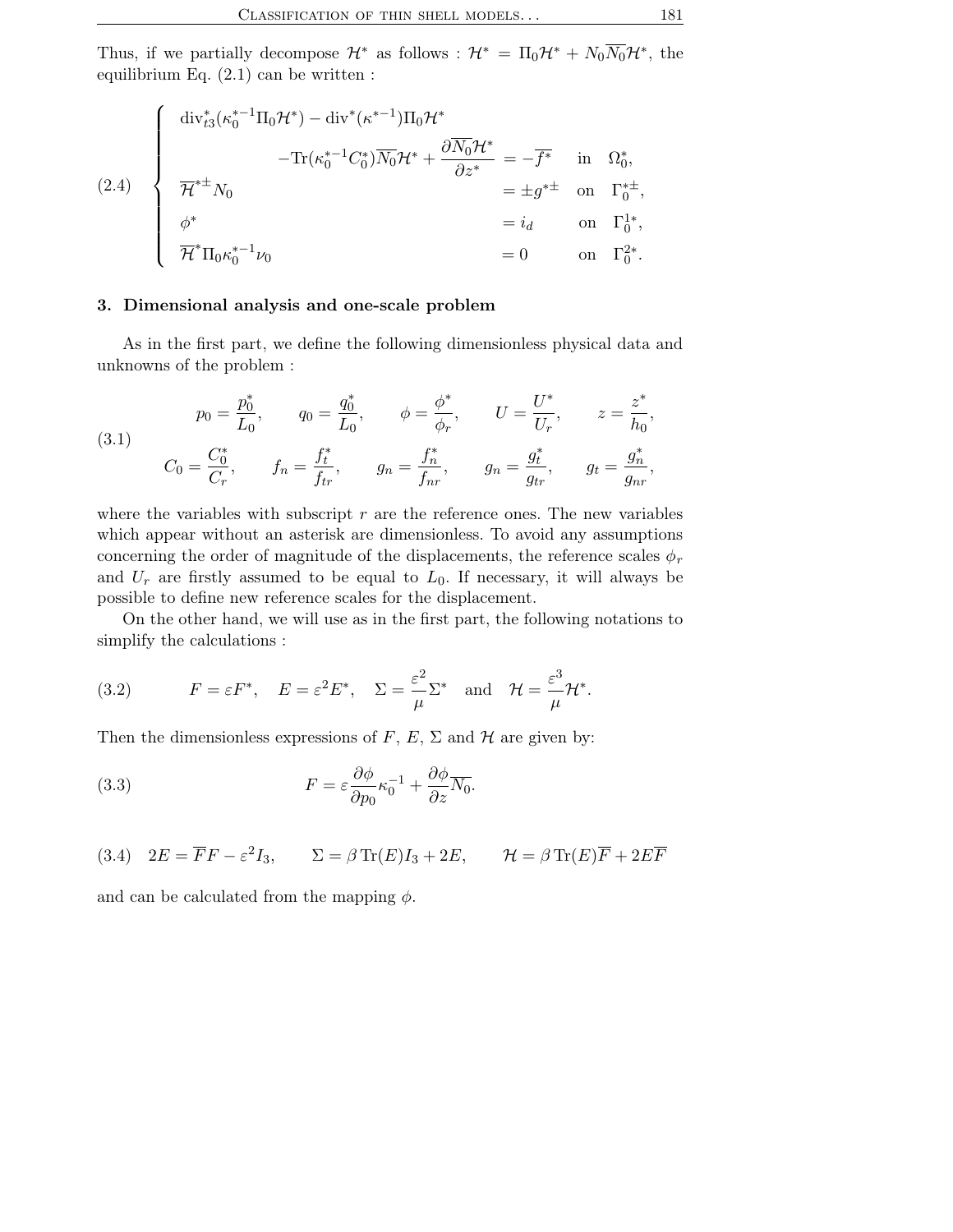With these notations, the dimensional analysis of Eq.  $(2.4)$  leads to the dimensionless equilibrium equations:

$$
\varepsilon \text{div}_{t3}(\kappa_0^{-1} \Pi_0 \mathcal{H}) - \varepsilon \text{div}(\kappa_0^{-1}) \Pi_0 \mathcal{H} - \mathcal{C} \text{Tr}(\kappa_0^{-1} C_0) \overline{N_0} \mathcal{H} + \frac{\partial N_0 \mathcal{H}}{\partial z}
$$

$$
= -\varepsilon^3 \mathcal{F} \overline{f} \quad \text{in} \quad \Omega_0,
$$

$$
\overline{\mathcal{H}}^{\pm} N_0 = \pm \varepsilon^3 \mathcal{G}g \quad \text{on} \quad \Gamma_0^{\pm},
$$

$$
\phi = i_d \quad \text{on} \quad \Gamma_0^1,
$$

$$
\overline{\mathcal{H}} \Pi_0 \kappa_0^{-1} \nu_0 = 0 \quad \text{on} \quad \Gamma_0^2,
$$

and naturally introduces the same dimensionless numbers  $\varepsilon$ , C, F and G as for shallow shells [10]. We recall that the two shape factors  $\varepsilon = \frac{h_0}{L}$  $\frac{L_0}{L_0}$  and  $C = h_0 C_r$ characterize the geometry of the shell (relative thickness and curvature), whereas the force ratios  $\mathcal{F} = \mathcal{F}_t = \mathcal{F}_n = \frac{h_0 f_{tr}}{h}$  $\frac{df_{tr}}{\mu} = \frac{h_0f_{nr}}{\mu}$  $\frac{f_{nr}}{\mu}$  and  $\mathcal{G} = \mathcal{G}_t = \mathcal{G}_n = \frac{g_{tr}}{\mu}$  $\frac{g_{tr}}{\mu} = \frac{g_{nr}}{\mu}$  $\mu$ characterize the forces applied to the shell<sup>4)</sup>.

To apply the standard technique of asymptotic expansions, the problem must be reduced to a one-scale problem. To do this,  $\varepsilon$  is chosen as the reference perturbation parameter and the other dimensionless numbers must be linked to  $\varepsilon$ . In the first part of this paper, we have studied shallow shells which correspond to  $C = \varepsilon^2$ . In the second part, we will consider strongly curved shells for which  $\mathcal{C} = \varepsilon$ .

On the other hand, as in the first part, the study of all the force levels can be reduced without loss of generality to the particular choices  $\mathcal{F}_t = \mathcal{G}_t$  and  $\mathcal{F}_n = \mathcal{G}_n$ . Moreover, as in the case of strongly curved shells the tangential and the normal direction play a symmetrical role, we will only consider force levels such as  $\mathcal{F}_t = \mathcal{F}_n = \mathcal{G}_t = \mathcal{G}_n$ . However, to separate body forces from surface forces in the equations, we have set  $\mathcal{F} = \mathcal{F}_t = \mathcal{F}_n$  and  $\mathcal{G} = \mathcal{G}_t = \mathcal{G}_n$ , even if we always consider force levels such as  $\mathcal{F} = \mathcal{G}$ .

Finally, the classification of asymptotic shell models will be deduced for decreasing force levels, from severe  $(\mathcal{F} = \mathcal{G} = \varepsilon)$  to low  $(\mathcal{F} = \mathcal{G} = \varepsilon^{n \ge 4})$ .

<sup>&</sup>lt;sup>4)</sup>More precisely,  $\mathcal{F}_t$  and  $\mathcal{F}_n$  (respectively  $\mathcal{G}_t$  and  $\mathcal{G}_n$ ) represent the ratio of the resultant on the thickness of the body forces (respectively the ratio of the surface forces) to  $\mu$  considered as a reference stress.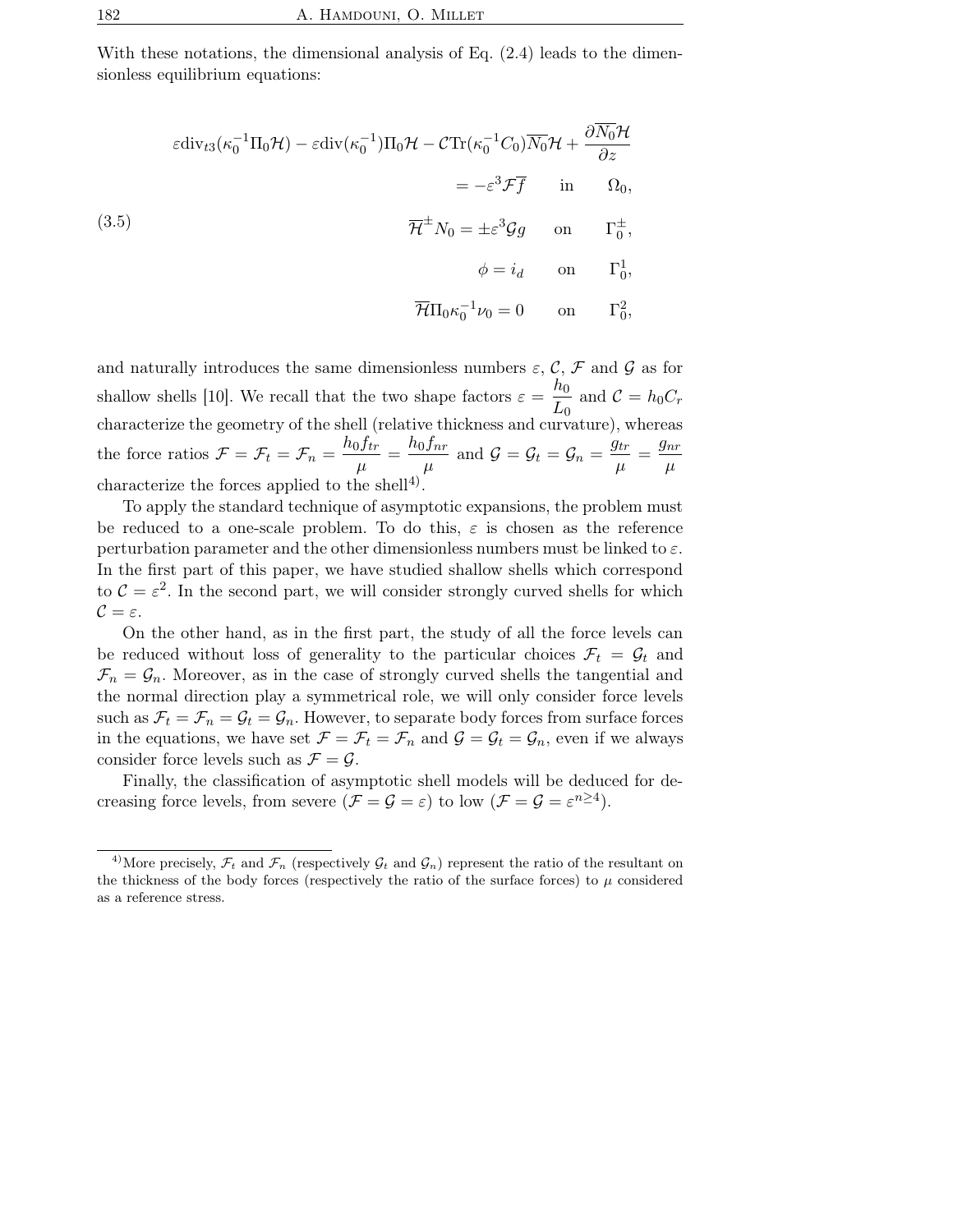### 4. The nonlinear membrane model

In this section, we begin the classification with severe force levels. We will show that the asymptotic expansion of equations naturally leads to the nonlinear membrane model.

#### 4.1. Asymptotic expansion of equations

We consider a strongly curved shell  $(C = \varepsilon)$  subjected to a severe force level  $\mathcal{G} = \mathcal{F} = \varepsilon$ . Once reduced to a one-scale problem, we postulate that the displacement U or equivalently, the mapping  $\phi = i_d + U$  admits a formal expansion with respect to  $\varepsilon$ :

$$
U = U^0 + \varepsilon U^1 + \varepsilon^2 U^2 + \dots
$$

$$
\phi = \phi^0 + \varepsilon \phi^1 + \varepsilon^2 \phi^2 + \dots
$$

with  $\phi^0 = i_{\omega_0} + U^0$ ,  $\phi^1 = U^1 + zN_0$  and  $\phi^i = U^i$  for  $i \geq 2$ . If necessary, it will be possible to decompose U into  $T\omega_0 \oplus \mathbb{R}N$  as follows :  $U = V + uN_0$ .

The expansion of  $\phi$  implies via (3.3) and (3.4) an expansion of F, E,  $\Sigma$  and  $H$  whose terms will be calculated when necessary. Let us just notice that we now have :

$$
\kappa^{-1} = (I_0 - \varepsilon z C_0)^{-1} = I_0 + z \varepsilon C_0^1 + z^2 \varepsilon^2 C_0^2 + \dots
$$

Then the asymptotic expansion of equations leads to the following result:

RESULT 1.

For applied forces such as  $\mathcal{G} = \mathcal{F} = \varepsilon$ , the leading term  $\phi^0$  of the expansion of  $\phi$  depends only on  $p_0$  and is a solution of the following nonlinear membrane model:

$$
\begin{aligned}\n\operatorname{div}_{t3} \left( n_t^0 \frac{\overline{\partial} \phi^0}{\partial p_0} \right) &= -\overline{p} \quad \text{in} \quad \omega_0, \\
\phi^0 &= i_{\omega_0} \quad \text{on} \quad \gamma_0^1, \\
n_t^0 \nu_0 &= 0 \quad \text{on} \quad \gamma_0^2\n\end{aligned}
$$

where  $\nu_0$  denotes the unit external normal to  $\gamma_0$  and where

$$
n_t^0 = \frac{4\beta}{2+\beta} \text{Tr}(\Delta_t^0) I_0 + 4\Delta_t^0, \quad 2\Delta_t^0 = \frac{\overline{\partial \phi^0}}{\partial p_0} \frac{\partial \phi^0}{\partial p_0} - I_0 \quad \text{and} \quad p = g^+ + g^- + \int_{-1}^{+1} f dz.
$$

P r o o f. The proof of this result is similar to the one of the nonlinear membrane model of the first part of this paper [10]. Let us just recall the intermediate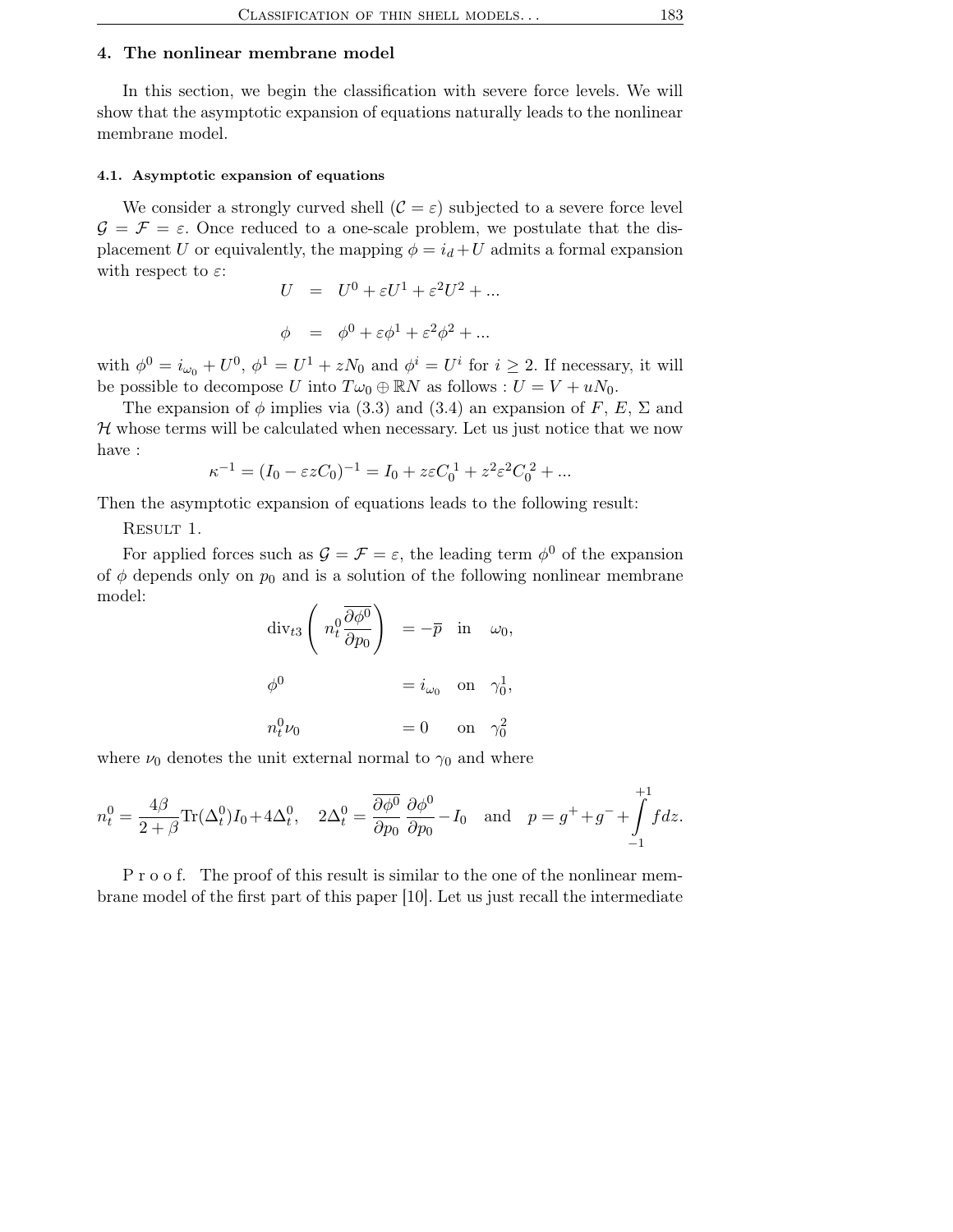results which will be used in what follows. On one hand, the second term  $\phi^1$  of the expansion on  $\phi$  can be written as:

(4.1) 
$$
\phi^1 = U^1(p_0) + z\theta_0 N \quad \text{with} \quad \theta_0 = \sqrt{1 - \frac{2\beta}{\beta + 2} \text{Tr}(\Delta_t^0)}
$$

where N denotes the unit vector orthogonal to the surface  $\omega = \phi^0(\omega_0)$  oriented so as  $\theta_0$  to be positive. On the other hand, according to  $(3.3)$ – $(3.4)$ , we get :

(4.2) 
$$
F^1 = \theta^0 N \overline{N_0} + \frac{\partial \phi^0}{\partial p_0}.
$$

 $\Box$ 

#### 4.2. Comparison with existing results

To compare the nonlinear membrane model obtained in Result 1 to other existing models, we must explain its associated weak formulation. To do this, let us define the space of admissible displacements :

$$
V(\omega_0) = \left\{ U : \omega_0 \to \mathbb{R}^3, \text{ "smooth", } U = 0 \text{ on } \gamma_0^1 \right\}
$$

and the space of admissible mappings :

$$
Q(\omega_0) = \left\{ \phi \; : \; \omega_0 \to \mathbb{R}^3, \; \text{``smooth''}, \; \phi = i_{\omega_0} \; \text{ on } \gamma_0^1 \right\}
$$

Then the two-dimensional equations of Result 1 can be written in the following weak formulation:

RESULT 2.

The mapping  $\phi^0 \in Q(\omega_0)$  satisfies the following weak problem :

(4.3) 
$$
\int_{\omega_0} \text{Tr} \left( n_t^0 \delta \Delta_t^0 \right) d\omega_0 = \int_{\omega_0} \overline{p} \delta \phi^0 d\omega_0, \qquad \forall \delta \phi^0 \in V(\omega_0)
$$

with

$$
n_t^0 = \frac{4\beta}{2+\beta} \operatorname{Tr} (\Delta_t^0) I_0 + 4\Delta_t^0, \qquad 2\Delta_t^0 = \frac{\overline{\partial \phi^0}}{\partial p_0} \frac{\partial \phi^0}{\partial p_0} - I_0,
$$

where  $\delta \Delta_t^0$  denotes the virtual variation of  $\Delta_t^0$  due to the virtual displacement  $\delta\phi^0$  associated to  $\phi^0$ .

The proof of this result is classical and is based on the Stokes formula. It will not be detailed here. Let us notice that the non-linear membrane model has been also deduced by asymptotic expansion in [13] using a description of the shell in local coordinates. The equations obtained are the same as the ones of Result 2.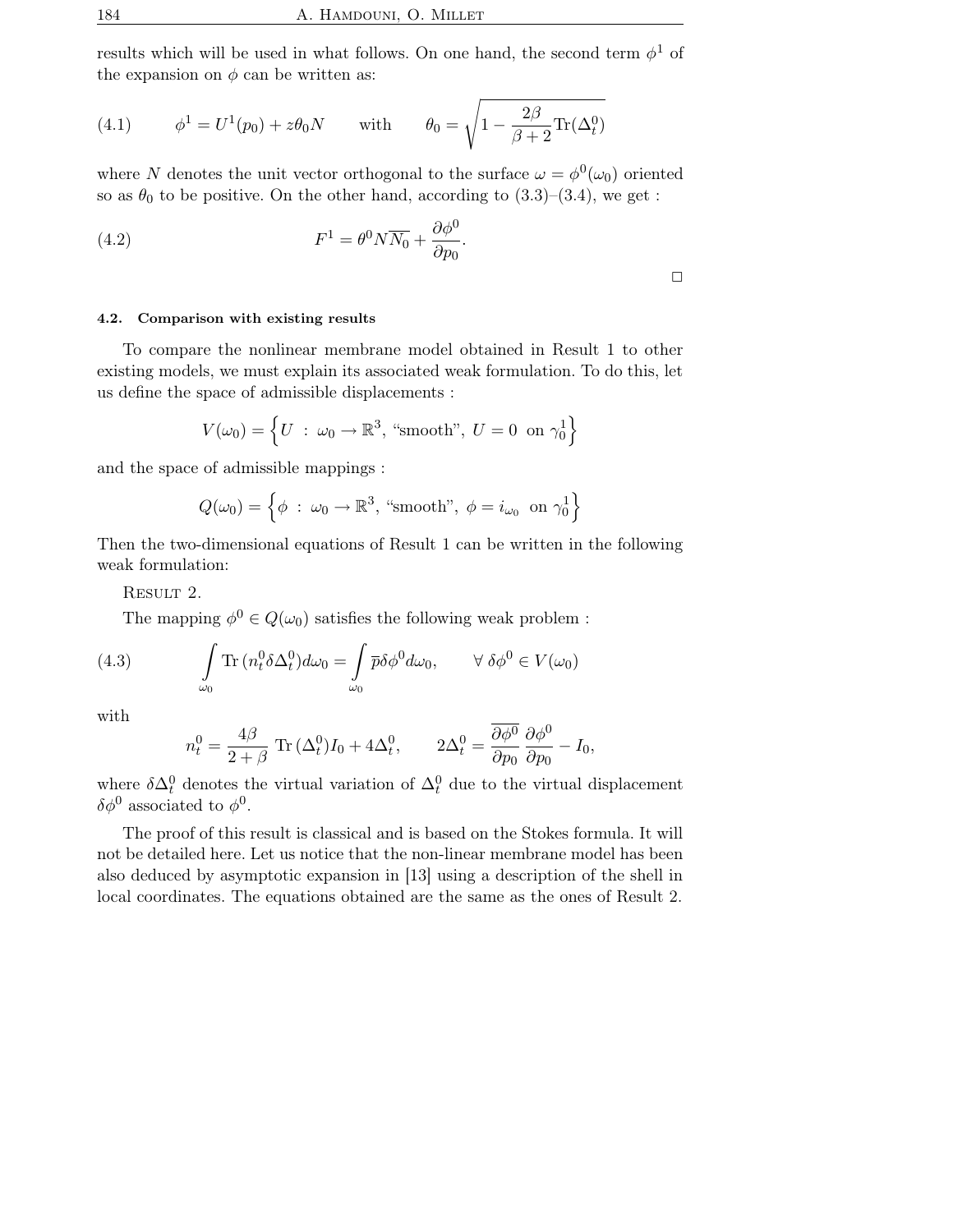## 5. Non-inhibited shells in the nonlinear range

# 5.1. Nonlinear model coupling membrane-bending effects

In this section, we consider a shell non-inhibited in the nonlinear range subjected to a high force level of  $\varepsilon^2$  order. First, using the previous results, we will specify the expressions of  $\phi^0$  and  $\phi^1$ . Then we will continue the asymptotic expansion of the equilibrium Eq.(3.5).

**5.1.1.** Characterization of  $\phi^0$ . For a level force such as  $\mathcal{G} = \mathcal{F} = \varepsilon^2$ , the Results 1 and 2 are still valid. We then obtain the same nonlinear membrane model without a right-hand side with the following associated minimization problem:

Find  $\phi^0$  which minimizes the functional  $\mathcal{J} = \int$  $\omega_0$  $\alpha$  d $\omega_0$  on  $Q(\omega_0)$ , where  $\alpha = \frac{2\beta}{\beta}$  $\frac{2\beta}{\beta+2}\text{Tr}(\Delta)^2 + 2\text{Tr}[(\Delta)^2]$  and  $2\Delta = \frac{\partial \phi}{\partial \phi}$  $\partial \phi$  $\partial\phi^0$  $rac{\partial \varphi}{\partial p_0} - I_0.$ 

As the density of energy  $\alpha$  is positive and is equal to zero if and only if  $\Delta = 0$ , the solutions  $\phi^0$  of this minimization problem satisfy  $\Delta = 0$  or equivalently:

(5.1) 
$$
\frac{\partial \phi^0}{\partial p_0} \frac{\partial \phi^0}{\partial p_0} = I_0.
$$

As the shell is assumed to be non-inhibited, Eq. (5.1) admits other solutions as rigid mappings. Let us denote by  $I_{\text{inex}}(\omega_0)$  the space of inextensional mappings:

(5.2) 
$$
I_{\text{inex}}(\omega_0)
$$
  
=  $\left\{ \phi : \omega_0 \to \mathbb{R}^3, \text{ "smooth", } \frac{\partial \phi}{\partial p_0} \frac{\partial \phi}{\partial p_0} = I_0 \text{ in } \omega_0, \phi = i_{\omega_0} \text{ on } \gamma_0^1 \right\}$ 

Thus we have  $\phi^0 \in I_{\text{inex}}(\omega_0)$  and the expression (4.1) of  $\phi^1$  then becomes:

(5.3) 
$$
\phi^1 = U^1(p_0) + zN
$$

In the same way, the expression  $(4.2)$  of  $F<sup>1</sup>$  reduces to:

(5.4) 
$$
F^{1} = \frac{\partial \phi^{0}}{\partial p_{0}} + N \overline{N_{0}}
$$

which implies that  $\overline{F^1}F^1 = I_0 + N_0\overline{N_0} = I_3$ . On the other hand, the expansion of the equation of continuity<sup>5</sup>  $\det F^* \ge a > 0$  in  $\Omega_0^*$  leads to  $\det F^1 > 0$ . Thus

 $^{5}$ See condition (2) in the first part [10].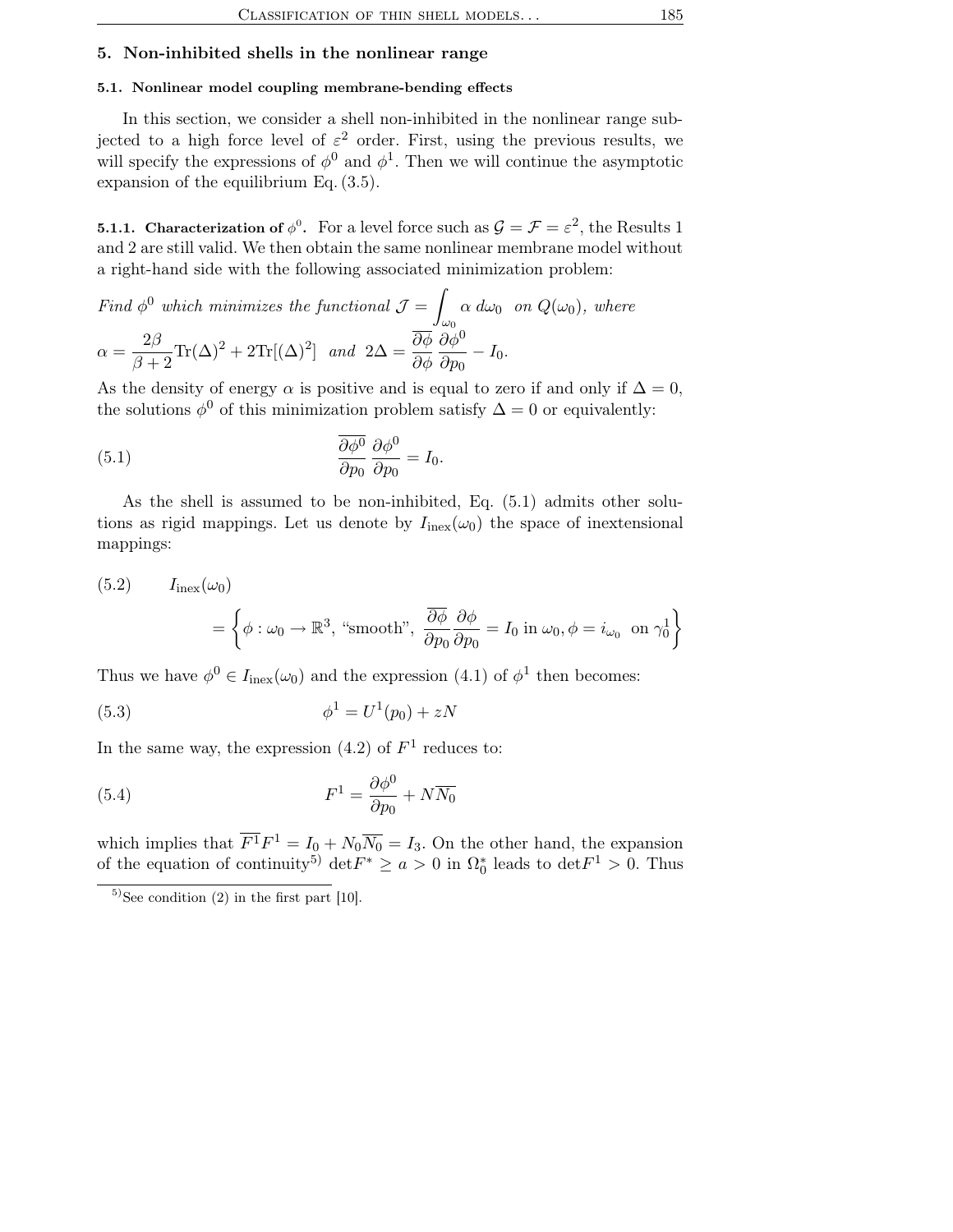$F^1$  is a rotation of  $\mathbb{R}^3$  and we have :

$$
\overline{F^1}F^1 = F^1\overline{F^1} = I_3 \quad \text{and} \quad (F^1)^{-1} = \overline{F^1}.
$$

Then replacing the expression (5.4) of  $F^1$  in  $F^1\overline{F^1} = I_3$ , we get:

(5.5) 
$$
\frac{\partial \phi^0}{\partial p_0} \frac{\overline{\partial \phi^0}}{\partial p_0} + N \overline{N} = I_3.
$$

Using the decomposition  $I_3 = I + N\overline{N}$  on  $T\omega \oplus \mathbb{R}N$ , where  $\omega = \phi^0(\omega_0)$  and I denotes the identity on  $T\omega$ , we obtain

(5.6) 
$$
\frac{\partial \phi^0}{\partial p_0} \frac{\overline{\partial \phi^0}}{\partial p_0} = I.
$$

This relation will be used later to simplify the calculations.

Finally, using  $(3.3)$ ,  $(3.4)$ ,  $(5.1)$  and  $(5.3)$ , we can calculate the first non-zero terms of the expansions of F, E,  $\Sigma$  and H. On the one hand  $F^1$  is given by (5.4), and on the other hand we have :

,

(5.7) 
$$
F^2 = \frac{\partial \phi^2}{\partial z} \overline{N_0} + \frac{\partial U^1}{\partial p_0} - z \frac{\partial \phi^0}{\partial p_0} K_t^0, \qquad 2E^3 = \overline{F^1} F^2 + \overline{F^2} F^1
$$

$$
\Sigma^3 = \beta \text{Tr}(E^3) I_3 + 2E^3, \qquad \mathcal{H}^4 = \Sigma^3 \overline{F^1},
$$

with  $K_t^0 = \tilde{C} - C_0$  and where  $\tilde{C} = -\frac{\partial \phi^0}{\partial x_0}$  $\partial p_0$  $\partial N$  $\frac{\partial N}{\partial p_0}\,=\,-\frac{\partial\phi^0}{\partial p_0}$  $\overline{\frac{\partial \phi^0}{\partial p_0}} \, C \frac{\partial \phi^0}{\partial p_0}$  $rac{\sigma}{\partial p_0}$  denotes the pull-back on  $\omega_0$  of the curvature operator C of the surface  $\omega = \phi^0(\omega^0)$ . Here  $K_t^0 = \tilde{C} - C_0$  represents the classical nonlinear change of curvature.

5.1.2. Asymptotic expansion. Taking into account (5.1), we continue the asymptotic expansion of equations. We then have the following result:

RESULT 3.

For a non-inhibited shell in the nonlinear range, subjected to a high level of forces  $\mathcal{G} = \mathcal{F} = \varepsilon^2$ , the leading terms  $\phi^0$  and  $\phi^1$  of the expansion of  $\phi$  satisfy:

i)  $\phi^0$  depends only on  $p_0$  and  $\phi^0 \in I_{\text{inex}}(\omega_0)$ .

ii)  $\phi^1 = U^1 + zN$ , where  $U^1$  depends only on  $p_0$  and N denotes the normal to the deformed configuration  $\phi^0(\omega_0)$ .

iii)  $\phi^0$  and  $U^1$  are solutions of the following nonlinear equations: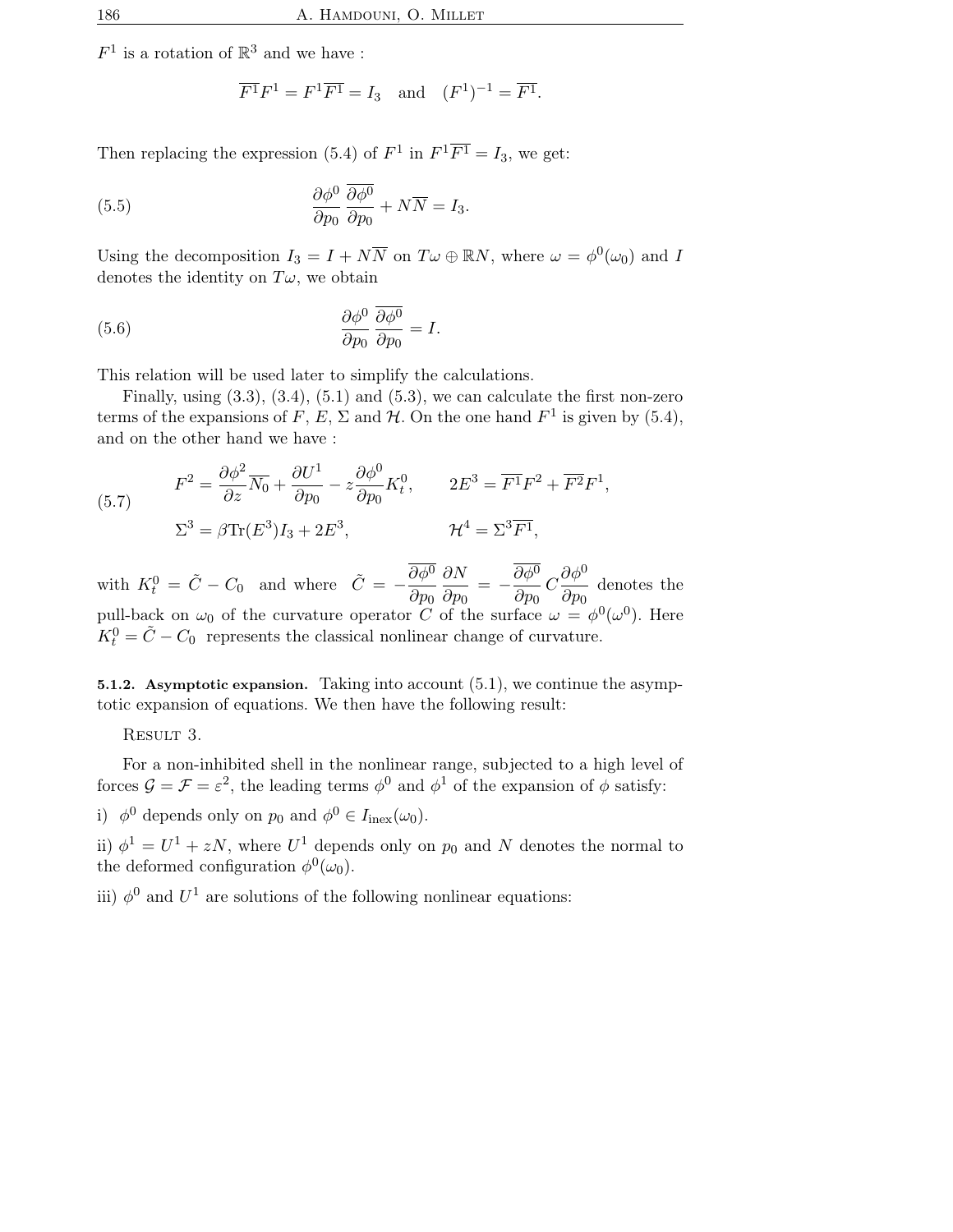$$
\begin{cases} \operatorname{div}_{t3} \left( n_t^1 \frac{\partial \phi^0}{\partial p_0} \right) = -\overline{p} & \text{in } \omega_0 \\ U^1 = 0 & \text{on } \gamma_0^1 \\ n_t^1 \nu_0 = 0 & \text{on } \gamma_0^2 \end{cases}
$$

and

$$
\begin{cases}\n\operatorname{div}_{t3}\left((\chi - C_0 m_t^0) \frac{\overline{\partial \phi^0}}{\partial p_0} + n_t^1 \frac{\overline{\partial U^1}}{\partial p_0} - \overline{\operatorname{div}}(m_t^0) \overline{N}\right) = -\overline{P} & \text{in} \quad \omega_0 \\
\phi^0 - i_{\omega_0} = \Theta^0 = 0 & \text{on} \quad \gamma_0^1 \\
\chi \nu_0 - m_t^0 C_0 \nu_0 = m_t^0 \nu_0 = \overline{M} \frac{\overline{\partial \phi^0}}{\partial p_0} \nu_0 - \operatorname{div}(m_t^0) \nu_0 = 0 & \text{on} \quad \gamma_0^2\n\end{cases}
$$

where  $\chi$  is a field of symmetrical tensors which depends only on  $\phi^0$ ,  $\phi^1$  and  $\phi^2$ , and where:

$$
n_t^1 = \frac{4\beta}{2+\beta} \text{Tr} \left(\Delta_t^1\right) I_0 + 4\Delta_t^1, \qquad 2\Delta_t^1 = \frac{\overline{\partial}\phi^0}{\partial p_0} \frac{\partial U^1}{\partial p_0} + \frac{\overline{\partial}U^1}{\partial p_0} \frac{\partial \phi^0}{\partial p_0}
$$
  
\n
$$
m_t^0 = \frac{4\beta}{3(\beta+2)} \text{Tr}(K_t^0) I_0 + \frac{4}{3} K_t^0, \qquad K_t^0 = \tilde{C} - C_0,
$$
  
\n
$$
\tilde{C} = -\frac{\overline{\partial}\phi^0}{\partial p_0} \frac{\partial N}{\partial p_0}, \qquad \Theta^0 = -\frac{\overline{\partial}\phi^0}{\partial p_0} N_0,
$$
  
\n
$$
p = g^+ + g^- + \int_0^1 f \, dz, \qquad M = g^+ - g^- + \int_0^1 z f \, dz,
$$
  
\n
$$
P = \overline{\text{div}}_{t3} \left( \frac{\overline{\partial}\phi^0}{\partial p_0} M \overline{N} \right) - \text{Tr}(C_0) M.
$$

Before giving the proof of this result which is rather technical, let us notice that the model obtained here is not easy to interpret in this local formulation. Contrary to the asymptotic models previously obtained, this one takes into account the two unknowns  $\phi^0$  and  $U^1$ , where  $\phi^0$  is an inextensional mapping generating the curvature variation  $K_t^0$ , and  $U^1$  is a displacement generating the membrane strain  $\Delta_t^1$ .

On the other hand, let us remark that the expression of the field of symmetrical tensors  $\chi$ , which is complex and depends on  $\phi^0$ ,  $\phi^1$  and  $\phi^2$ , is not given explicitly. It is not necessary because it will vanish in the associated weak formulation which is given in the next result. For an interpretation of this model the reader can be referred to Result 4.

,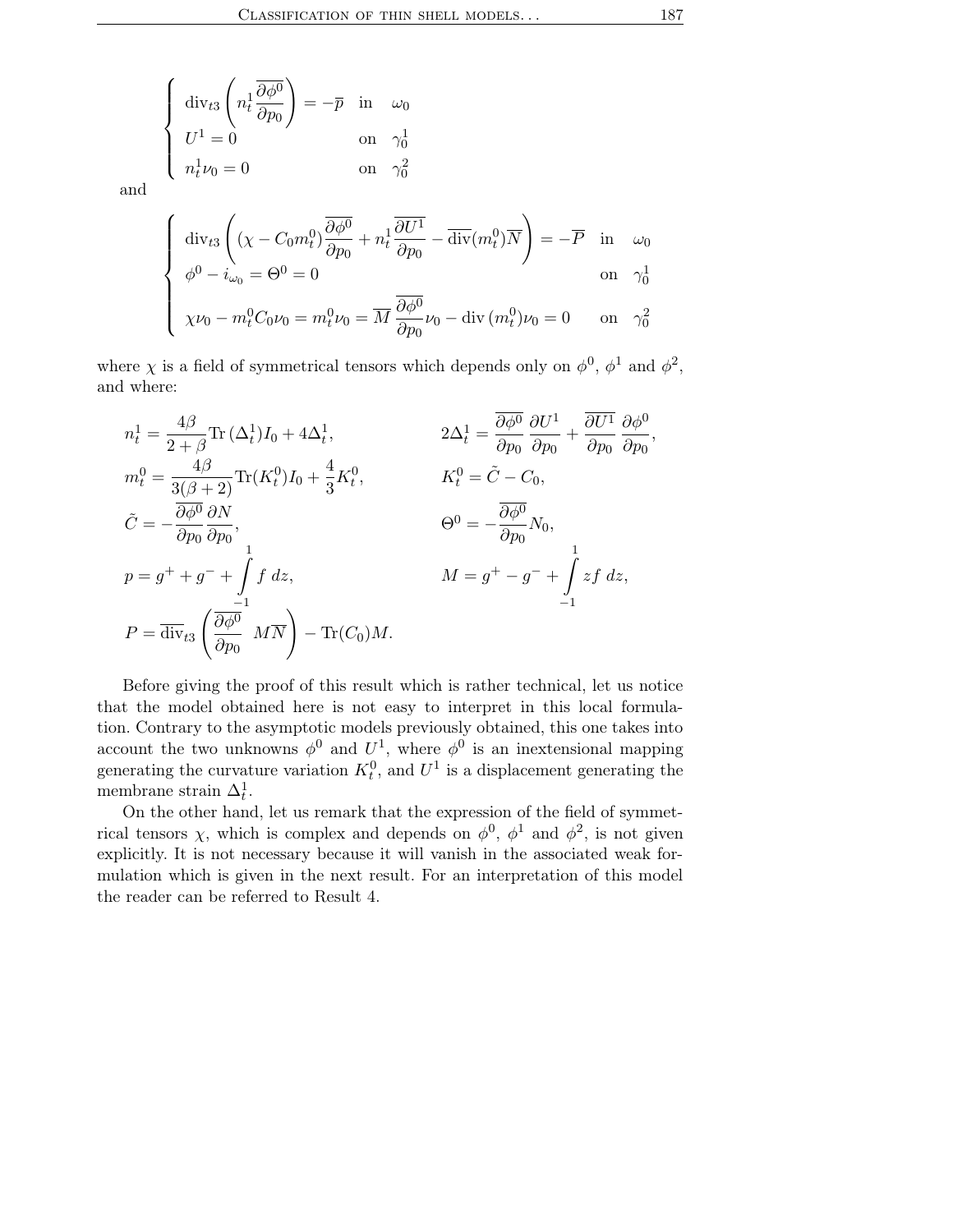P r o o f. The proof can be split into five steps, from i) to v).

*i*) Determination of  $\phi^2$ 

Problem  $\mathcal{P}^4$  reduces to:

$$
\frac{\partial \overline{\mathcal{H}^4} N^0}{\partial z} = 0 \text{ in } \Omega_0,
$$
  

$$
\overline{\mathcal{H}^{4\pm}} N^0 = 0 \text{ on } \Gamma_0^{\pm},
$$

which leads to  $\overline{\mathcal{H}^4N^0} = 0$  in  $\Omega_0$ . Using (5.6) we get  $F^1\Sigma^3N_0 = 0$  or equivalently

(5.8) 
$$
\Sigma^3 N_0 = 0 \quad \text{in} \quad \Omega_0
$$

because  $F^1$  is inversible.

Then replacing  $\Sigma^3$  by its expression (5.7), Eq. (5.8) becomes:

$$
\[ (\beta + 2) \overline{N} \frac{\partial \phi^2}{\partial z} + \beta \operatorname{Tr}(\Delta_t^1 - zK_t^0) \] N_0 + \frac{\overline{\partial U^1}}{\partial p_0} N_0 \frac{\partial \phi^0}{\partial p_0} \frac{\partial \phi^2}{\partial z} = 0
$$

where  $2\Delta_t^1 =$  $\partial\phi^0$  $\partial p_0$  $\partial U^1$  $\frac{\partial U^1}{\partial p_0} + \frac{\partial U^1}{\partial p_0}$  $\partial p_0$  $\partial^0\phi^0$  $\frac{\varphi}{\partial p_0}$ .

Now, let us project the last equation onto  $T\omega_0$  and  $N_0$ . We get:

$$
\frac{\overline{\partial \phi^0}}{\partial p_0} \frac{\partial \phi^2}{\partial z} = -\frac{\overline{\partial U^1}}{\partial p_0} N \quad \text{and} \quad \overline{N} \frac{\partial \phi^2}{\partial z} - \frac{\beta}{\beta + 2} \text{Tr}(\Delta_t^1 - zK_t^0)
$$

or equivalently, using (5.6):

(5.9) 
$$
I\frac{\partial \phi^2}{\partial z} = \frac{\partial \phi^0}{\partial p_0} \frac{\partial U^1}{\partial p_0} N \quad \text{and} \quad \overline{N}\frac{\partial \phi^2}{\partial z} = -\frac{\beta}{\beta + 2} \operatorname{Tr} (\Delta_t^1 - zK_t^0).
$$

As  $I + N\overline{N} = I_3$ , the two Eq. (5.9) are the projections onto  $T\omega$  and N of the vector  $\frac{\partial \phi^2}{\partial x^2}$  $\frac{\partial}{\partial z}$ .

Then we have:

(5.10) 
$$
\frac{\partial \phi^2}{\partial z} = -\frac{\partial \phi^0}{\partial p_0} \frac{\overline{\partial U^1}}{\partial p_0} N - \frac{\beta}{\beta + 2} \operatorname{Tr} (\Delta_t^1 - zK_t^0) N.
$$

A integration with respect to z then leads to the following expression of  $\phi^2$ :

(5.11) 
$$
\phi^2 = \underline{U}^2 - z \frac{\partial \phi^0}{\partial p_0} \frac{\partial \overline{U^1}}{\partial p_0} N - z \frac{\beta}{2(\beta + 2)} \operatorname{Tr} (2\Delta_t^1 - zK_t^0) N.
$$

where  $\underline{U}^2$  depends only on  $p_0$ .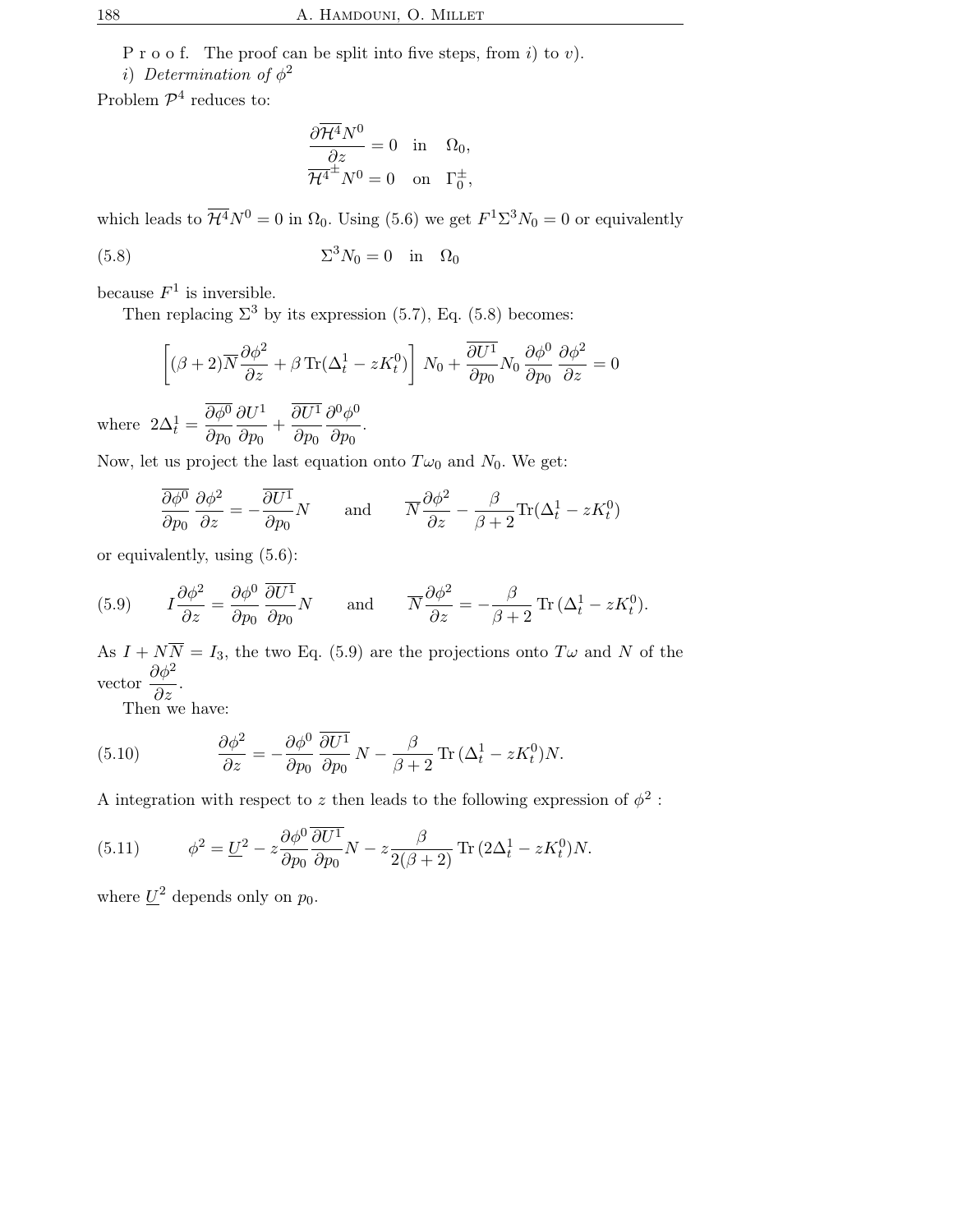Now let us calculate the expressions of  $E^3$ ,  $\Sigma^3$  and  $\mathcal{H}^4$ . First, using (5.11), the expression  $(5.7)$  of  $F<sup>2</sup>$  becomes:

(5.12)

$$
F^2 = -\frac{\partial \phi^0}{\partial p_0} \frac{\partial U^1}{\partial p_0} N \overline{N_0} + \frac{\partial U^1}{\partial p_0} - z \frac{\partial \phi^0}{\partial p_0} K_t^0 - \frac{\beta}{\beta + 2} \operatorname{Tr} (\Delta_t^1 - z K_t^0) N \overline{N_0}.
$$

Then multiplying the last equation by  $\overline{F}^1$ , and using the relations

$$
F^{1} = \frac{\partial \phi^{0}}{\partial p_{0}} + N \overline{N_{0}}, \ \frac{\overline{\partial \phi^{0}}}{\partial p_{0}} \frac{\partial \phi^{0}}{\partial p_{0}} = I_{0} \text{ and } \overline{N} \frac{\partial \phi^{0}}{\partial p_{0}} = 0,
$$

we get:

$$
\overline{F^1}F^2 = -\frac{\overline{\partial U^1}}{\partial p_0}N\overline{N_0} + N_0\overline{N}\frac{\partial U^1}{\partial p_0} + \frac{\overline{\partial \phi^0}}{\partial p_0}\frac{\partial U^1}{\partial p_0} - zK_t^0 - \frac{\beta}{\beta+2}\operatorname{Tr}\left(\Delta_t^1 - zK_t^0\right)N_0\overline{N_0}.
$$

Finally, in view of (5.7),  $E^3$ ,  $\Sigma^3$  and  $\mathcal{H}^4$  can be expressed as follows :

(5.13) 
$$
E^{3} = \Delta_{t}^{1} - zK_{t}^{0} - \frac{\beta}{\beta + 2} \operatorname{Tr} (\Delta_{t}^{1} - zK_{t}^{0}) N_{0} \overline{N_{0}},
$$

$$
\Sigma^{3} = \frac{1}{2} (n_{t}^{1} - 3zm_{t}^{0}),
$$

$$
\mathcal{H}^{4} = \frac{1}{2} (n_{t}^{1} - 3zm_{t}^{0}) \frac{\overline{\partial \phi^{0}}}{\partial p_{0}},
$$

where  $n_t^1 = \frac{4\beta}{\beta}$  $\frac{4\beta}{\beta+2}\text{Tr}(\Delta_t^1)I_0 + 4\Delta_t^1$  and  $m_t^0 = \frac{4\beta}{3(\beta+2)}\text{Tr}(K_t^0)I_0 + \frac{4\beta}{3}$  $rac{4}{3}K_t^0$ .

# ii) First equation of Result 3

In view of (5.13), the cancellation of the factor of  $\varepsilon^5$  in the expansion of equilibrium Eq. (3.5) leads to problem  $\mathcal{P}^5$  which reduces to:

$$
\begin{aligned}\n\operatorname{div}_{t3}(\Pi_0 \mathcal{H}^4) + \frac{\partial \overline{N_0} \mathcal{H}^5}{\partial z} &= -\overline{f} \quad \text{in} \quad \Omega_0, \\
\overline{\mathcal{H}^5}^{\pm} N_0 &= \pm g^{\pm} \quad \text{on} \quad \Gamma_0^{\pm},\n\end{aligned}
$$

Using  $(5.13)$  we get:

(5.14) 
$$
\frac{1}{2} \operatorname{div}_{t3} \left( n_t \frac{\overline{\partial \phi^0}}{\partial p_0} \right) - \frac{3}{2} z \operatorname{div}_{t3} \left( m_t^0 \frac{\overline{\partial \phi^0}}{\partial p_0} \right) + \frac{\partial \overline{N_0} \mathcal{H}^5}{\partial z} = -\overline{f} \text{ in } \Omega_0.
$$

$$
\overline{\mathcal{H}^5}^{\pm} N_0 = \pm g^{\pm} \text{ on } \Gamma_0^{\pm}.
$$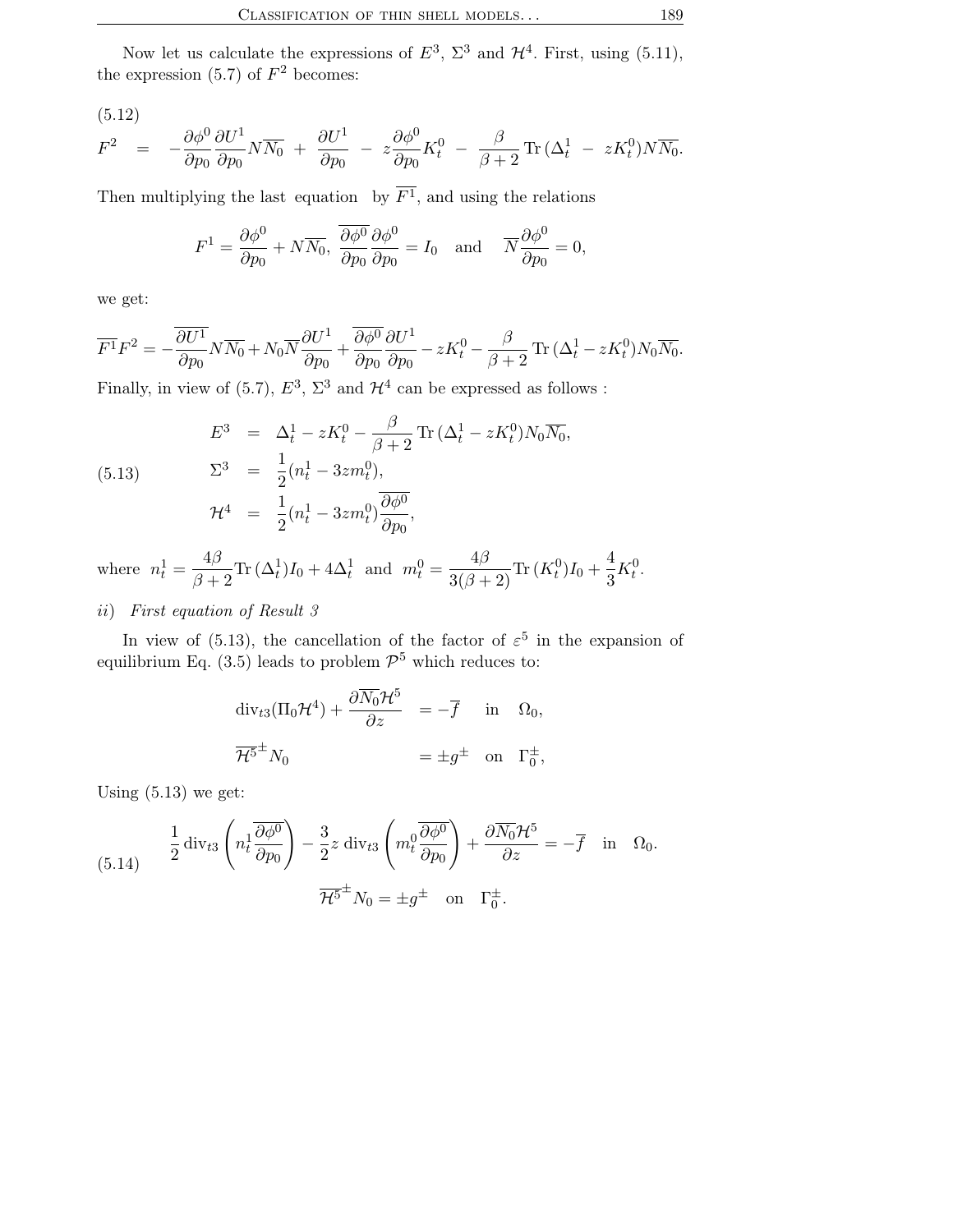Let us integrate the above equation upon the thickness. We then obtain:

$$
\operatorname{div}_{t3}\left(n_t^1 \frac{\overline{\partial U^1}}{\partial p_0}\right) = -\overline{p} \quad \text{in} \quad \omega_0
$$

where  $p = g^{+} + g^{-} + \int^{1}$ −1  $f$  dz, which constitutes the first equation of Result 3.

On the other hand, an integration of  $(5.14)$  with respect to z leads to:

$$
(5.15) \ 2\overline{N_0}\mathcal{H}^5 = z\overline{p} + \overline{g^+} - \overline{g^-} + \int_z^1 \overline{f} \ dz - \int_{-1}^z \overline{f} \ dz - \frac{3}{2}(1-z^2) \operatorname{div}_{t3}\left(m_t^0 \frac{\overline{\partial \phi^0}}{\partial p_0}\right)
$$

.

In what follows, to simplify the calculations, we set:

(5.16) 
$$
\overline{A} = \overline{N_0} \mathcal{H}^5
$$

$$
= \frac{1}{2} \left( z\overline{p} + \overline{g^+} - \overline{g^-} + \int_z^1 \overline{f} \, dz - \int_{-1}^z \overline{f} \, dz - \frac{3}{2} (1 - z^2) \operatorname{div}_{t3} \left( m_t^0 \frac{\overline{\partial \phi^0}}{\partial p_0} \right) \right).
$$

iii) Computation of  $\mathcal{H}^5$ :

Before writing problem  $\mathcal{P}^6$ , let us decompose  $\mathcal{H}^5$  as follows:

(5.17) 
$$
\mathcal{H}^5 = \Pi_0 \mathcal{H}^5 + N_0 \overline{N_0} \mathcal{H}^5 = \Pi_0 \mathcal{H}^5 + N_0 \overline{A}
$$

according to (5.16). On the other hand, the expression of  $\mathcal{H}^5$  reduces to:

(5.18) 
$$
\mathcal{H}^5 = \Sigma^4 \overline{F^1} + \Sigma^3 \overline{F^2}
$$

and Eq. (5.17) can be written as:

$$
\mathcal{H}^5 = \Pi_0 \Sigma^4 \overline{F^1} + \Pi_0 \Sigma^3 \overline{F^2} + N_0 \overline{A}.
$$

Now, let us decompose also  $\Sigma^4$  and  $\Sigma^3$  as follows :  $\Sigma^4 = \Sigma^4 \Pi_0 + \Sigma^4 N_0 \overline{N_0}$  and  $\Sigma^3 = \Sigma^3 \Pi_0 + \Sigma^3 N_0 \overline{N_0}$ . Then using (5.4), (5.8) and (5.12), the expression of  $\mathcal{H}^5$ becomes:

$$
(5.19)\quad \mathcal{H}^5 = \Pi_0 \Sigma^4 \Pi_0 \frac{\overline{\partial \phi^0}}{\partial p_0} + \Pi_0 \Sigma^4 N_0 \overline{N} + \Pi_0 \Sigma^3 \Pi_0 \left( \frac{\overline{\partial U^1}}{\partial p_0} - z K_t^0 \frac{\overline{\partial \phi^0}}{\partial p_0} \right) + N_0 \overline{A}.
$$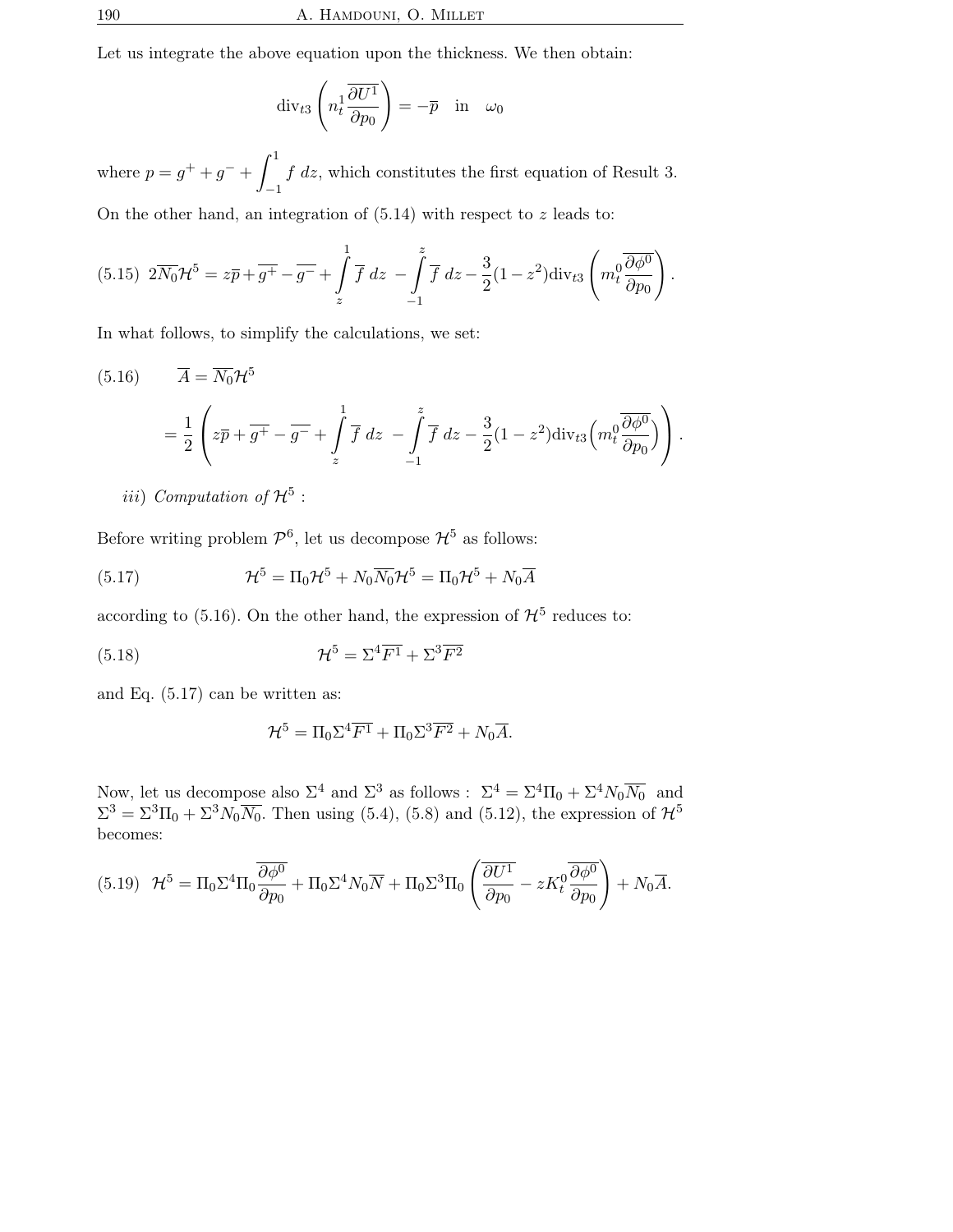On the other hand, let us multiply (5.18) by  $\overline{N_0}$  on the left and by  $\frac{\partial \phi^0}{\partial n}$  $rac{\sigma \varphi}{\partial p_0}$  on the right. Using (5.4) and (5.8), we get  $\overline{N_0} \Sigma^4 \Pi_0 = \overline{A} \frac{\partial \phi^0}{\partial x^0}$  $rac{\sigma \varphi}{\partial p_0}$  or equivalently

(5.20) 
$$
\Pi_0 \Sigma^4 N_0 = \frac{\partial \phi^0}{\partial p_0} A
$$

because  $\Sigma^4$  is symmetrical.

Finally, in view of (5.8), (5.13) and (5.20), the expression (5.19) of  $\mathcal{H}^5$  becomes:

$$
(5.21)\ \mathcal{H}^5 = \Pi_0 \Sigma^4 \Pi_0 \frac{\overline{\partial \phi^0}}{\partial p_0} + \frac{\overline{\partial \phi^0}}{\partial p_0} A \overline{N} + \frac{1}{2} (n_t^1 - 3zm_t^0) \left( \frac{\overline{\partial U^1}}{\partial p_0} - zK_t^0 \frac{\overline{\partial \phi^0}}{\partial p_0} \right) + N_0 \overline{A}.
$$

Let us notice that the calculation of  $\Pi_0 \Sigma^4 \Pi_0$  with respect to the displacements is not necessary. As already noticed, this term will vanish in the weak associated formulation.

iv) Second equation of Result 3

Problem  $\mathcal{P}^6$  can be written as:

$$
\operatorname{div}_{t3}(\Pi_0 \mathcal{H}^5 + zC_0 \mathcal{H}^4) - \operatorname{Tr}(C_0) \overline{N_0} \mathcal{H}^5 - z \operatorname{div}(C_0) \Pi_0 \mathcal{H}^4
$$

$$
+ \frac{\partial \overline{N_0} \mathcal{H}^6}{\partial z} = 0 \quad \text{in} \quad \Omega_0,
$$

$$
\overline{\mathcal{H}^6}^{\pm} N_0 = 0 \quad \text{on} \quad \Gamma_0^{\pm}.
$$

Using the expressions (5.13) and (5.21) of  $\mathcal{H}^4$  and  $\mathcal{H}^5$ , an integration upon the thickness of Eq. (5.22) leads to:

(5.23) 
$$
\operatorname{div}_{t3} \left[ \tilde{\chi} \frac{\overline{\partial \phi^0}}{\partial p_0} + n_t^1 \frac{\overline{\partial U^1}}{\partial p_0} - \frac{\overline{\partial \phi^0}}{\partial p_0} \overline{\operatorname{div}_{t3}} \left( m_t^0 \frac{\overline{\partial \phi^0}}{\partial p_0} \right) \overline{N} - C_0 m_t^0 \frac{\overline{\partial \phi^0}}{\partial p_0} \right] + \operatorname{Tr}(C_0) \operatorname{div}_{t3} \left[ m_t^0 \frac{\overline{\partial \phi^0}}{\partial p_0} \right] + \operatorname{div}(C_0) m_t^0 \frac{\overline{\partial \phi^0}}{\partial p_0} = -\overline{P} \quad \text{in} \quad \omega_0
$$

where the expressions of  $P$  and  $M$  are those of Result 3 and where

$$
\tilde{\chi} = \int_{-1}^{1} \Pi_0 \Sigma^4 \Pi_0 dz + m_t^0 K_t^0
$$

.

In the last expression,  $\tilde{\chi}$  is symmetrical because  $m_t^0$  and  $K_t^0$  are symmetrical and commute.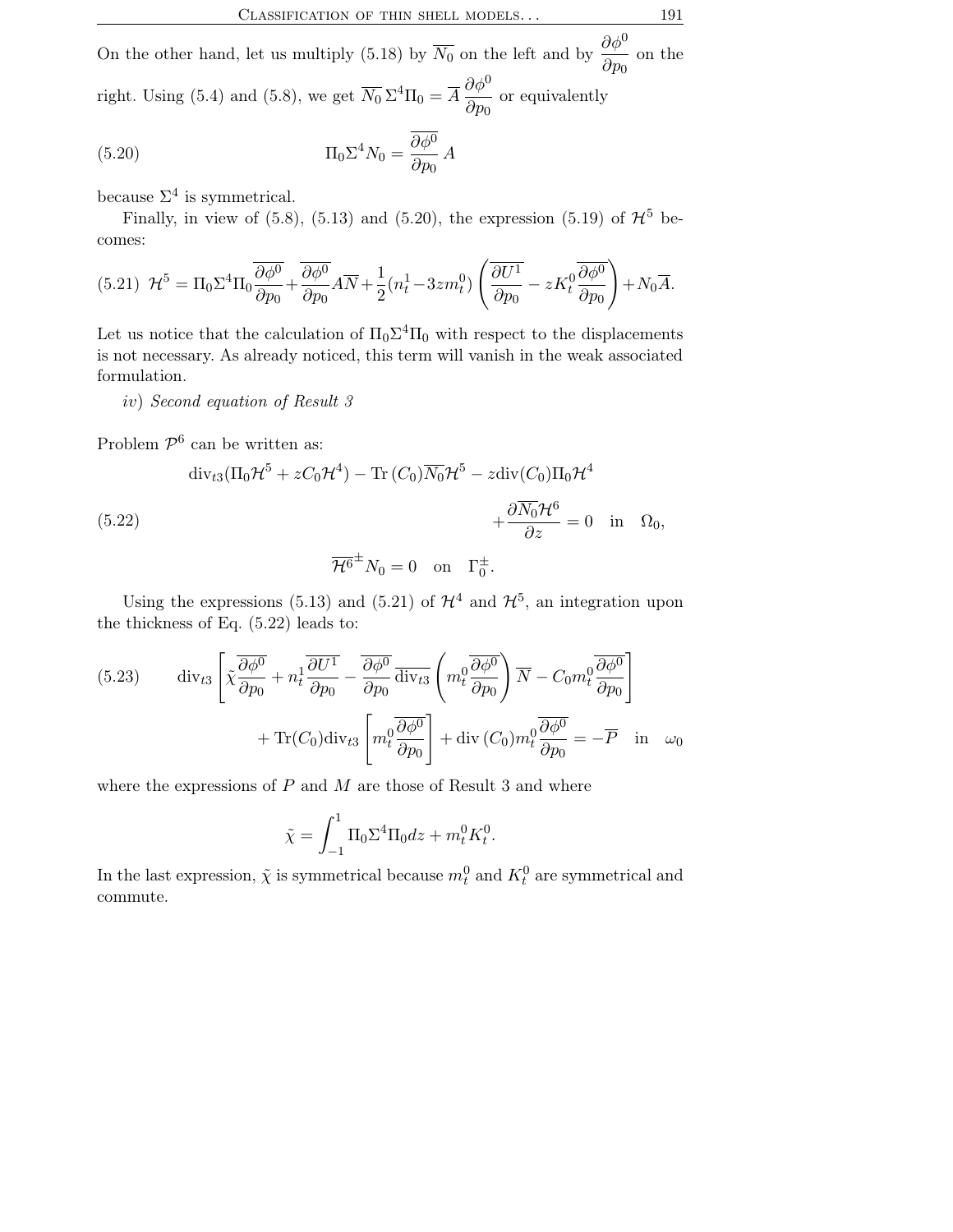Now using the following property

$$
\text{Tr}\left(C_0\right) \text{div}_{t3}\left(m_t^0 \frac{\overline{\partial \phi^0}}{\partial p_0}\right) + \text{div}(C_0)m_t^0 \frac{\overline{\partial \phi^0}}{\partial p_0} = \text{div}_{t3}\left(\text{Tr}\left(C_0\right)m_t^0 \frac{\overline{\partial \phi^0}}{\partial p_0}\right),
$$

Eq. (5.23) becomes:

(5.24) 
$$
\operatorname{div}_{t3}\left[ (\chi - C_0 m_t^0) \frac{\overline{\partial \phi^0}}{\partial p_0} + n_t^1 \frac{\overline{\partial U^1}}{\partial p_0} - \frac{\overline{\partial \phi^0}}{\partial p_0} \overline{\operatorname{div}}_{t3} \left( m_t^0 \frac{\overline{\partial \phi^0}}{\partial p_0} \right) \overline{N} \right] = -\overline{P} \quad \text{in} \quad \omega_0
$$

with:

(5.25) 
$$
\chi = \tilde{\chi} + \text{Tr}(C_0)m_t^0 = \int_{-1}^1 \Pi_0 \Sigma^4 \Pi_0 dz + m_t^0 K_t^0 + \text{Tr}(C_0)m_t^0.
$$

Let us just notice that  $\chi$  is a field of symmetrical tensors.

Finally, as  $\frac{\partial \phi^0}{\partial x^0}$  $\partial p_0$  $\partial\phi^0$  $\frac{\partial \varphi}{\partial p_0} = I_0$ , it is possible to prove that :

(5.26) 
$$
\operatorname{div}_{t3}\left(m_t^0 \frac{\overline{\partial \phi^0}}{\partial p_0}\right) \frac{\partial \phi^0}{\partial p_0} = \operatorname{div}(m_t^0)
$$

where div denotes the classical two-dimensional divergence on  $\omega_0$ . Thus Eq. (5.24) constitutes the second equation of Result 3.

## v) Boundary conditions

To conclude the proof, let us examine the boundary conditions. The expansion of the clamping condition  $\phi(q_0) = q_0$  on  $\Gamma_0^1$  leads to  $U^0 = 0$ ,  $U^1 = 0$  and  $N = N_0$  on  $\gamma_0^1$ . The last condition  $N = N_0$  can also be written  $\Theta^0 = 0$  on  $\gamma_0^1$ , where  $\Theta^0 = -\frac{\partial \phi^0}{\partial \phi^0}$  $\frac{\partial \varphi}{\partial p_0} N_0$  characterizes the rotation of the normal  $N_0$  to the middle surface  $\omega_0$ .

The boundary conditions on the portion  $\gamma_0^2$  of the lateral surface  $\gamma_0$  can be obtained formally from the three-dimensional boundary conditions as follows. As we have

$$
\overline{\mathcal{H}}\kappa_0^{-1}\nu_0 = \varepsilon^4 \overline{\mathcal{H}^4}\nu_0 + \varepsilon^5 (z\overline{\mathcal{H}^4}C_0 + \overline{\mathcal{H}^5})\nu_0 + \dots = 0 \text{ on } \Gamma_0^2,
$$

using  $(5.13)$  and  $(5.21)$ , we get:

(5.27) 
$$
\frac{\partial \phi^0}{\partial p_0} (n_t^1 \nu_0 - 3z \ m_t^0 \nu_0) = 0 \text{ on } \Gamma_0^2,
$$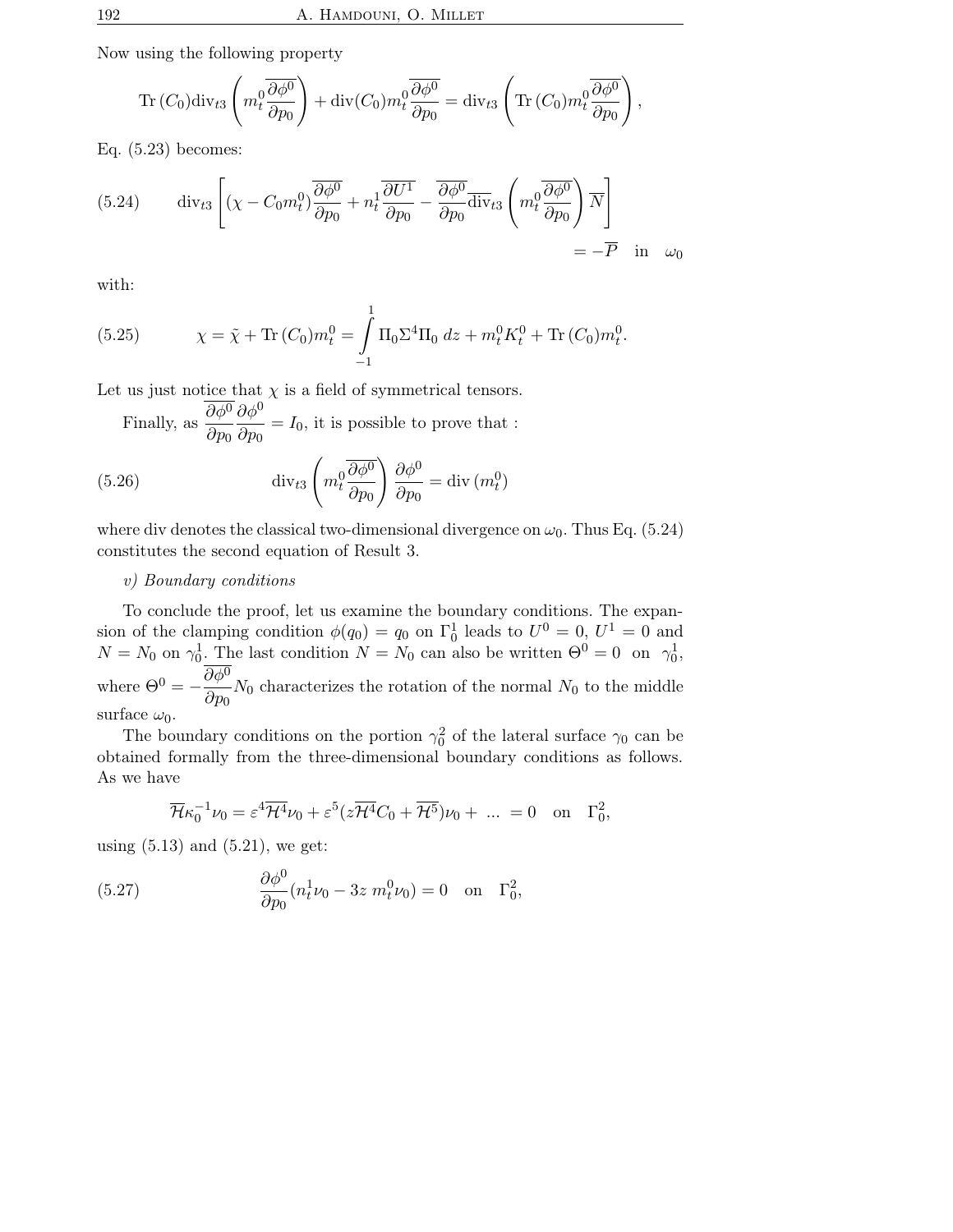(5.27)  
\n
$$
\frac{\partial \phi^0}{\partial p_0} \Pi_0 \Sigma^4 \Pi_0 \nu_0 + z \frac{\partial \phi^0}{\partial p_0} (n_t^1 - 3zm_t^0) C_0 \nu_0 + N \overline{A} \frac{\partial \phi^0}{\partial p_0} \nu_0 + \frac{1}{2} \left( \frac{\partial U^1}{\partial p_0} - z \frac{\partial \phi^0}{\partial p_0} K_t^0 \right) (n_t^1 - 3zm_t^0) \nu_0 = 0 \text{ on } \Gamma_0^2.
$$

The first equation of (5.27) leads to:

(5.28) 
$$
n_t^1 \nu_0 = 0
$$
 and  $m_t^0 \nu_0 = 0$  on  $\gamma_0^2$ .

Now, multiplying the second equation of (5.27), on the one hand by  $\frac{\partial \phi^0}{\partial \phi^0}$  $rac{\sigma}{\partial p_0}$  and on the other hand by  $\overline{N}$ , using (5.1) and (5.28), we get:

$$
\Pi_0 \Sigma^4 \Pi_0 \nu_0 + \frac{1}{2} z (n_t^1 - 3z m_t^0) C_0 \nu_0 = 0
$$
 and  $\overline{A} \frac{\partial \phi^0}{\partial p_0} \nu_0 = 0$  on  $\Gamma_0^2$ .

Then using (5.16), the integration upon the thickness of the above equations leads to:

(5.29)  

$$
\int_{-1}^{1} \Pi_{0} \Sigma^{4} \Pi_{0} \nu_{0} dz - m_{t}^{0} C_{0} \nu_{0} = 0 \quad \text{on} \quad \gamma_{0}^{2},
$$

$$
\overline{M} \frac{\partial \phi^{0}}{\partial p_{0}} \nu_{0} - \text{div}_{t3} \left( m_{t}^{0} \frac{\partial \phi^{0}}{\partial p_{0}} \right) \frac{\partial \phi^{0}}{\partial p_{0}} \nu_{0} = 0 \quad \text{on} \quad \gamma_{0}^{2},
$$

where  $M = g^{+} - g^{-} + \int^{1}$ −1 zf dz. According to (5.25) and (5.28), the first equation of (5.29) becomes:

$$
\chi \nu_0 - m_t^0 C_0 \nu_0 = 0.
$$

Finally using (5.26), the second equation of (5.29) reduces to

$$
\overline{M}\frac{\partial \phi^0}{\partial p_0}\nu_0 - \text{div}(m_t^0)\nu_0 = 0 \quad \text{on} \quad \gamma_0^2
$$

which concludes the proof of Result 3.  $\Box$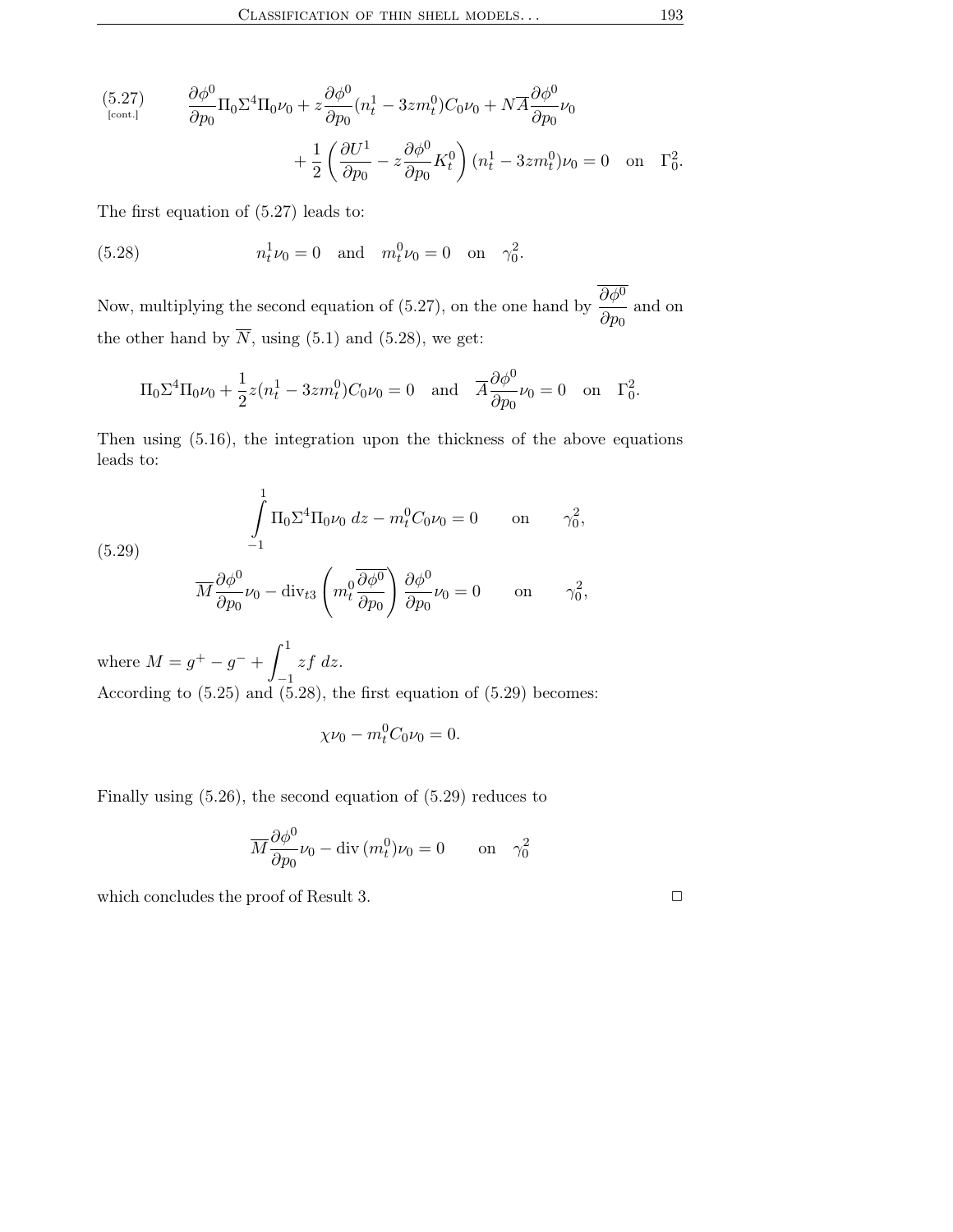194 A. HAMDOUNI, O. MILLET

5.1.3. Nonlinear model with coupling effects. The model obtained in Result 3 is not usable numerically. It contains three unknowns  $\phi^0$ ,  $\phi^1$  and  $\phi^2$  coupled together in the tensor  $\chi$ . However, its associated weak formulation enables to reduce the numbers of unknowns. Indeed, let us define the following admissible spaces of mappings and displacements :

$$
V(\omega_0) = \left\{ U: \ \omega_0 \to \mathbb{R}^3, \ \text{``smooth''}, \ \ U = 0 \quad \text{on} \quad \gamma_0^1 \right\},
$$

(5.30) 
$$
V_{\text{inex}}^{\phi^0}(\omega_0) = \left\{ U \in V(\omega_0), \ \ \frac{\overline{\partial \phi^0}}{\partial p_0} \frac{\partial U}{\partial p_0} + \frac{\overline{\partial U}}{\partial p_0} \frac{\partial \phi^0}{\partial p_0} = 0 \ \text{in} \ \omega_0 \right\},
$$

$$
Q_{\text{inex}}(\omega_0) = \left\{ \phi \in I_{\text{inex}}, \ \frac{\overline{\partial \phi}}{\partial p_0} N_0 = 0 \text{ on } \gamma_0^1 \right\},\
$$

where  $I_{\text{inex}}$  is defined by (5.2).

Thus, the two-dimensional equations of Result 3 can be written in the following weak formulation:

Result 4.

 $(\phi^0, U^1) \in Q_{\text{inex}}(\omega_0) \times V(\omega_0)$  is solution of the weak problem:

$$
\int_{\omega_0} \text{Tr} \left( n_t^1 \delta \Delta_t^1 + m_t^0 \delta K_t^0 \right) d\omega_0 = \int_{\omega_0} (\overline{p} \delta U^1 - \text{Tr}(C_0) \overline{M} \delta \phi^0 + \overline{M} \delta N) d\omega_0
$$

$$
\forall \ (\delta \phi^0, \delta U^1) \in V_{\text{inex}}^{\phi^0}(\omega_0) \times V(\omega_0)
$$

with:

$$
n_t^1 = \frac{4\beta}{2+\beta} \text{Tr} \left(\Delta_t^1\right) I_0 + 4\Delta_t^1, \qquad 2\Delta_t^1 = \frac{\overline{\partial \phi^0}}{\partial p_0} \frac{\partial U^1}{\partial p_0} + \frac{\overline{\partial U^1}}{\partial p_0} \frac{\partial \phi^0}{\partial p_0},
$$

$$
m_t^0 = \frac{4\beta}{3(\beta+2)} \text{Tr}(K_t^0) I_0 + \frac{4}{3} K_t^0, \qquad K_t^0 = \tilde{C} - C_0 \quad \text{and} \quad \tilde{C} = -\frac{\overline{\partial \phi^0}}{\partial p_0} \frac{\partial N}{\partial p_0},
$$

$$
p = g^{+} + g^{-} + \int_{-1}^{1} f \, dz, \qquad \qquad M = g^{+} - g^{-} + \int_{-1}^{1} z f \, dz.
$$

The proof of this result is long and technical, hence will not be reported. It is based on the successive use of the Stokes formula.

 $\Box$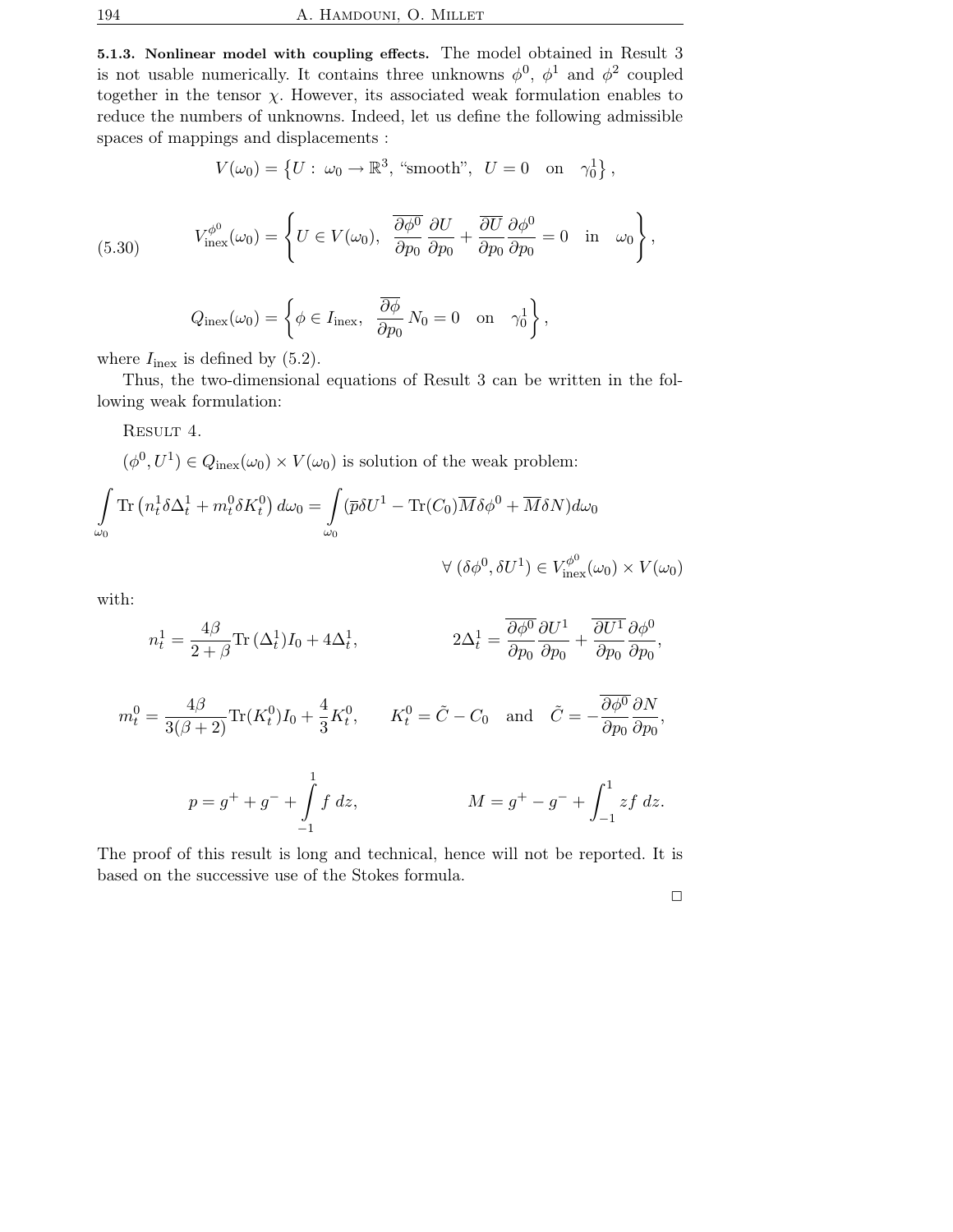5.1.4. Interpretation of this coupling model. In Result 4, we have obtained a two-dimensional shell model which couples membrane and bending effects. In this model, the resultant mapping of the middle surface of the shell is:

$$
\tilde{\phi} = \phi^0 + \varepsilon U^1
$$

and the resultant displacement of a point  $p_0$  is represented in the following figure:



FIG. 2. Decomposition of the displacement at a material point  $p_0$  of  $\omega_0$ .

Thus, the displacement can be split into:

- an inextensional mapping  $\phi^0$ .
- a small displacement  $\varepsilon U^1$ .

On the other hand, in the coupling model of Result 4, the unknowns  $\phi^0$  and  $U^1$  generate two kind of strain :

- a nonlinear pure bending strain  $K_t^0$  due to  $\phi^0$
- a membrane strain  $\Delta_t^1$  due to the displacement  $U^1$ .

In fact, the strain  $\Delta_t^1$  can be written as

(5.31) 
$$
\Delta_t^1 = \frac{\overline{\partial \phi^0}}{\partial p_0} \Delta_{\phi^0}^1 \frac{\partial \phi^0}{\partial p_0}
$$

where  $\Delta_{\phi^0}^1 = \frac{1}{2}$ 2  $\sqrt{2}$  $\Pi \frac{\partial U^1}{\partial \tau}$  $\frac{\partial U^1}{\partial p} + \Pi \frac{\partial U^1}{\partial p}$ ∂p ! is the linear strain due to  $U^1$  and calculated

at the point  $p = \phi^0(p_0)$  of the deformed surface  $\phi^0(\omega_0)$ . Thus  $\Delta_t^1$  corresponds to the pull-back on  $\omega_0$  of the linear strain  $\Delta_{\phi^0}^1$  due to  $U^1$ .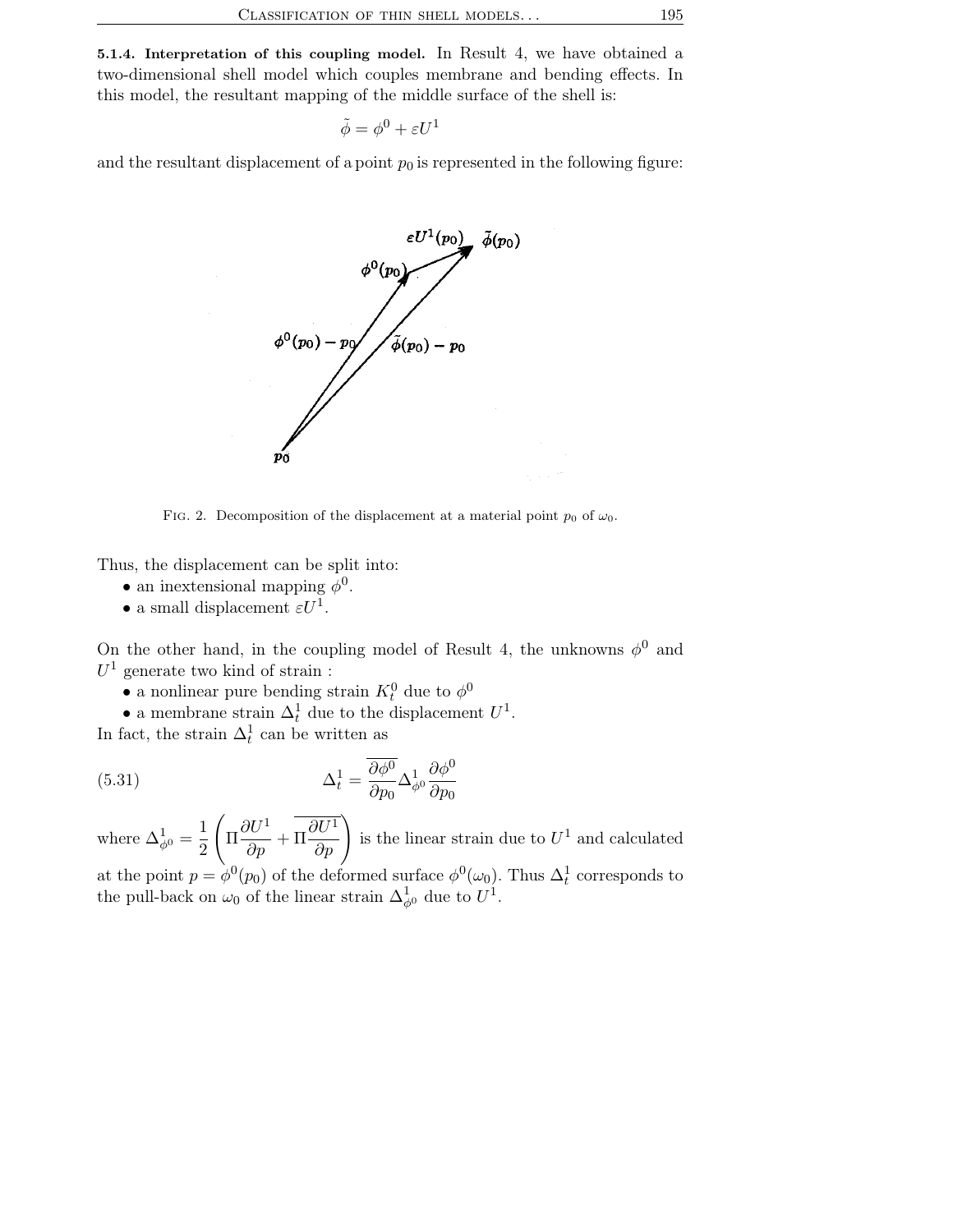This coupled model is to our knowledge a new nonlinear shell model which couples membrane and bending effects. For a non-inhibited shell it is possible to prove formally that this model and the nonlinear Koiter's one have the same limit when  $\varepsilon$  tends towards zero. Thus, this new coupling model is an approximation of the nonlinear Koiter's one for non-inhibited shells. In the linear case, an asymptotic analysis of Koiter's model has been made in [19][20]. However, the only two models which are obtained are the linear membrane and the pure bending ones.

#### 5.2. The nonlinear pure bending model

In this section we consider a shell, still inhibited in the nonlinear range, but subjected to a moderate force level  $\mathcal{G} = \mathcal{F} = \varepsilon^3$ . Then we prove that for this force level, the asymptotic expansion of equations leads to the classical nonlinear pure bending model.

We recall that the spaces  $V_{\text{inex}}^{\phi^0}(\omega_0)$  and  $Q_{\text{inex}}(\omega_0)$  are defined in (5.30). We then have the following result:

Result 5.

For a shell inhibited in the nonlinear range and subjected to a moderate force level  $\mathcal{G} = \mathcal{F} = \varepsilon^3$ , the leading term  $\phi^0$  of the expansion of the mapping  $\phi$ depends only on  $p_0$  and is solution of the nonlinear pure bending model:

$$
\phi^0 \in Q_{\text{inex}}(\omega_0),
$$
  

$$
\int_{\omega_0} \text{Tr} \left( m_t^0 \delta K_t^0 \right) d\omega_0 = \int_{\omega_0} \overline{p} \delta \phi^0 d\omega_0 \qquad \forall \ \delta \phi^0 \in V_{\text{inex}}^{\phi^0}(\omega_0)
$$

where:

$$
m_t^0 = \frac{4\beta}{3(\beta+2)} \text{Tr}\left(K_t^0\right) I_0 + \frac{4}{3} K_t^0, \quad K_t^0 = \tilde{C} - C_0, \quad \tilde{C} = -\frac{\overline{\partial \phi^0}}{\partial p_0} \frac{\partial N}{\partial p_0},
$$

$$
p = \int_{-1}^{+1} f \, dz + g^+ + g^-,
$$

and where N denotes the normal to the deformed configuration  $\phi^0(\omega_0)$ .

P r o o f. For the moderate force level considered here, following the proof of Result 4, we obtain the same weak formulation with  $\int_1^1$ −1  $\bar{p} \delta \phi^0 d\omega_0$  as the right side: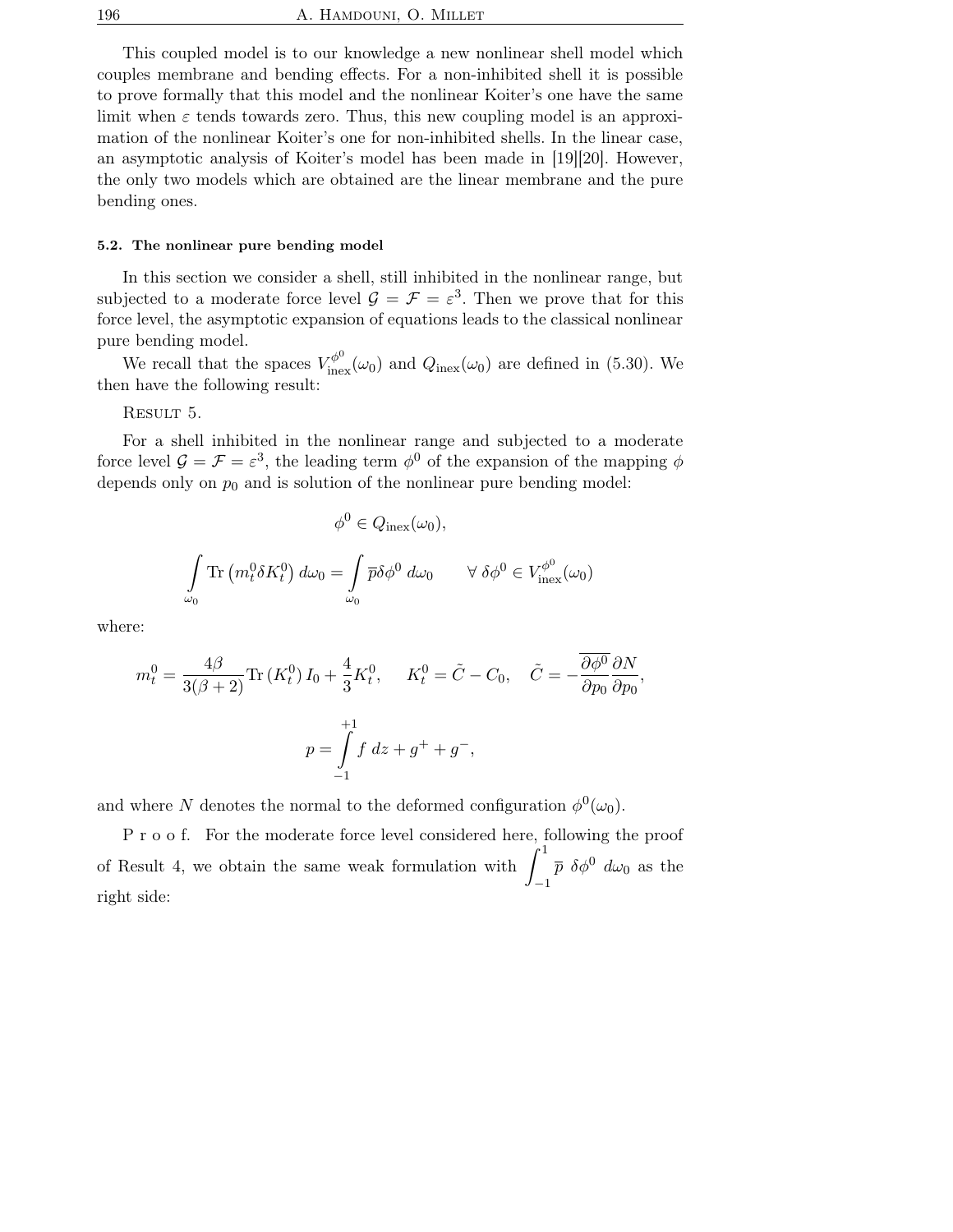$(\phi^0, U^1) \in Q_{\text{inex}}(\omega_0) \times V(\omega_0)$  satisfies:

(5.32) 
$$
\int_{\omega_0} \text{Tr} \left( n_t^1 \delta \Delta_t^1 + m_t^0 \delta K_t^0 \right) d\omega_0 = \int_{\omega_0} \overline{p} \delta \phi^0 d\omega_0
$$

$$
\forall \ (\delta \phi^0, \delta U^1) \in V_{\text{inex}}^{\phi^0}(\omega_0) \times V(\omega_0).
$$

Now, if we choose  $\delta \phi^0 = 0$  in this weak formulation, we obtain

$$
\int_{\omega_0} \text{Tr} \left( n_t^1 \delta \Delta_t^1 \right) d\omega_0 = 0 \qquad \forall \ \delta U^1 \in V(\omega_0),
$$

which leads to

(5.33) 
$$
2\Delta_t^1 = \frac{\overline{\partial \phi^0}}{\partial p_0} \frac{\partial U^1}{\partial p_0} + \frac{\overline{\partial U^1}}{\partial p_0} \frac{\partial \phi^0}{\partial p_0} = 0
$$

according to the definition of  $n_t^1$  (see Result 4). Finally, as  $\Delta_t^1 = 0$  we have  $n_t^1 = 0$ and the weak formulation (5.32) leads to the classical pure bending model.

 $\Box$ 

Thus we have justified the nonlinear pure bending model for a non-inhibited shell subjected to a moderate force level. The intrinsic approach used here makes clearly appear the curvature change  $K_t^0 = \tilde{C} - C_0$ , difference between the pullback of the final curvature and the initial curvature. This nonlinear pure bending model has been justified also in [11] using a description of the middle surface of the shell in local coordinates. However, in this case the expression of  $K_t^0$  which is obtained is difficult to interpret.

Finally let us notice that the existence of solutions of the pure bending model has recently been studied in [3]. However, the eventual uniqueness of the solution is still to be proved.

#### 5.3. The linear pure bending model for linearly non-inhibited shells

We now consider a shell, still non-inhibited in the nonlinear range, but subjected to a low force level  $\mathcal{G} = \mathcal{F} = \varepsilon^4$ . It is then necessary to distinguish the linearly non-inhibited from the linearly inhibited shells as well.

We will prove here that for linearly non-inhibited shells<sup>6)</sup> subjected to the low force level considered here, the displacements are of the thickness order and the asymptotic model that we obtain is the linear pure bending one.

 $<sup>6</sup>$ Still non-inhibited in the nonlinear range.</sup>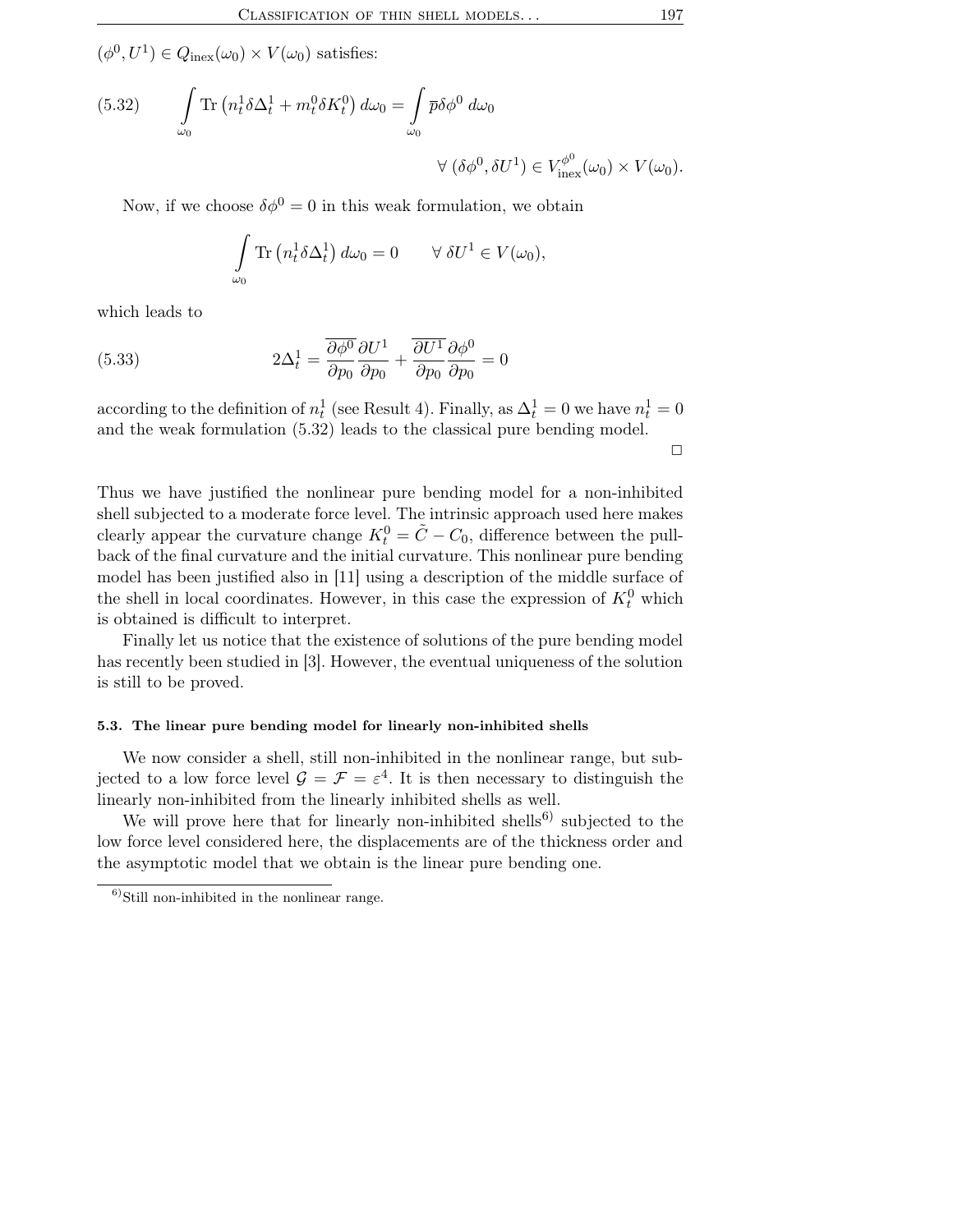5.3.1. New reference scales for the displacement field. We begin to prove that the leading term  $U^0$  of the expansion of the displacement vector is equal to zero. Indeed, for a low force level  $\mathcal{G} = \mathcal{F} = \varepsilon^4$ , we obtain the nonlinear pure bending model of Result 5 without a right side whose associated minimization problem is the following one:

Find  $\phi^0$  which minimizes in  $Q_{inex}(\omega_0)$  the functional  $\mathcal{J}(\phi) = \omega_0$  $\alpha d\omega_0$ , with

$$
\alpha = \frac{2\beta}{3(\beta+2)} \text{Tr}(K)^2 + \frac{2}{3} \text{Tr}(K^2), \quad K = \tilde{C} - C_0, \quad \tilde{C} = -\frac{\overline{\partial \phi}}{\partial p_0} \frac{\partial N}{\partial p_0},
$$

were N denotes the unit normal to  $\phi(\omega_0)$ .

The solutions of this problem are the mappings  $\phi^0$  which satisfy

$$
K_t^0 = \tilde{C} - C_0 = 0.
$$

As  $\phi^0$  is an inextensional mapping which satisfies

$$
\frac{\partial \phi^0}{\partial p_0} \frac{\partial \phi^0}{\partial p_0} - I_0 = 0 \quad \text{in} \quad \omega_0
$$

the rigid motion lemma implies that  $\phi^0 = i_{\omega_0}$ . We have in particular  $\frac{\partial \phi^0}{\partial x^0}$  $rac{\partial \varphi}{\partial p_0} = I_0$ and  $N = N_0$ . Thus, the leading term of the expansion of the displacement satisfies  $U^0 = \phi^0 - i_{\omega_0} = 0$ . Moreover, according to (5.11) and (5.33), we get:

(5.34) 
$$
\frac{\partial U^1}{\partial p_0} + \frac{\partial U^1}{\partial p_0} = 0 \quad \text{and} \quad U^2 = \phi^2 = \underline{U}^2 - z \frac{\overline{\partial U^1}}{\partial p_0} N_0
$$

where  $U^1$  and  $\underline{U}^2$  only depend on  $p_0$  and where  $\frac{\hat{\partial}}{\partial p_0} = \Pi_0 \frac{\partial}{\partial p_0}$  $rac{\delta}{\partial p_0}$  denotes the covariant derivative on  $\omega_0$ .

As we have proved that  $U^0 = 0$ , we get

$$
U = \frac{U^*}{U_r} = \frac{U^*}{L_0} = \varepsilon U^1 + \varepsilon^2 U^2 + \cdots
$$

which is equivalent to :

$$
\widetilde{U} = \frac{U^*}{\varepsilon U_r} = \frac{U^*}{h_0} = U^1 + \varepsilon U^2 + \dots = \widetilde{U^0} + \varepsilon \widetilde{U^1} + \varepsilon^2 \widetilde{U^2} + \dots
$$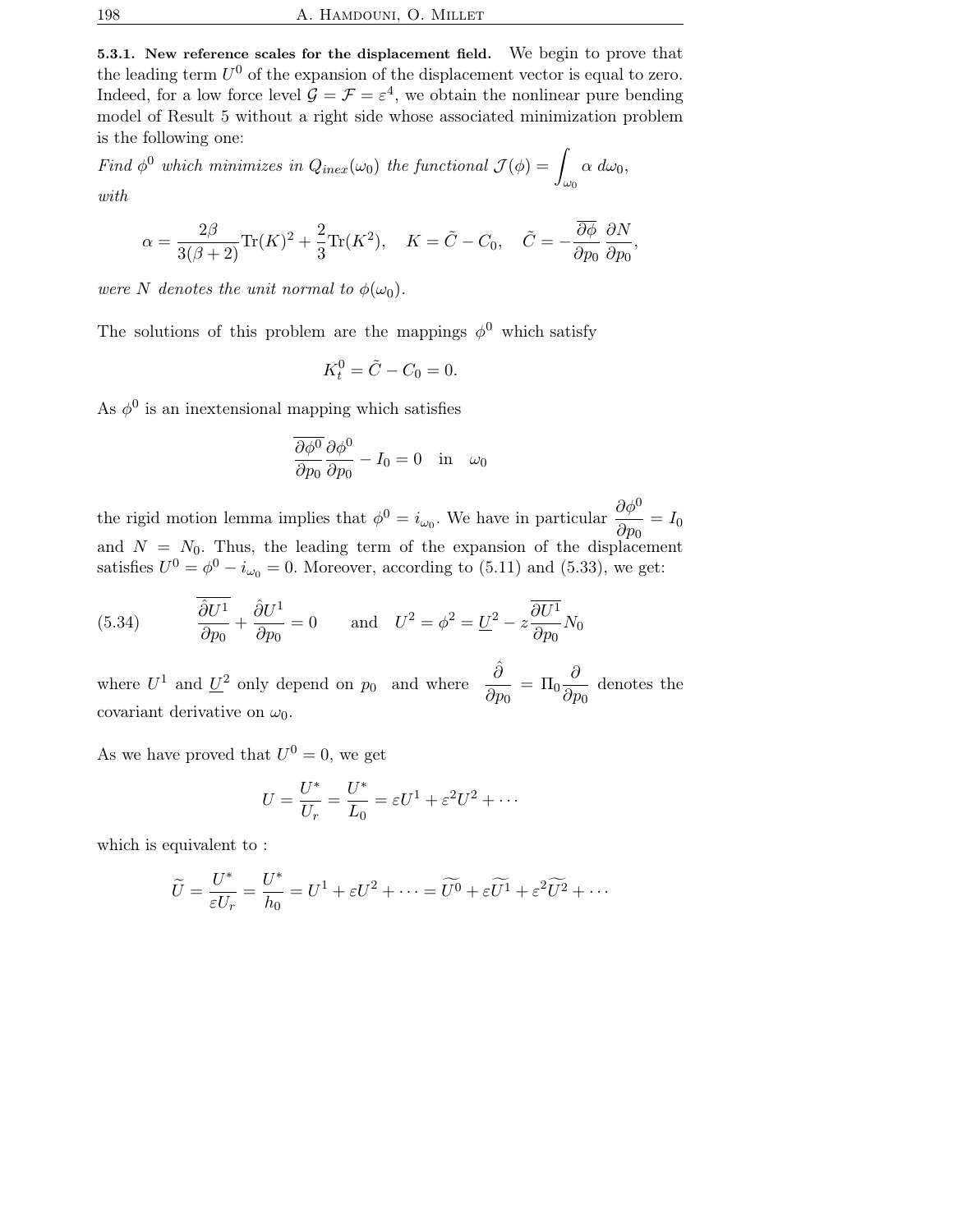Accordingly, for this low force level, the reference scale  $U_r = L_0$  of the displacement is not properly chosen. We must consider  $U_r = h_0$  for the leading term of the displacement to be different from zero. So the dimensionless equilibrium equations must be written again with  $U_r = h_0$  as the new reference scale. The dimensionless displacement will still be noted with  $U$ . This new dimensional analysis does not modify the dimensionless equations (3.5) but only the components of F, E,  $\Sigma$  and H, where U must be changed into  $\varepsilon U$ . In particular, the expression  $(3.3)$  of the tangent mapping F becomes:

(5.35) 
$$
F = \varepsilon I_3 + \varepsilon^2 \frac{\partial U}{\partial p_0} \kappa^{-1} + \varepsilon \frac{\partial U}{\partial z} \overline{N_0}.
$$

A new expansion of the displacement is then equivalent to change  $U^i$  into  $U^{i-1}$ for  $i \geq 1$  in the previous results. In particular, expressions (5.34) become:

(5.36) 
$$
2\Delta_t^0 = \frac{\hat{\partial}U^0}{\partial p_0} + \frac{\hat{\partial}U^0}{\partial p_0} = 0 \text{ and } U^1 = \underline{U}^1 - z\frac{\overline{\partial}U^0}{\partial p_0}N_0
$$

where  $U^0$  and  $\underline{U}^1$  only depend on  $p_0$ .

On the other hand, with this new reference scale of the displacement, the first non-zero terms of the expansion of F, E,  $\Sigma$  and H can be calculated from (3.3), (3.4) and (5.35) as follows:

(5.37)  
\n
$$
F^{1} = I_{3}, \quad F^{2} = \frac{\partial U^{0}}{\partial p_{0}} + \Theta^{0} \overline{N_{0}},
$$
\n
$$
F^{3} = \frac{\partial U^{2}}{\partial z} \overline{N_{0}} + \frac{\partial U^{1}}{\partial p_{0}} + z \left( \frac{\partial \Theta^{0}}{\partial p_{0}} + \frac{\partial U^{0}}{\partial p_{0}} C_{0} \right),
$$
\n
$$
2E^{3} = F^{3} + \overline{F^{3}} + \overline{F^{2}} F^{2} \quad \text{and} \quad \Sigma^{4} = \mathcal{H}^{5} = \beta \text{Tr}(E^{4}) I_{3} + 2E^{4}
$$
\nwhere  $\Theta^{0} = -\frac{\overline{\partial U^{0}}}{\partial p_{0}} N_{0}.$ 

5.3.2. Asymptotic expansion of equations. For the low force level considered here, the displacement is of the thickness order and we have the following result:

Result 6.

For a shell non-inhibited in the nonlinear and in the linear range, subjected to a low force level  $\mathcal{G} = \mathcal{F} = \varepsilon^4$ , the leading term  $U^0$  of the new expansion of U depends only on  $p_0$  and satisfies the conditions:

i)  $U^0$  is a linearly inextensional mapping which verifies:

$$
2\Delta_t^0 = \frac{\hat{\partial}U^0}{\partial_0} + \frac{\hat{\partial}U^0}{\partial_0} = 0 \quad \text{in} \quad \omega_0,
$$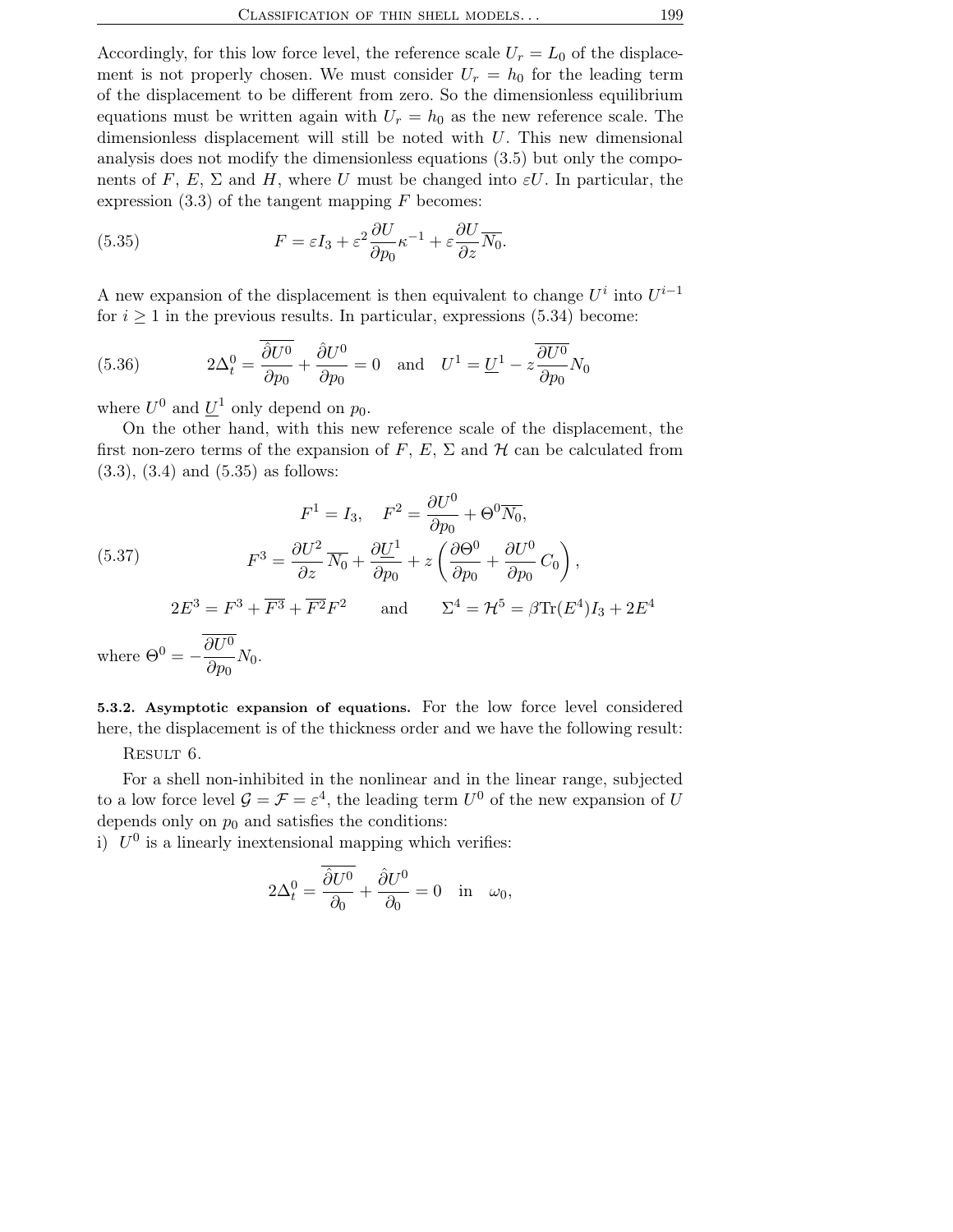ii)  $U^0$  is solution to the problem:

$$
\operatorname{div}_{t3} \left( \chi + C_0 m_t^0 + \overline{\operatorname{div}}(m_t^0) \overline{N_0} \right) = -\overline{p} \quad \text{in} \quad \omega_0,
$$
  

$$
U^0 = \Theta^0 = 0 \quad \text{on} \quad \gamma_0^1,
$$
  

$$
\chi \nu_0 + m_t^0 C_0 \nu_0 = m_t^0 \nu_0 = \operatorname{div}(m_t^0) \nu_0 = 0 \quad \text{on} \quad \gamma_0^2,
$$

where  $\chi$  is a field of symmetrical tensor which depends on  $U^0$ ,  $U^1$  and  $U^2$ , where  $N_0$  denotes the normal to the initial configuration  $\omega_0$ , and where :

$$
m_t^0 = \frac{4\beta}{3(\beta+2)} \text{Tr}(K_t^0) I_0 + \frac{4}{3} K_t^0,
$$
  

$$
2K_t^0 = \frac{\hat{\partial}\Theta^0}{\partial p_0} + \frac{\hat{\partial}\Theta^0}{\partial p_0} + \frac{\hat{\partial}U^0}{\partial p_0} C_0 + C_0 \frac{\hat{\partial}U^0}{\partial q_0},
$$

$$
\Theta^0 = -\frac{\partial U^{\circ}}{\partial p_0} N_0, \quad p = \int_{-1} f \, dz + g^+ + g^- \, .
$$

Before giving the proof of this result, let us notice that the expression of the field of symmetrical tensors  $\chi$ , which is complex and depends on  $U^0$ ,  $U^1$  and  $U^2$ , is not given explicitly. As in Result 3, it is not necessary because it will vanish in the associated weak formulation (see the next result).

P r o o f. The proof of this result is similar to the previous one. It can also be split into five steps.

i) Computation of  $\mathcal{H}^5$ 

By using  $(5.37)$ , problem  $\mathcal{P}^5$  reduces to:

$$
\frac{\partial \overline{N_0} \mathcal{H}^5}{\partial z} = 0 \quad \text{in} \quad \Omega_0 \qquad \text{and} \qquad \overline{\mathcal{H}^5}^{\pm} N_0 = \pm g^{\pm} \quad \text{on} \quad \Gamma_0^{\pm}
$$

which implies that

(5.38) 
$$
\overline{N_0} \mathcal{H}^5 = 0 \quad \text{in} \quad \Omega_0
$$

Equivalently, according to (5.37) we get:

(5.39) 
$$
\overline{N_0} \Sigma^4 = \beta \text{Tr}(E^4) \overline{N_0} + 2 \overline{N_0} E^4 = 0 \text{ in } \Omega_0
$$

where  $E^4$  is given by:

(5.40) 
$$
2E^4 = F^3 + \overline{F^3} + \overline{F^2}F^2 = \frac{\partial U^2}{\partial_z} \overline{N_0} + N_0 \frac{\overline{\partial U^2}}{\partial z} + 2(\Delta^1 + zK^0)
$$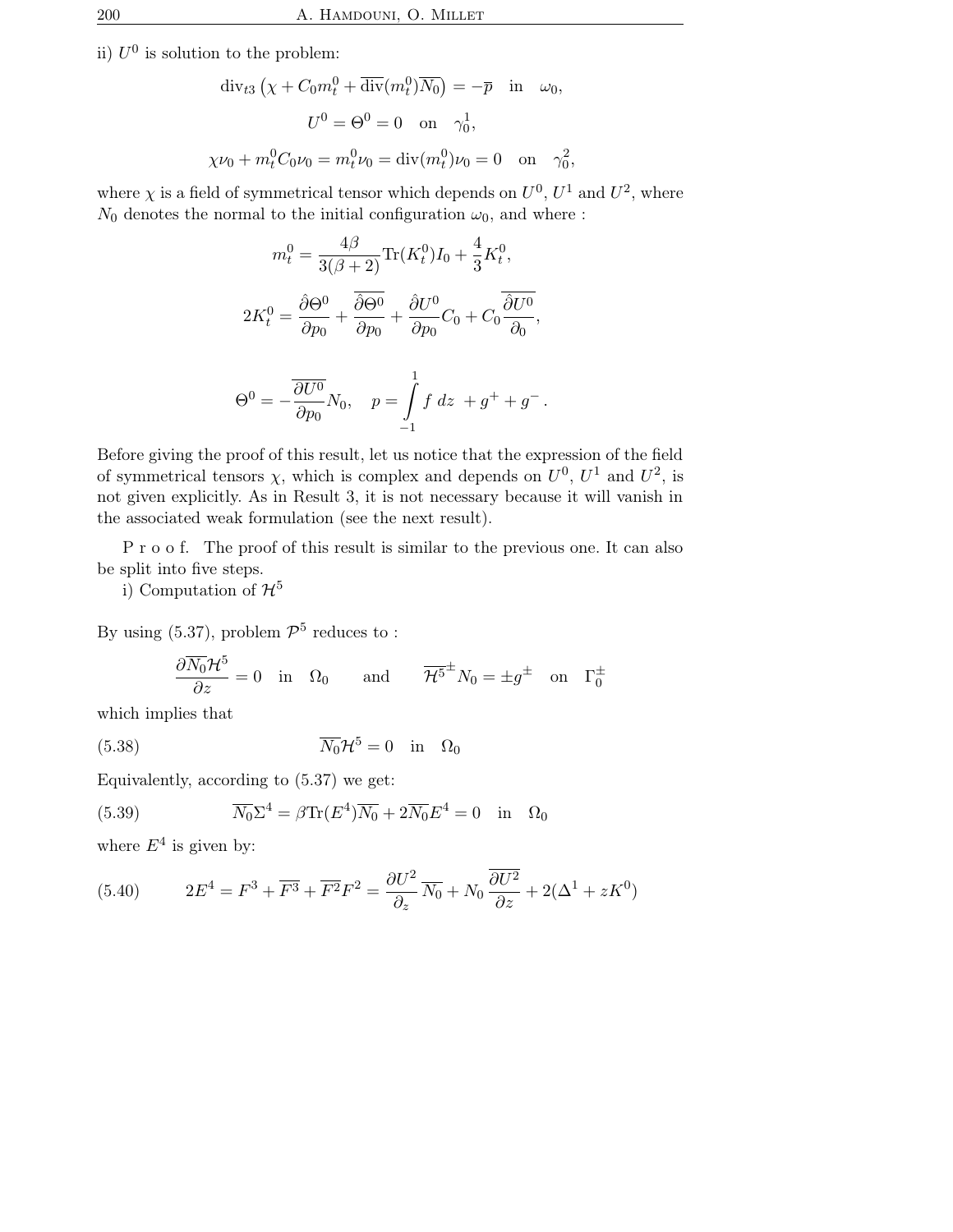with

$$
2\Delta^{1} = \frac{\overline{\partial U^{1}}}{\partial p_{0}} + \frac{\partial U^{1}}{\partial p_{0}} + \frac{\overline{\partial U^{0}}}{\partial p_{0}} \frac{\partial U^{0}}{\partial p_{0}} + \frac{\overline{\partial U^{0}}}{\partial p_{0}} \Theta^{0} \overline{N_{0}}
$$
  
(5.41)  

$$
+ N_{0} \overline{\Theta^{0}} \frac{\partial U^{0}}{\partial p_{0}} + ||\Theta^{0}||^{2} N_{0} \overline{N_{0}},
$$

$$
2K^{0} = \frac{\partial \Theta^{0}}{\partial p_{0}} + \frac{\overline{\partial \Theta^{0}}}{\partial p_{0}} + \frac{\partial U^{0}}{\partial p_{0}} C_{0} + C_{0} \frac{\overline{\partial U^{0}}}{\partial p_{0}}.
$$

Thus equation (5.39) enables us to calculate  $\partial U^2/\partial z$ . Indeed we get:

(5.42) 
$$
\frac{\partial U^2}{\partial z} = -\frac{1}{\beta + 2} \Big[ \beta \text{Tr}(\Delta^1 + zK^0) + 2\overline{N_0}(\Delta^1 + zK^0)N_0 \Big] N_0 - 2\Pi_0(\Delta^1 + zK^0)N_0.
$$

Replacing the expression (5.42) of  $\partial U^2/\partial z$  in (5.40), and decomposing  $\Delta^1$  and  $K^0$  into  $T\omega_0 \oplus \mathbb{R}N_0$ , we obtain :

(5.43) 
$$
E^{4} = -\frac{\beta}{\beta+2} \text{Tr} \left( \Delta_{t}^{1} + z K_{t}^{0} \right) N_{0} \overline{N_{0}} + \left( \Delta_{t}^{1} + z K_{t}^{0} \right)
$$

with :

(5.44)  
\n
$$
2\Delta_t^1 = 2\Pi_0 \Delta^1 \Pi_0 = \frac{\overline{\partial U^1}}{\partial p_0} + \frac{\partial U^1}{\partial p_0} + \frac{\overline{\partial U^0}}{\partial p_0} \frac{\partial U^0}{\partial p_0},
$$
\n
$$
2K_t^0 = 2\Pi_0 K^0 \Pi_0 = \frac{\overline{\partial \Theta^0}}{\partial p_0} + \frac{\overline{\partial \Theta^0}}{\partial p_0} + \frac{\overline{\partial U^0}}{\partial p_0} C_0 + C_0 \frac{\overline{\partial U^0}}{\partial p_0}.
$$

Hence the expression of  $\mathcal{H}^5$  becomes:

(5.45) 
$$
\mathcal{H}^5 = \Sigma^4 = \frac{1}{2}(n_t^1 + 3zm_t^0)
$$

where:

(5.46) 
$$
n_t^1 = \frac{4\beta}{\beta + 2} \text{Tr}(\Delta_t^1) I_0 + 4(\Delta_t^1),
$$

$$
m_t^0 = \frac{4\beta}{3(\beta + 2)} \text{Tr}(K_t^0) I_0 + \frac{4}{3}(K_t^0).
$$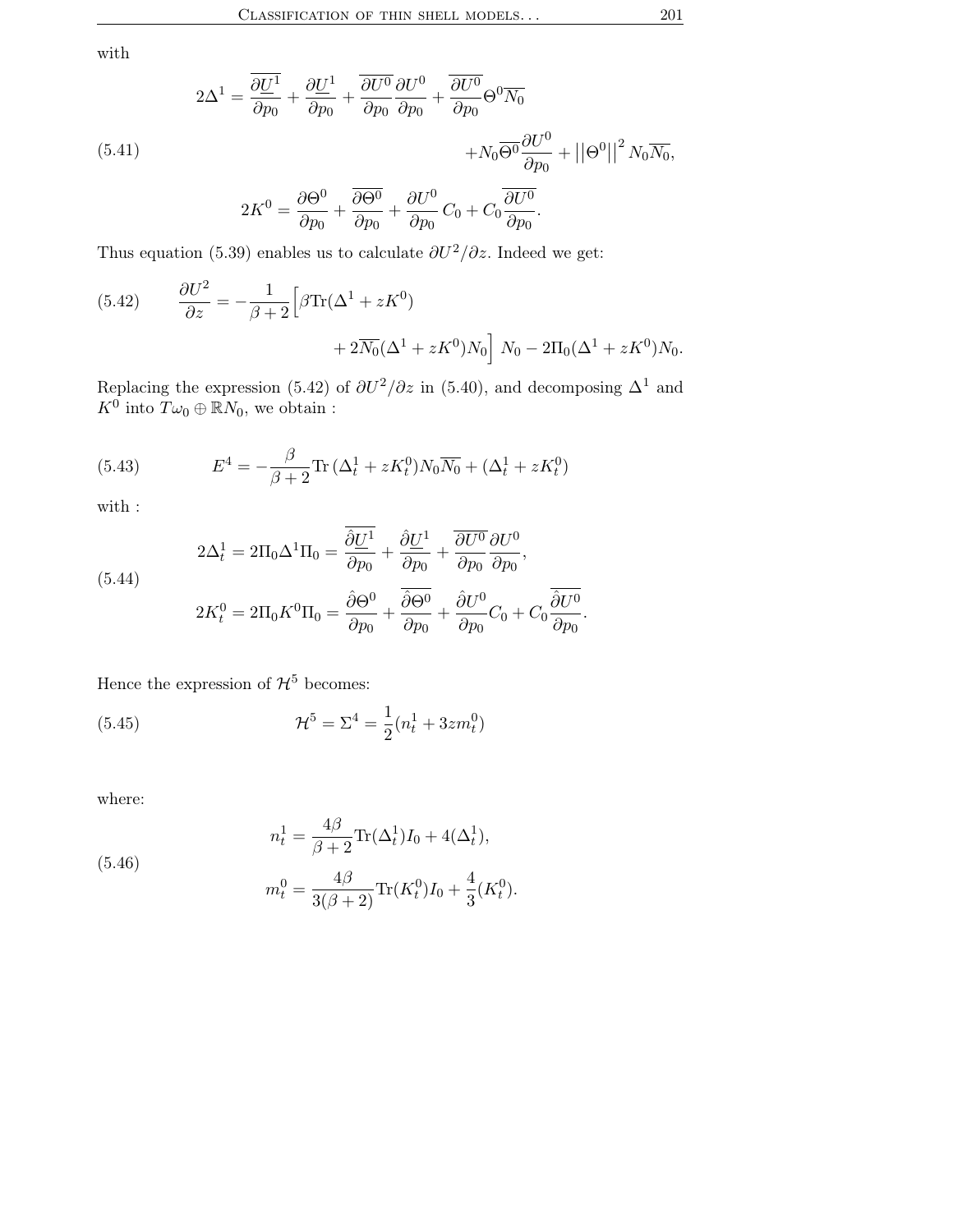# ii) Characterization of  $U^1$

Using (5.37), problem  $\mathcal{P}^6$  can be reduced to:

(5.47) 
$$
\operatorname{div}_{t3}(\Pi_0 \mathcal{H}^5) + \frac{\partial \overline{N_0} \mathcal{H}^6}{\partial z} = 0 \text{ in } \Omega_0,
$$

$$
\overline{\mathcal{H}^6}^{\pm} N_0 = 0 \text{ on } \Gamma_0^{\pm}.
$$

Then, according to (5.45), an integration upon the thickness leads to

(5.48) 
$$
\operatorname{div}_{t3}(n_t^1) = 0 \quad \text{in} \quad \omega_0
$$

whose solutions verify

(5.49) 
$$
2\Delta_t^1 = \frac{\partial U^1}{\partial p_0} + \frac{\overline{\partial U^1}}{\partial p_0} + \frac{\overline{\partial U^0}}{\partial p_0} \frac{\partial U^0}{\partial p_0} = 0.
$$

Finally, taking into account (5.49), expression (5.45) reduces to:

(5.50) 
$$
\mathcal{H}^5 = \Sigma^4 = \frac{3}{2} z m_t^0.
$$

iii) Expression of  $\mathcal{H}^6$ 

Now let us integrate the Eq.  $(5.47)$  of problem  $\mathcal{P}^6$  with respect to z. We get:

(5.51) 
$$
\overline{N_0} \mathcal{H}^6 = \frac{3(1-z^2)}{4} \operatorname{div}_{t3}(m_t^0).
$$

Thus  $\mathcal{H}^6$  can be written as :

(5.52) 
$$
\mathcal{H}^6 = \Pi_0 \mathcal{H}^6 + N_0 \overline{N_0} \mathcal{H}^6 = \Pi_0 \mathcal{H}^6 + \frac{3(1-z^2)}{4} N_0 \operatorname{div}_{t3}(m_t^0).
$$

On the other hand, according to (5.37), we have:

(5.53) 
$$
\mathcal{H}^6 = \Sigma^5 + \Sigma^4 \overline{F^2}.
$$

Hence (5.52) can be written as :

(5.54) 
$$
\mathcal{H}^6 = \Pi_0 \Sigma^5 + \Pi_0 \Sigma^4 \overline{F^2} + \frac{3(1-z^2)}{4} N_0 \operatorname{div}_{t3}(m_t^0)
$$

$$
= \Pi_0 \Sigma^5 \Pi_0 + \Pi_0 \Sigma^5 N_0 \overline{N_0} + \frac{3}{2} z m_t^0 \frac{\partial U^0}{\partial p_0} + \frac{3(1-z^2)}{4} N_0 \operatorname{div}_{t3}(m_t^0),
$$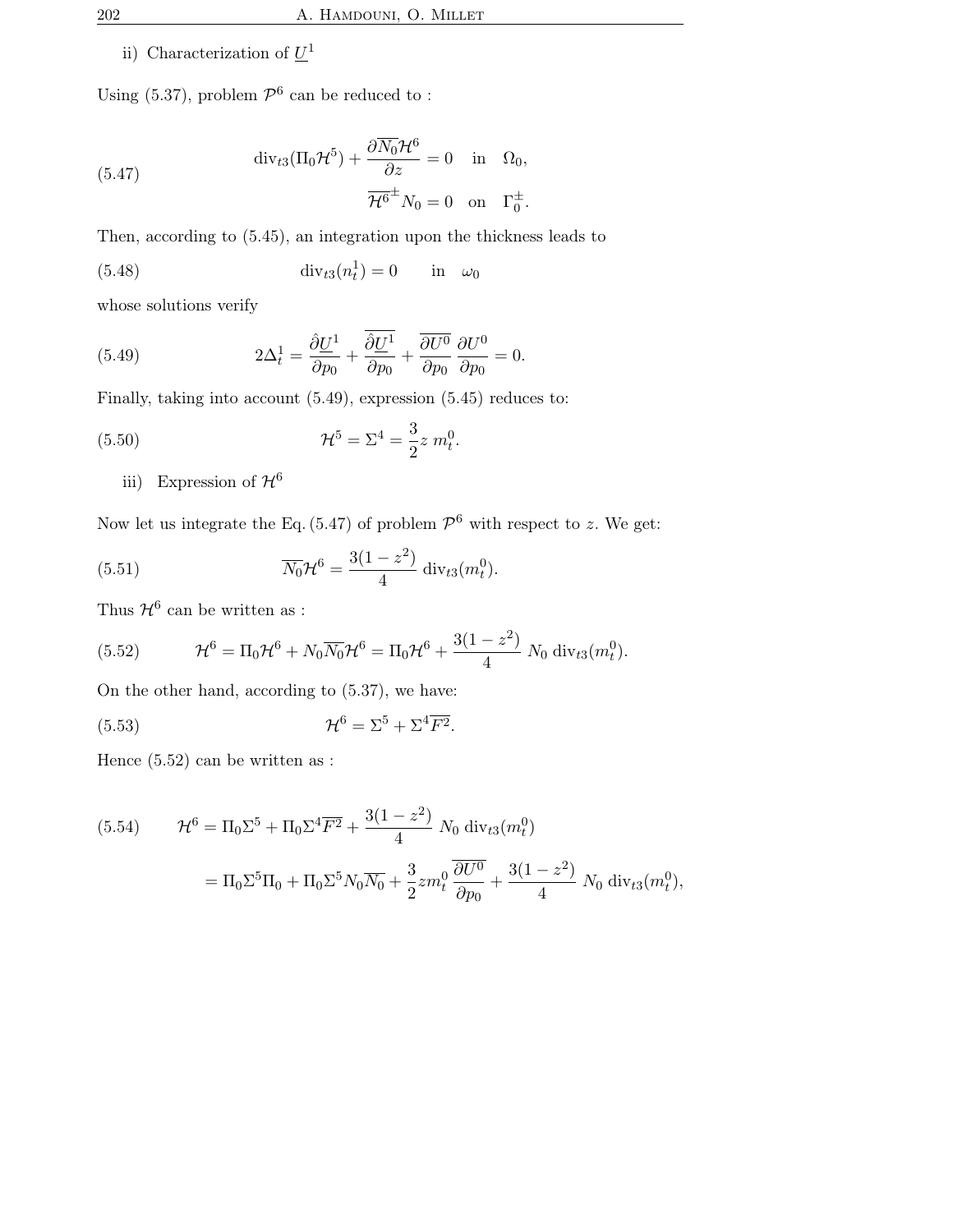where  $F^2$  and  $\Sigma^4$  have been replaced by their expressions (5.37) and (5.50).

On the other hand, multiplying (5.53) by  $\overline{N_0}$  and using (5.39), we get:

$$
\Sigma^{5} N_0 = \frac{3(1-z^2)}{4} \overline{\text{div}_{t3}}(m_t^0)
$$

because  $\Sigma^5$  is symmetrical.

Eventually, the expression (5.54) of  $\mathcal{H}^6$  becomes:

(5.55) 
$$
\mathcal{H}^{6} = \Pi_{0} \Sigma^{5} \Pi_{0} + \frac{3}{2} z m_{t}^{0} \frac{\partial U^{0}}{\partial p_{0}} + \frac{3(1 - z^{2})}{4} \left( \Pi_{0} \overline{\text{div}_{t3}}(m_{t}^{0}) \overline{N_{0}} + N_{0} \operatorname{div}_{t3}(m_{t}^{0}) \right).
$$

# iv) Equilibrium equations

The cancellation of the factor of  $\varepsilon^7$  in the expansion of Eq. (3.5) leads to prob- $\text{lem } \mathcal{P}^7$ :

$$
\operatorname{div}_{t3}(\Pi_0 \mathcal{H}^6 + z C_0 \mathcal{H}^5) - \operatorname{Tr}(C_0) \overline{N_0} \mathcal{H}^6 - z \operatorname{div}(C_0) \Pi_0 \mathcal{H}^5 + \frac{\partial \overline{N_0} \mathcal{H}^7}{\partial z}
$$
  
(5.56)  

$$
= -\overline{f} \quad \text{in} \quad \Omega_0,
$$

$$
\overline{\mathcal{H}^7}^{\pm} N_0 = \pm g^{\pm} \quad \text{in} \quad \Gamma_0^{\pm}.
$$

By using (5.50) and (5.55), an integration upon the thickness leads to:

(5.57) 
$$
\text{div}_{t3}\left(\int_{-1}^{1} \Pi_{0} \Sigma^{5} \Pi_{0} \, dz \, + C_{0} m_{t}^{0} + \Pi_{0} \overline{\text{div}_{t3}}(m_{t}^{0}) \overline{N_{0}}\right) - \text{Tr}(C_{0}) \text{div}_{t3}\left(m_{t}^{0}\right) - \text{div}(C_{0}) m_{t}^{0} = -\overline{p} \quad \text{in} \quad \omega_{0}
$$

where  $p = \int_{-1}^{+1} f \, dz + g^+ + g^-$ .

Finally, using the following properties of the divergence  $div_{t3}$ :

$$
\mathrm{div}_{t3}(m_t^0)\Pi_0 = \mathrm{div}(m_t^0)
$$

and

$$
\text{Tr}(C_0)\text{div}_{t3}\left(m_t^0\right) + \text{div}(C_0)m_t^0 = \text{div}_{t3}\left(\text{Tr}(C_0)m_t^0\right)
$$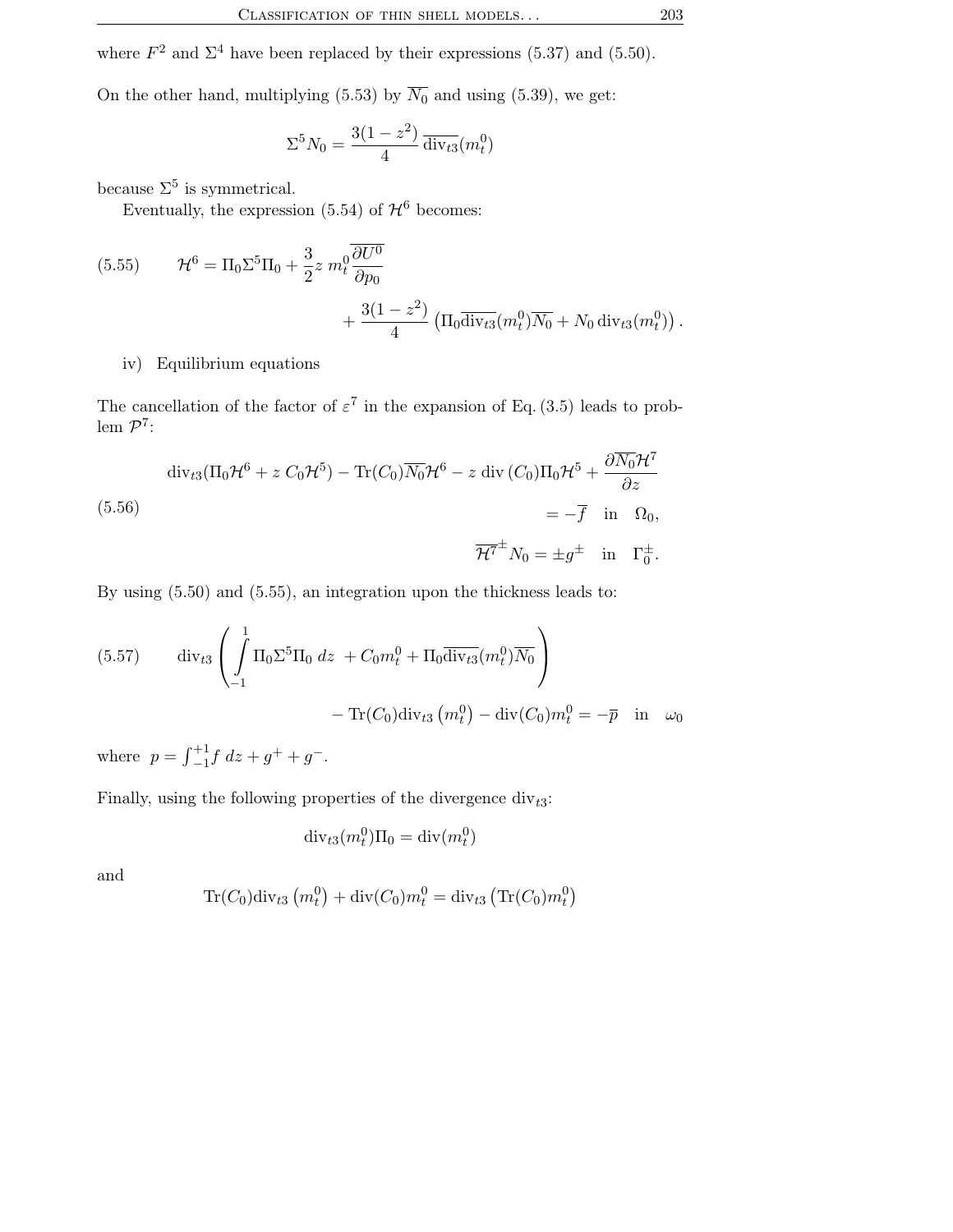we transform the last equation into:

(5.58) 
$$
\operatorname{div}_{t3}\left(\chi + C_0 m_t^0 + \overline{\operatorname{div}}(m_t^0)\overline{N_0}\right) = -\overline{p} \quad \text{in} \quad \omega_0
$$

which constitutes the equilibrium equation of Result 6 with:

(5.59) 
$$
\chi = \int_{-1}^{1} \Pi_0 \Sigma^5 \Pi_0 \, dz - \text{Tr}(C_0) m_t^0.
$$

We recall that  $\chi$  is a field of symmetrical tensors.

v) Boundary conditions

To conclude the proof, let us examine the boundary conditions. The clamped condition  $U = 0$  on  $\Gamma_0$  easily leads to :

(5.60) 
$$
U^0 = \Theta^0 = 0
$$
 on  $\gamma_0^1$ .

The boundary conditions on  $\gamma_0^2$  can be obtained from the expansion of the condition  $\overline{\mathcal{H}}\kappa_0^{-1}\nu_0 = 0$ . Taking into account expressions (5.50) and (5.55) of  $\mathcal{H}^5$  and  $\mathcal{H}^6$ , we get:

$$
z m_t^0 \nu_0 = 0 \quad \text{on} \quad \Gamma_0^2,
$$

(5.61) 
$$
\Pi_0 \Sigma^5 \Pi_0 \nu_0 + \frac{3(1-z^2)}{4} N_0 \operatorname{div}_{t3}(m_t^0) \nu_0 + \frac{3z}{2} \frac{\partial U^0}{\partial p_0} m_t^0 \nu_0 + \frac{3z^2}{2} m_t^0 C_0 \nu_0 = 0 \text{ on } \Gamma_0^2.
$$

The first equation of (5.61) directly leads to

(5.62) 
$$
m_t^0 \nu_0 = 0 \text{ on } \gamma_0^2.
$$

Let us project the second equation onto  $T\omega_0$  and the normal  $N_0$ , and integrate the two equations obtained upon the thickness. Taking into account (5.62), we obtain

(5.63) 
$$
\int_{-1}^{1} \Pi_0 \Sigma^5 \Pi_0 dz \, \nu_0 + m_t^0 C_0 \nu_0 = 0 \quad \text{and} \quad \text{div}(m_t^0) \nu_0 = 0 \quad \text{on} \quad \gamma_0^2,
$$

where we have used the property  $\operatorname{div}_{t3}(m_t^0)\nu_0 = \operatorname{div}_{t3}(m_t^0)\Pi_0\nu_0 = \operatorname{div}(m_t^0)\nu_0$ .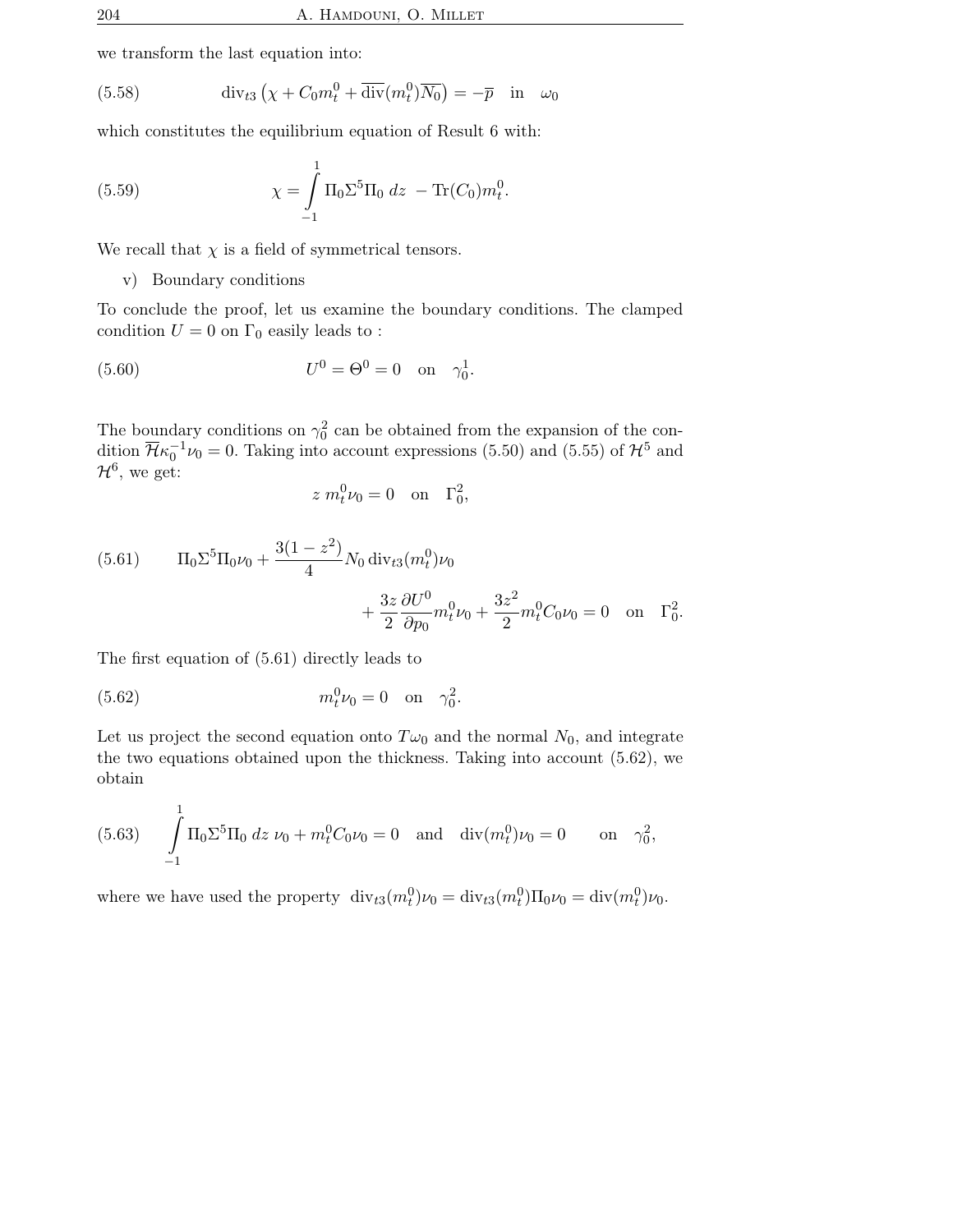Finally, taking into account (5.62), the first equation of (5.63) is equivalent to:

$$
\chi \nu_0 + m_t^0 C_0 \nu_0 = 0 \quad \text{on} \quad \gamma_0^2
$$

where  $\chi$  is given by (5.59). This concludes the proof of Result 6.

REMARK 1.

Let us notice that if we decompose  $U^0$  on  $T\omega_0 \oplus \mathbb{R}N_0$  as follows:

$$
U^0 = V^0 + u^0 N_0,
$$

then  $\Delta_t^0$  and  $K_t^0$  can be written as:

$$
\Delta_t^0 = \frac{1}{2} \left( \frac{\overline{\partial} V^0}{\partial p_0} + \frac{\hat{\partial} V^0}{\partial p_0} \right) - u^0 C_0
$$

and

$$
K_t^0 = \frac{1}{2} \left( \frac{\partial \Theta^0}{\partial p_0} + \frac{\overline{\partial} \Theta^0}{\partial p_0} + \frac{\partial V^0}{\partial p_0} C_0 + C_0 \frac{\overline{\partial} V^0}{\partial p_0} - u^0 C_0^2 \right)
$$

with  $\Theta^0 = -\frac{\partial u^0}{\partial x^0}$  $\frac{\partial u}{\partial p_0} - C_0 V^0$ . We then recognize the classical expressions of the linear membrane strain  $\Delta_t^0$  and of the linear curvature change  $K_t^0$ .

5.3.3. The linear pure bending model. Let us define the space of linear inextensional displacements :

(5.64) 
$$
V_{\text{inex}}(\omega_0) = \left\{ U : \omega_0 \to \mathbb{R}^3 \text{ "smooth", } \frac{\partial U}{\partial p_0} + \frac{\overline{\partial} U}{\partial p_0} = 0 \text{ in } \omega_0 \right\}
$$
  
and 
$$
U = \frac{\overline{\partial} U}{\partial p_0} N_0 = 0 \text{ on } \gamma_0^1 \right\}
$$

Then equations of Result 6 can be written in the following weak formulation:

RESULT 7.

For a shell non-inhibited in the nonlinear and in the linear range, subjected to a low force level  $\mathcal{F} = \mathcal{G} = \varepsilon^4$ , the leading term  $U^0$  of the expansion of the displacement is a solution of the linear pure bending model:

(5.65) 
$$
U^{0} \in V_{\text{inex}}(\omega_{0}),
$$

$$
\int_{\omega_{0}} \text{Tr}(m_{t}^{0} \delta K_{t}^{0}) d\omega_{0} = \int_{\omega_{0}} \overline{p} \delta U^{0} d\omega_{0} \qquad \forall \ \delta U^{0} \in V_{\text{inex}}(\omega_{0}),
$$

 $\Box$ 

.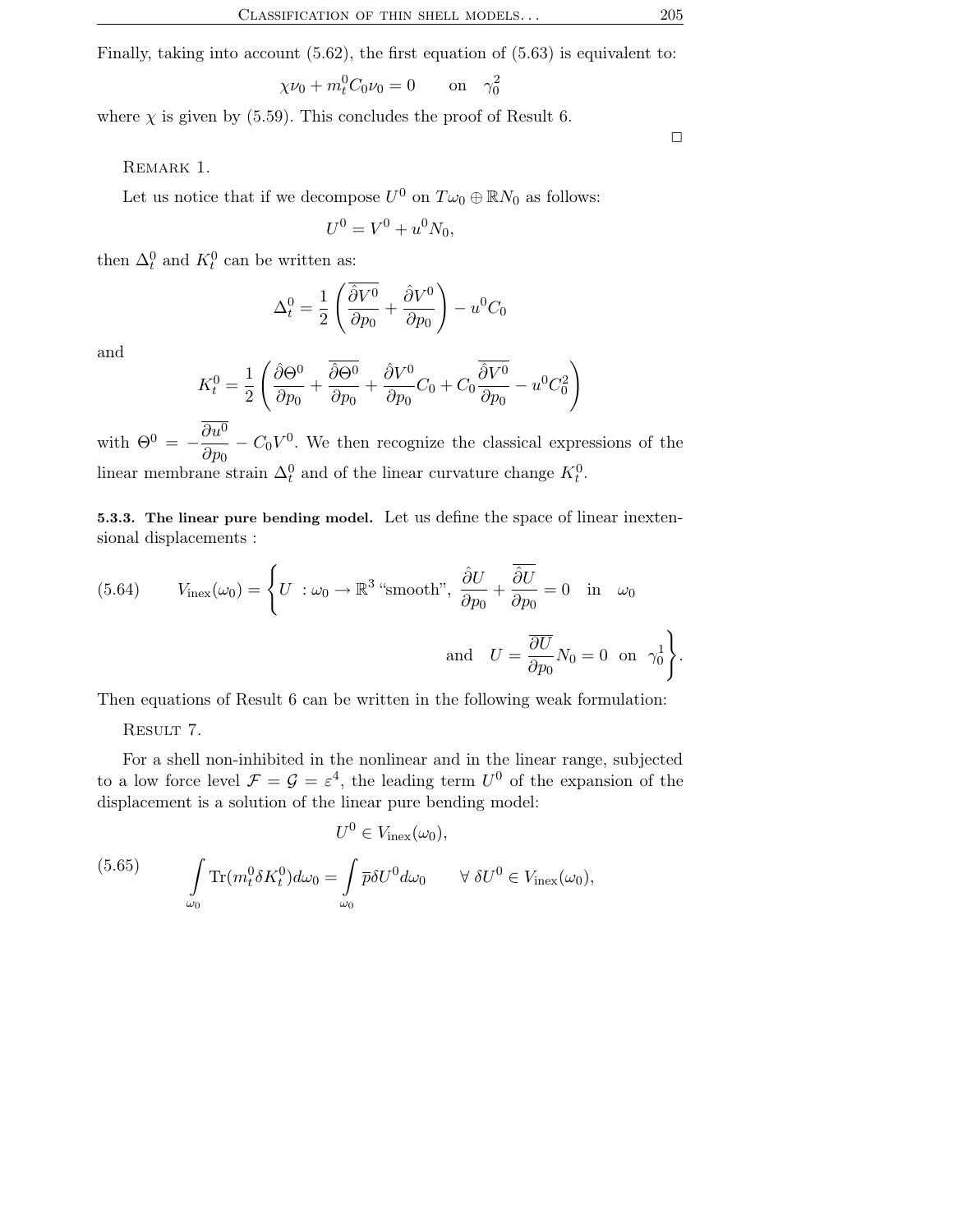$\gamma$ 

$$
2K_t^0 = \frac{\hat{\partial}\Theta^0}{\partial p_0} + \frac{\hat{\partial}\Theta^0}{\partial p_0} + \frac{\hat{\partial}U^0}{\partial p_0}C_0 + C_0\frac{\hat{\partial}U^0}{\partial p_0}, \quad \Theta^0 = -\frac{\overline{\partial}U^0}{\partial p_0}N_0,
$$
  

$$
n_t^0 = \frac{4\beta}{3(\beta+2)}\text{Tr}(K_t^0)I_0 + \frac{4}{3}K_t^0 \quad \text{and} \quad p = \int_{-1}^1 f \, dz + g^+ + g^-.
$$

The proof of this result is similar to the one of Result 4. It is based on the successive use of the Stokes formula. We just need the restriction  $\delta U^0 \in V_{\text{inex}}(\omega_0)$ to eliminate  $\chi$  in the weak formulation of the Result 6.

 $\Box$ 

Thus we have justified the linear pure bending model for a non-inhibited shell in the nonlinear and in the linear range, subjected to a low force level of  $\varepsilon^4$  order. For this force level, the displacements are of the thickness order  $(U_r = h_0)$ . This linear pure bending model has been also justified by asymptotic expansion of the three-dimensional equations of linear elasticity in [14][15][21]. But contrary to these works, the linear pure bending model is deduced here from the nonlinear three-dimensional elasticity.

#### 5.4. Domain of validity of the linear pure bending model

It is possible to prove that for a non-inhibited shell in the nonlinear and in the linear range, the linear pure bending model is valid for force levels lower than  $\varepsilon^4$ . Indeed, for a force level  $\mathcal{F} = \mathcal{G} = \varepsilon^5$ , we would obtain the weak formulation (5.65) without a right side whose solutions satisfy  $K_t^0 = 0$ . As  $U^0$  is an inextensional displacement in the linear range, the linear version of the rigid motion lemma implies that  $U^0 = 0$ . Following the same reasoning as in the previous sections, we find out that the reference scale of the displacement is not properly chosen. We have to consider  $U_r = \varepsilon h_0$ . Then, a new dimensional analysis and a new asymptotic expansion of equations lead again to the linear pure bending model. For the low force level considered here, the problem becomes linear with respect to the displacement. In fact, with a recurrence on  $n$ , we can prove the following result:

RESULT 8.

For a non-inhibited shell, in the linear and the nonlinear range, subjected to low force levels of  $\varepsilon^{n\geq 4}$  order, the order of magnitude of the displacement is  $U_r = \varepsilon^{n-4} h_0$ . Moreover, the leading term  $U^0$  of the expansion of the displacement satisfies equations of the pure bending model of Result 7.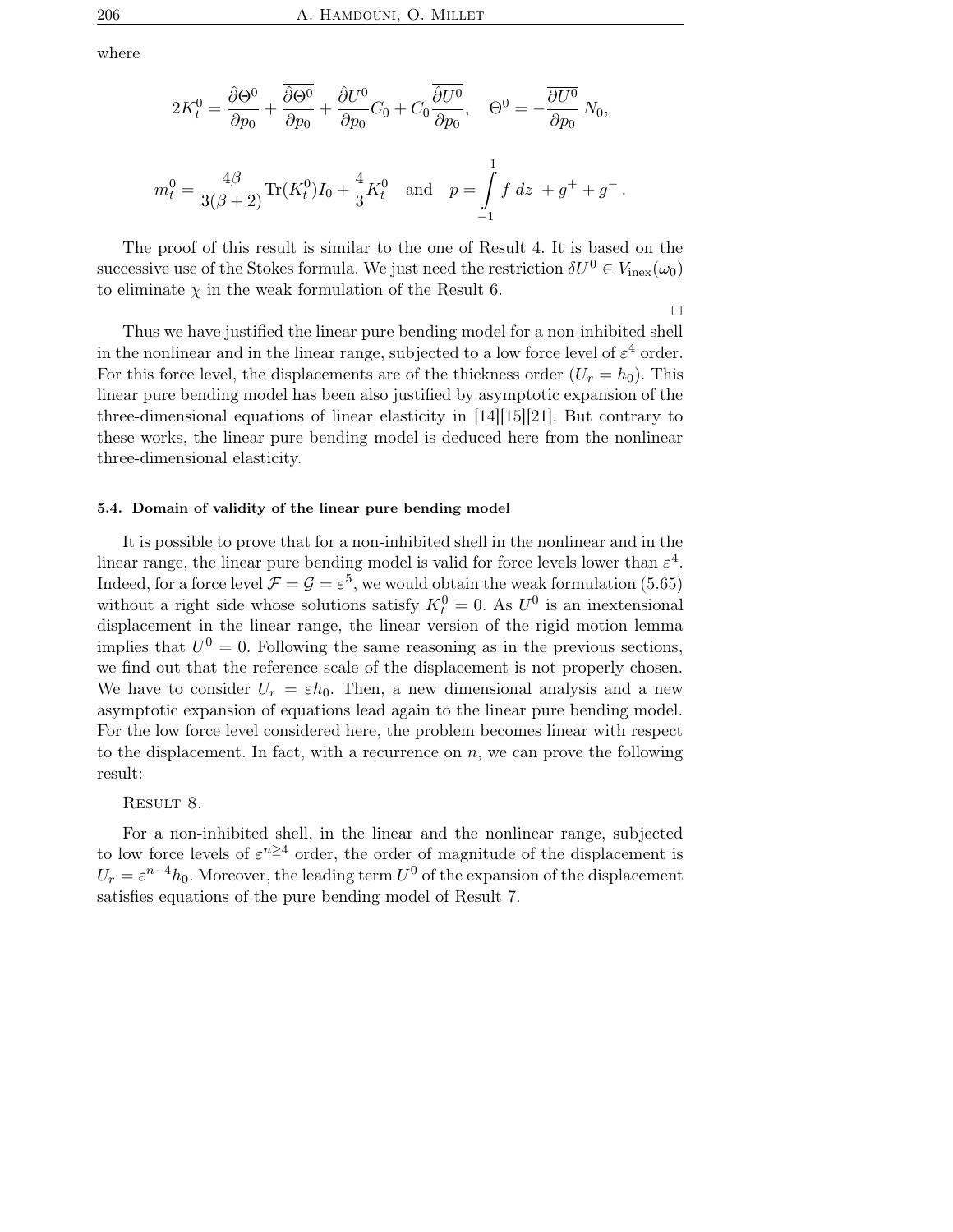### 5.5. The linear membrane model for linearly inhibited shells

We see that for a non-inhibited shell in the nonlinear range subjected to low force levels of  $\varepsilon^4$  order and lower, we have to distinguish the linearly noninhibited from the linearly inhibited shells. In Subsecs. 5.3 and 5.4, we proved that for a linearly non-inhibited shell, we obtain the linear pure bending model. For a linearly inhibited shell, the following result is obtained:

RESULT 9.

For a non-inhibited shell in the nonlinear range but inhibited in the linear range, and subjected to low force levels  $\mathcal{F} = \mathcal{G} = \varepsilon^{n \geq 4}$ , the magnitude of the displacement is  $U_r = \varepsilon^{n-2} h_0$ . Moreover, the leading term  $U^0$  of the expansion of the displacement is a solution of the following linear membrane model:

$$
\begin{aligned}\n\operatorname{div}(n_t^0) &= -\overline{p_t} \quad \text{in} \quad \omega_0, \\
U^0 &= 0 \quad \text{on} \quad \gamma_0^1, \\
\end{aligned}\n\qquad\n\begin{aligned}\n\operatorname{Tr}(n_t^0 C_0) &= -p_n \quad \text{in} \quad \omega_0, \\
n_t^0 \nu_0 &= 0 \quad \text{on} \quad \gamma_0^2,\n\end{aligned}
$$

where

$$
n_t^0 = \frac{4\beta}{2+\beta} \text{Tr}(\Delta_t^0) I_0 + 4\Delta_t^0, \quad 2\Delta_t^0 = \frac{\overline{\partial V^0}}{\partial p_0} + \frac{\hat{\partial V}^0}{\partial p_0} - 2u^0 C_0,
$$
  

$$
p_t = g_t^+ + g_t^- + \int_{-1}^1 f_t dz \quad \text{and} \quad p_n = g_n^+ + g_n^- + \int_{-1}^1 f_n dz.
$$

For the proof of this result, we refer the reader to the next section where the study is similar.

## 6. Inhibited shells in the nonlinear range

It must be reminded that for a shell subjected to a severe force level of  $\varepsilon$ order, the asymptotic expansion of equations leads to the nonlinear membrane model whatever the nonlinear rigidity of the middle surface is (see Sec. 4). For a high force level of  $\varepsilon^2$  order we had to distinguish the nonlinear inhibited from the nonlinear non-inhibited shells. In the last section we have completed the classification for non-inhibited shells, in the nonlinear range.

In this section, we will study the other branch of the classification which corresponds to inhibited shells in the nonlinear range. In order to do this, we resume the calculations after the nonlinear membrane model obtained at the Result 1.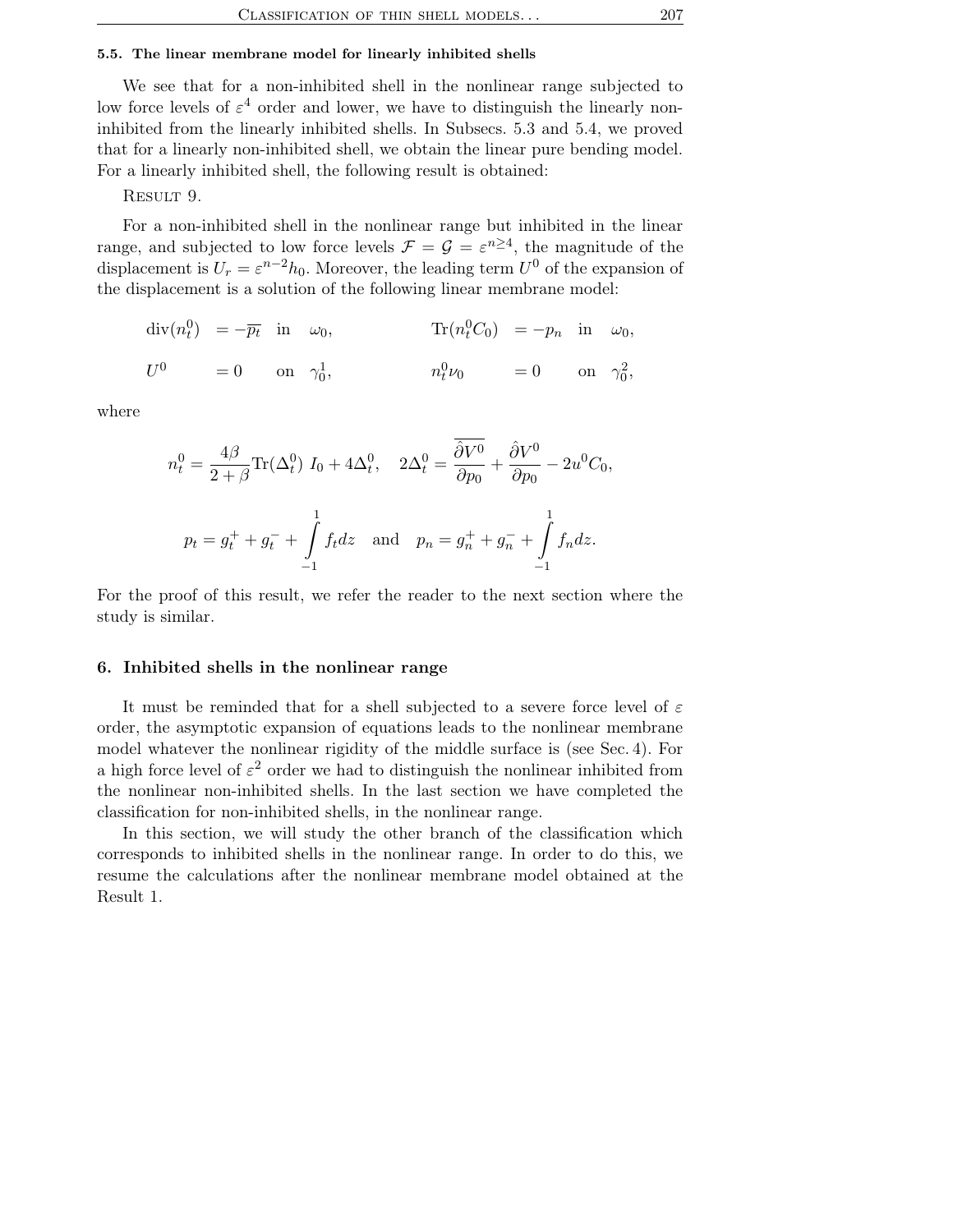### 6.1. The linear membrane model for a high force level

We consider a inhibited shell in the nonlinear range subjected to a high force level  $\mathcal{G} = \mathcal{F} = \varepsilon^2$ . We first prove that for this force level, the order of magnitude of the displacement is  $U_r = h_0$  and not  $L_0$ . Then, a new dimensional analysis will lead to the linear membrane model.

6.1.1. New reference scale of the displacement. For a force level of  $\varepsilon^2$  order, we obtain the weak formulation (4.3) of the Result 2 without a right-hand side, whose solutions are the inextensional mappings  $\phi^0$  which satisfy

(6.1) 
$$
\frac{\partial \phi^0}{\partial p_0} \frac{\partial \phi^0}{\partial p_0} = I_0 \text{ in } \omega_0.
$$

As the shell is assumed to be inhibited in the nonlinear range, the space of inextensional mappings reduces to identity. Hence we have  $\phi^0 = i_{\omega_0}$  or equivalently  $U^0 = 0$ . The expression of N introduced in (4.1) becomes  $N = N_0$  and we still have:

(6.2) 
$$
U^1 = U^1(p_0)
$$
 in  $\omega_0$ .

Therefore, for this force level, we have to consider  $U_r = h_0$  so as  $U^0$  to be different from zero. So we make a new dimensional analysis of Eq. (2.4) with  $U_r = h_0$  as the new reference scale, and we still denote  $U = U^*/h_0$  the new dimensionless displacement. As in Sec. 5.3, this new dimensional analysis does not modify the dimensionless Equation (3.5) but only the components of F, E,  $\Sigma$  and H, where U must be changed into  $\varepsilon U$ . The expression of the tangent mapping F that we now have to consider is given by (5.35):

(6.3) 
$$
F = \varepsilon I_3 + \varepsilon^2 \frac{\partial U}{\partial p_0} \kappa^{-1} + \varepsilon \frac{\partial U}{\partial z} \overline{N_0}.
$$

A new expansion of the displacement is then equivalent to change  $U^i$  into  $U^{i-1}$ for  $i \geq 1$  in the previous results. In particular (6.2) gives us

(6.4) 
$$
U^0 = U^0(p_0).
$$

On the other hand, with this new reference scale for the displacement, we must calculate again the first non-zero terms of the expansions of F, E,  $\Sigma$  and H. According to (3.3), (3.4) and (6.3), we have  $F^1 = I_3$  and:

(6.5) 
$$
F^2 = \frac{\partial U^1}{\partial_z} \overline{N_0} + \frac{\partial U^0}{\partial p_0}, \qquad 2E = \overline{F^2} + F^2,
$$

$$
\Sigma^3 = \beta \text{Tr}(E^3)I_3 + 2E^3, \qquad \mathcal{H}^4 = \Sigma^3.
$$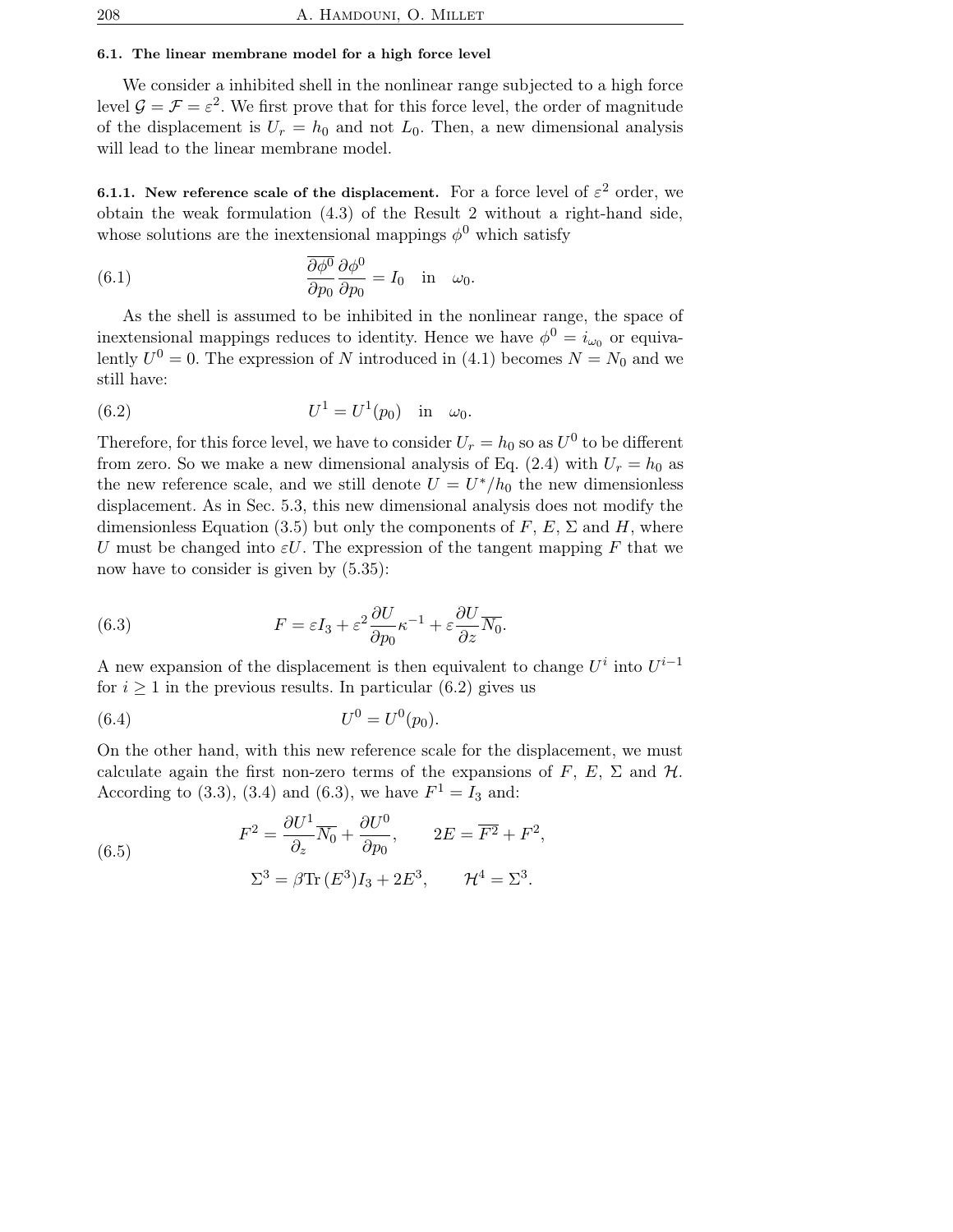6.1.2. Asymptotic expansion. The asymptotic expansion of the new dimensionless equations leads to the following result:

RESULT 10.

For a shell inhibited in the non-linear range and subjected to a high force level  $\mathcal{G} = \mathcal{F} = \varepsilon^2$ , the leading term  $U^0 = (V^0, u^0)$  of the expansion of  $U = (V, u)$ only depends on  $p_0$  and satisfies the linear membrane model :

 $\text{div}(n_t^0) = -\overline{p_t} \quad \text{in} \quad \omega_0,$   $\text{Tr}(n_t)$  ${}_{t}^{0}C_{0}$  =  $-p_{n}$  in  $\omega_{0}$ ,  $U^0 = 0$  on  $\gamma_0^1$ ,  $n_t^0 \nu_0 = 0$  on  $\gamma_0^2$ .

where the expressions of  $n_t^0$ ,  $\Delta_t^0$ ,  $p_t$  and  $p_n$  are those of Result 9.

- P r o o f. The proof is split into two steps.
- i) Determination of  $U^1$

The cancellation of the factor of  $\varepsilon^4$  in the new expansion of the dimensionless equilibrium Eq. (3.5) leads to the new problem  $\mathcal{P}^4$  :

$$
\frac{\partial \overline{\mathcal{H}}^4 N_0}{\partial z} = 0 \text{ in } \omega_0,
$$
  

$$
\left[ \overline{\mathcal{H}}^4 N_0 \right]^{\pm} = 0 \text{ on } \Gamma_0^{\pm},
$$

which implies that  $\overline{\mathcal{H}^4}N_0 = 0$  or equivalently that:

(6.6) 
$$
\beta \text{Tr}(E^3) N_0 + 2E^3 N_0 = 0 \text{ in } \omega_0
$$

in view of (6.5). On the other hand, we have:

$$
2E^3 = F^2 + \overline{F^2} = \frac{\partial U^1}{\partial z} \overline{N_0} + N_0 \overline{\frac{\partial U^1}{\partial z}} + \frac{\partial U^0}{\partial p_0} + \overline{\frac{\partial U^0}{\partial p_0}}.
$$

Now if we decompose  $\frac{\partial U^0}{\partial \theta}$  $rac{\partial \mathcal{D}}{\partial p_0}$  as follows:

$$
\frac{\partial U^0}{\partial p_0} = \Pi \frac{\partial U^0}{\partial p_0} + N_0 \overline{N_0} \frac{\partial U^0}{\partial p_0}
$$

we get:

$$
\operatorname{Tr}(E^3) = \overline{N_0} \frac{\partial U^1}{\partial z} + \operatorname{Tr}(\Delta_t^0) \quad \text{and} \quad 2E^3 N_0 = \frac{\partial U^1}{\partial z} + \left( \overline{N_0} \frac{\partial U^1}{\partial z} \right) N_0 + \frac{\overline{\partial U^0}}{\partial p_0} U^0 N_0,
$$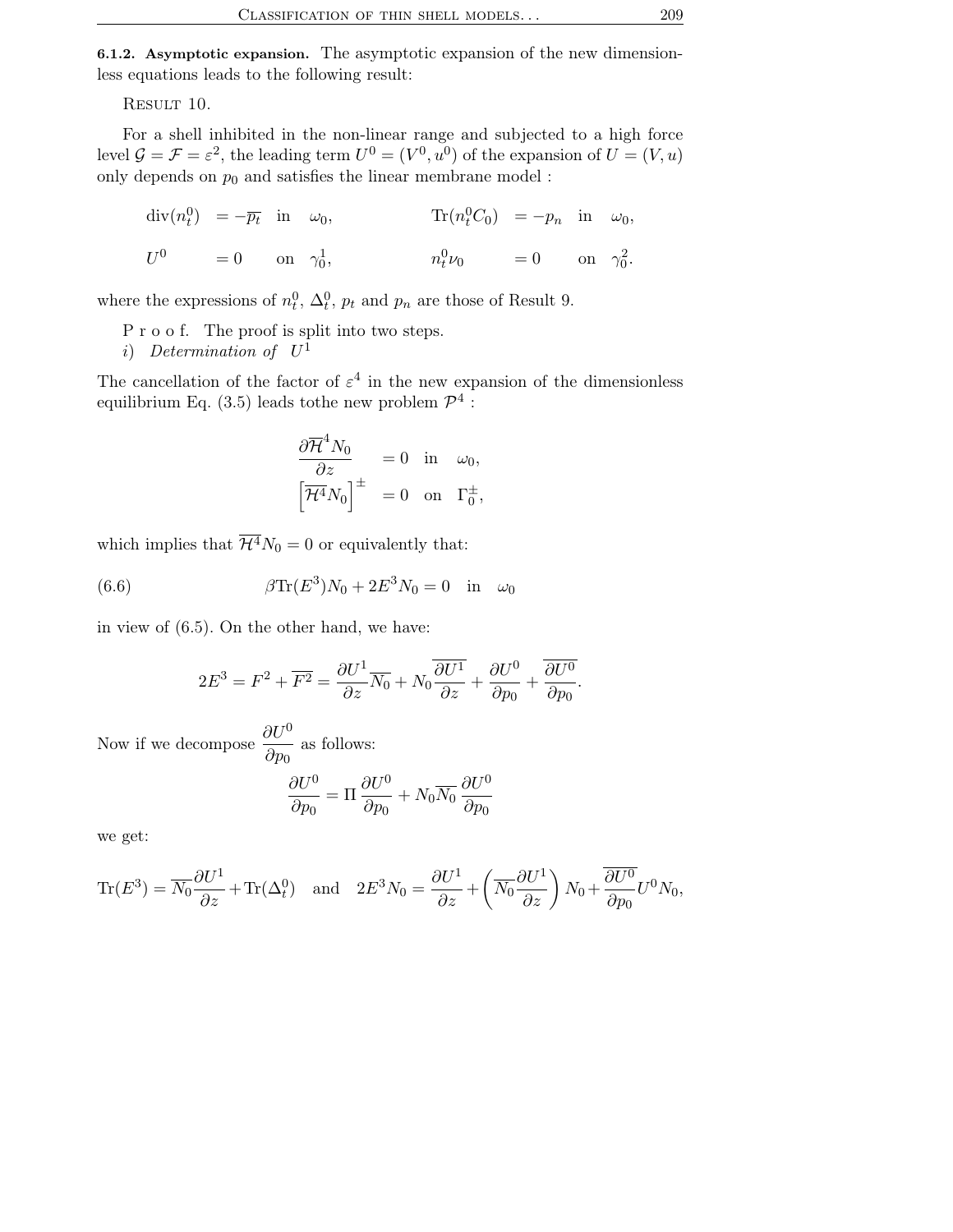with  $2\Delta_t^0 = \Pi_0$  $\partial U^0$  $\overline{\frac{\partial U^0}{\partial p_0}} + \Pi_0 \frac{\partial U^0}{\partial p_0}$  $\partial p_0$ . According to the Remark 1,  $\Delta_t^0$  corresponds to the classical linear membrane strain.

Thus (6.6) can be written as:

$$
\beta \left( \overline{N_0} \frac{\partial U^1}{\partial z} + \text{Tr}(\Delta_t^0) \right) N_0 + \frac{\partial U^1}{\partial z} + \left( \overline{N_0} \frac{\partial U^1}{\partial z} \right) N_0 + \overline{\frac{\partial U^0}{\partial p_0}} N_0 = 0
$$

and the projection of this equation onto  $T\omega_0$  and  $N_0$  gives us:

$$
\Pi_0 \frac{\partial U^1}{\partial z} = -\frac{\overline{\partial U^0}}{\partial p_0} N_0 \quad \text{and} \quad \overline{N_0} \frac{\partial U^1}{\partial z} = -\frac{\beta}{\beta + 2} \text{Tr}(\Delta_t^0)
$$

which leads to:

$$
\frac{\partial U^1}{\partial z} = -\frac{\overline{\partial U^0}}{\partial p_0} N_0 - \frac{\beta}{\beta + 2} \text{Tr}(\Delta_t^0) N_0.
$$

As  $U^0$  depends only on  $p_0$  according to (6.4), we get finally:

(6.7) 
$$
U^{1} = \underline{U}^{1} - z \left( \frac{\partial U^{0}}{\partial p_{0}} N_{0} + \frac{\beta}{\beta + 2} \text{Tr}(\Delta_{t}^{0}) N_{0} \right)
$$

where  $\underline{U}^1$  only depends on  $p_0$ .

The expressions of  $E^3$ ,  $\Sigma^3$  and  $H^4$  can also be calculated from (6.5). We get:

(6.8) 
$$
E^3 = \Delta_t^0 - \frac{\beta}{\beta + 2} \text{Tr}(\Delta_t^0) N_0 \overline{N_0} \text{ and } \Sigma^3 = \mathcal{H}^4 = \frac{1}{2} n_t^0
$$

where  $n_t^0 = \frac{4\beta}{\beta}$  $\frac{4\rho}{\beta+2} \text{Tr}\left(\Delta_t^0\right) I_0 + 4\Delta_t^0.$ 

# ii) Linear membrane equations

Problem  $\mathcal{P}^5$  then reduces to:

$$
\begin{aligned}\n\operatorname{div}_{t3}(\Pi_0 \mathcal{H}^4) + \frac{\partial \overline{\mathcal{H}}^5 N_0}{\partial z} &= -\overline{f} \quad \text{in} \quad \Omega_0, \\
\left[\overline{\mathcal{H}}^5 N_0\right]^{\pm} &= \pm g^{\pm} \quad \text{on} \quad \Gamma_0^{\pm}.\n\end{aligned}
$$

Using (6.8), an integration upon the thickness of the above equations leads to:

(6.9) 
$$
\operatorname{div}_{t3}(n_t^0) = -\overline{p} \quad \text{in} \quad \omega_0
$$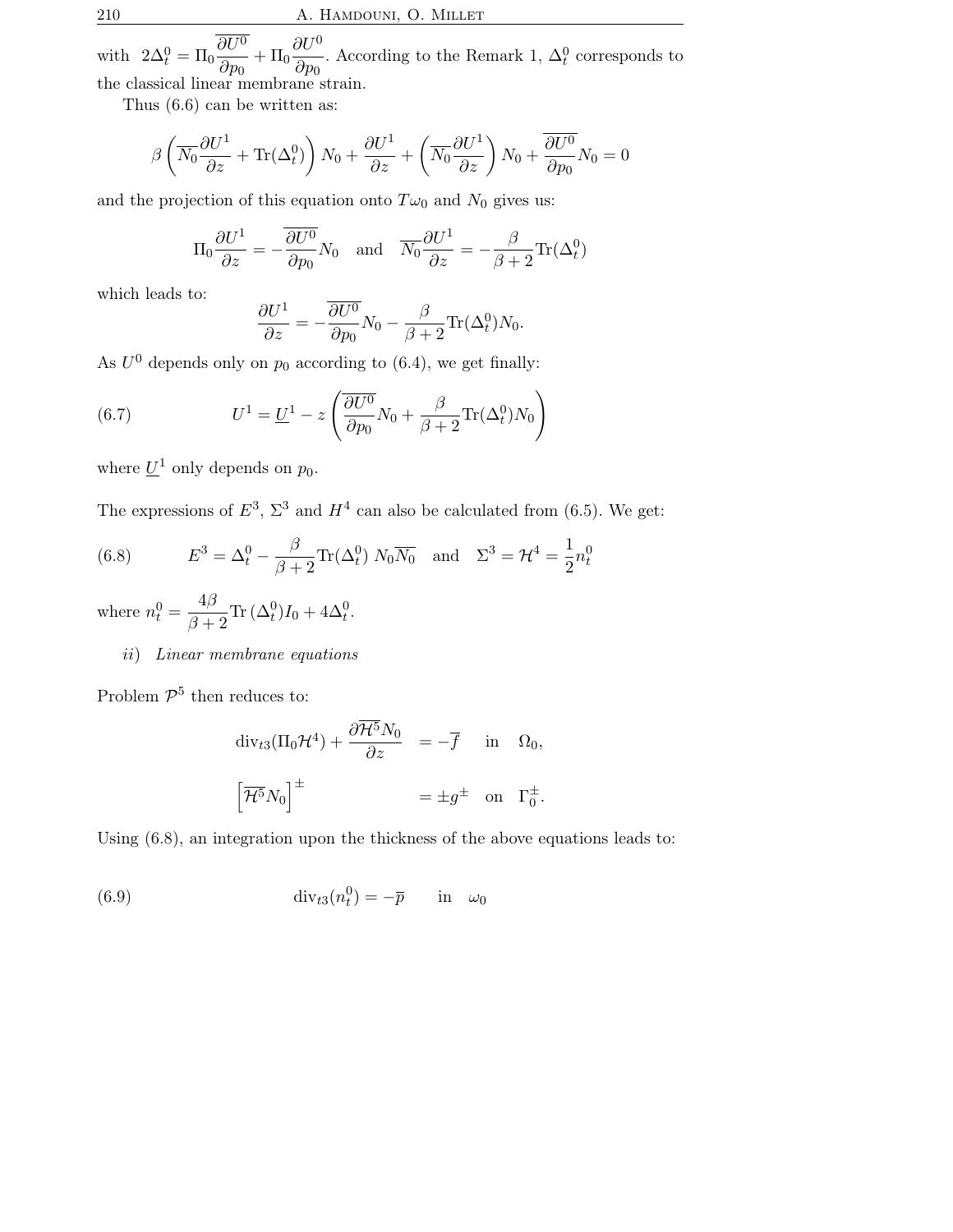where  $p = g^{+} + g^{-} + \int^{+1}$ −1  $fdz$ . As  $n_t^0$  is a field of endomorphims on  $T\omega_0$ , we can decompose easily  $\text{div}_{t3}(n_t^0)$  into  $T\omega_0 \oplus \mathbb{R}N_0$ . The last equation then becomes:

$$
\operatorname{div}(n_t^0) + \operatorname{Tr}(n_t^0 C_0) \overline{N_0} = -p \quad \text{on} \quad \omega_0
$$

which leads to the two classical equations of the membrane model of Result 10:

$$
\operatorname{div}(n_t^0) = -\overline{p_t} \quad \text{and} \quad \operatorname{Tr}(n_t^0 C_0) = -p_n \quad \text{in} \quad \omega_0.
$$

Finally, the boundary conditions on  $\gamma_0^1$  and  $\gamma_0^2$  can be obtained easily from the expansion of the three-dimensional boundary conditions on  $\Gamma_0^1$  and  $\Gamma_0^2$ . This concludes the proof of Result 10.

 $\Box$ 

6.1.3. Weak formulation. Let us define the following space of admissible displacements :

$$
V(\omega_0) = \left\{ U \; : \; \omega_0 \to \mathbb{R}^3, \; \text{``smooth''}, \; U = 0 \; \text{ on } \; \gamma_0^1 \right\}
$$

Then the linear membrane equations can be written in the following weak formulation :

RESULT 11.

The displacement  $U^0 \in V(\omega_0)$  satisfies:

(6.10) 
$$
\int_{\omega_0} \text{Tr}(n_t^0 \delta \Delta_t^0) d\omega_0 = \int_{\omega_0} \overline{p} \delta U^0, \qquad \forall \delta U^0 \in V(\omega_0)
$$

where  $p = p_t + p_n N_0$ .

This weak formulation is identical to the one obtained by asymptotic expansion from the linear three-dimensional elasticity, with an intrinsic approach [4][5][7] or with a description of the shell in local coordinates [14]. But contrary to these other justifications, the linear membrane model is deduced here from the nonlinear equilibrium three-dimensional equations without any assumption on the scalings concerning the displacements.

### 6.2. The linear membrane model still valid for linearly inhibited shells

For moderate and lower force levels, we have now to distinguish the linearly inhibited from the linearly non-inhibited shells. For linearly inhibited shells we have the following result: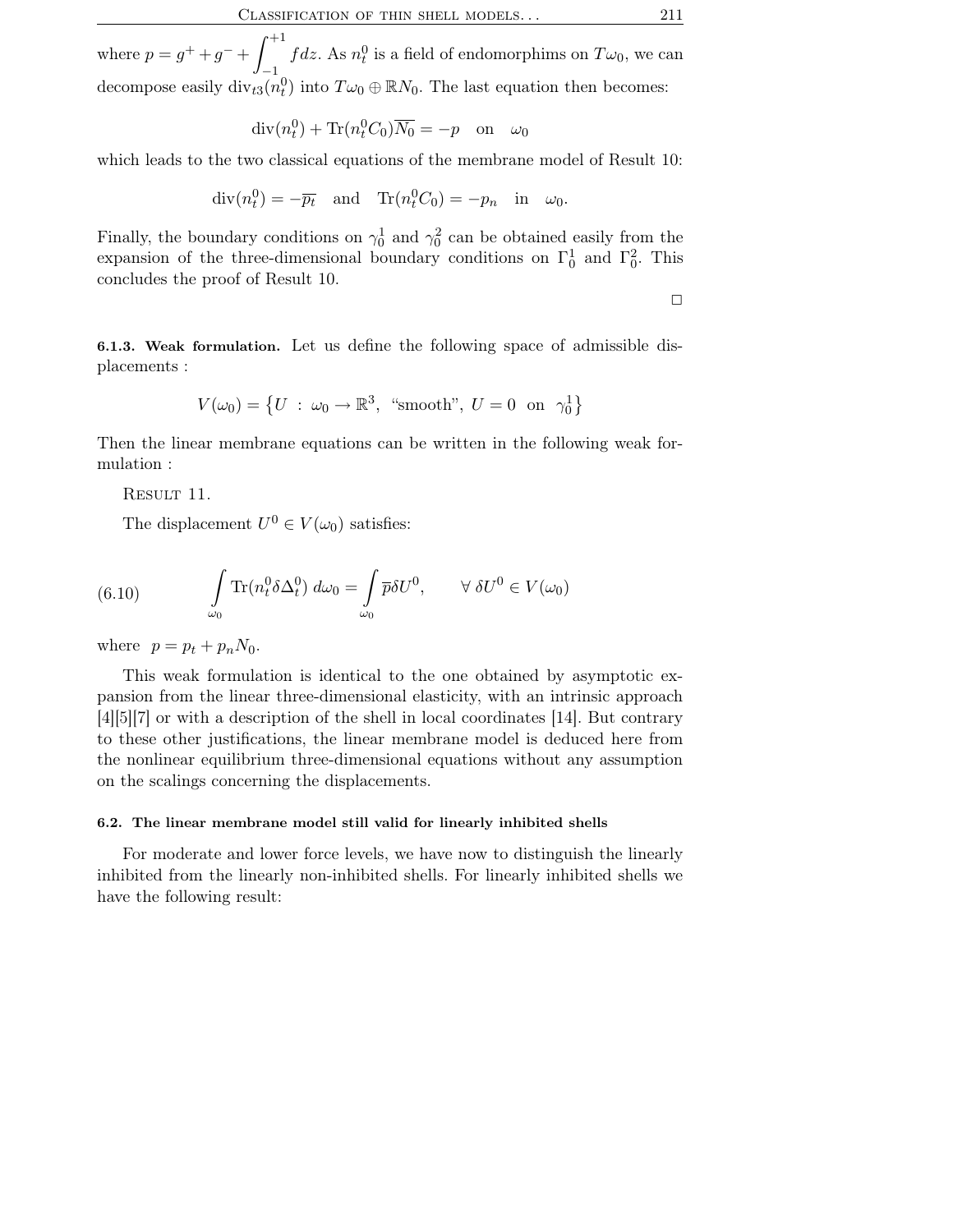RESULT 12.

For a shell inhibited in the linear and the nonlinear range, the linear membrane model is still valid for force levels of  $\varepsilon^{n\geq3}$  order. For these force levels, the order of magnitude of the displacement is  $U_r = h_0 \varepsilon^{n-2}$ .

The proof can be obtained with a recurrence on  $n$ . The main step is to solve the weak formulation (6.10) without a right side. Considering the associated minimization problem, we obtain that  $U^0$  is an inextensional displacement in the linear range. As the shell is linearly inhibited, we have  $U^0 = 0$ . Following the proof of Result 10, a new dimensional analysis with  $U_r = \varepsilon h_0$  and a new asymptotic expansion of equations lead again to the linear membrane model, with or without a right side, according to the considered force level. This operation can be repeated until we find  $U^0 \neq 0$ . Finally, using a recurrence on n, we find that for force levels of  $\varepsilon^{n\geq3}$  order, the order of magnitude of the displacement is  $U_r = h_0 \varepsilon^{n-2}$ , and the asymptotic model obtained is the linear membrane one.

 $\Box$ 

#### 6.3. Domain of validity of the linear membrane model

We proved in Result 10 that the linear membrane model is valid for an inhibited shell in the non-linear range, subjected to a high force level of  $\varepsilon^2$  order. For moderate and lower force levels of  $\varepsilon^{n\geq3}$ , this model is still valid if the shell is inhibited in the linear range as well.

We recall that in the Subsec. 5.5, we have proved that this linear membrane model is also obtained for a non-inhibited shell in the nonlinear range but linearly inhibited, subjected to low force levels of  $\varepsilon^{n\geq 4}$  order. Thus, the linear membrane model is valid for a linearly inhibited shell subjected to low force levels of  $\varepsilon^{n\geq 4}$ order, whatever the nonlinear geometric rigidity is.

#### 6.4. Two other models for linearly non-inhibited shells

We study now the last case: a shell subjected to moderate and low force levels, linearly non-inhibited, but always inhibited in the nonlinear range. The asymptotic expansion of the three-dimensional equilibrium Equation (3.5) leads to calculations similar to the ones of the previous sections. Thus we only give here the asymptotic models which are obtained.

6.4.1. Another coupling model for a moderate force level. For a moderate force level  $\mathcal{F} = \mathcal{G} = \varepsilon^3$ , the order of magnitude of the displacement is  $U_r = h_0$  and the two first terms  $U^0$  and  $U^1$  of the expansion of the displacement are solution of a variational problem which couples membrane and bending effects.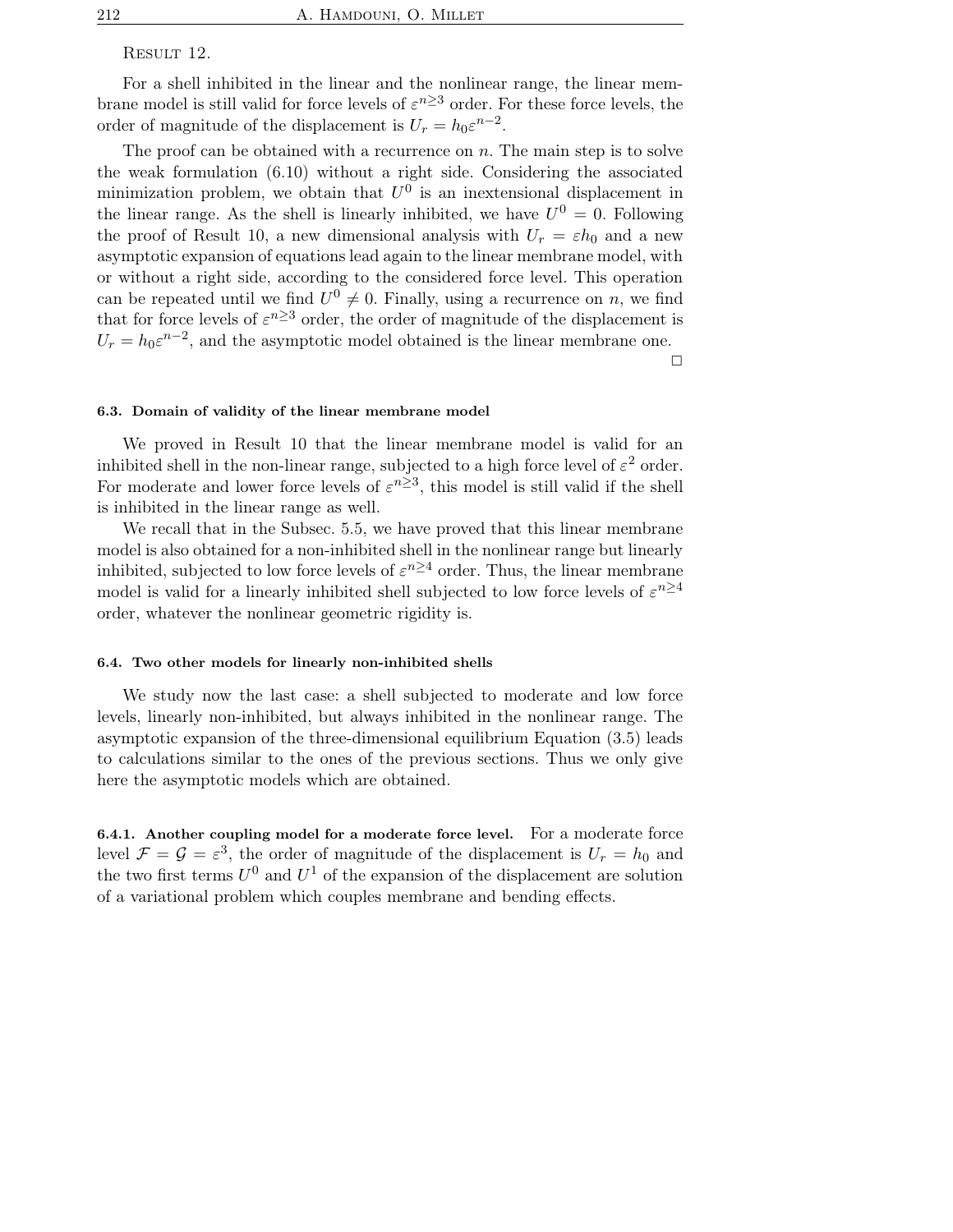Let us recall the definition of the following admissible spaces of displacements:

 $V(\omega_0) = \left\{ U : \omega_0 \to \mathbb{R}^3, \text{ "smooth", } U = 0 \text{ on } \gamma_0^1 \right\},$ 

$$
V_{\text{inex}}(\omega_0) = \left\{ U \in V(\omega_0), \ \frac{\partial U}{\partial p_0} + \frac{\overline{\partial U}}{\partial p_0} = 0 \text{ in } \omega_0 \text{ and } \frac{\overline{\partial U}}{\partial p_0} N_0 = 0 \text{ on } \gamma_0^1 \right\}.
$$

Then we have the following result :

RESULT 13.

For a shell inhibited in the nonlinear range but linearly non-inhibited, subjected to a moderate force level  $\mathcal{F} = \mathcal{G} = \varepsilon^3$ ,  $(U^0, U^1) \in V_{\text{inex}}(\omega_0) \times V(\omega_0)$  and satisfies the following weak problem:

$$
\int_{\omega_0} \text{Tr} \left( n_t^1 \delta \Delta_t^1 + m_t^0 \delta K_t^0 \right) d\omega_0 = \int_{\omega_0} (\overline{p} \delta U^1 - \text{Tr}(C_0) \overline{M} \delta U^0 + \overline{M} \delta \Theta^0) d\omega_0
$$
  

$$
\forall \left( \delta U^0, \delta U^1 \right) \in V_{\text{inex}}(\omega_0) \times V(\omega_0)
$$

with:

$$
n_t^1 = \frac{4\beta}{2+\beta} \text{Tr}(\Delta_t^1) I_0 + 4\Delta_t^1, \qquad 2\Delta_t^1 = \frac{\hat{\partial}U^1}{\partial p_0} + \frac{\overline{\hat{\partial}U^1}}{\partial p_0} + \frac{\overline{\partial}U^0}{\partial p_0} \frac{\partial U^0}{\partial p_0},
$$
  
\n
$$
m_t^0 = \frac{4\beta}{3(\beta+2)} \text{Tr}(K_t^0) I_0 + \frac{4}{3} K_t^0, \qquad K_t^0 = \frac{\hat{\partial}\Theta^0}{\partial p_0} + \frac{\hat{\partial}\Theta^0}{\partial p_0} + \frac{\hat{\partial}U^0}{\partial p_0} C_0 + C_0 \frac{\overline{\hat{\partial}U^0}}{\partial p_0},
$$
  
\n
$$
p = g^+ + g^- + \int_{-1}^1 f \, dz, \qquad M = g^+ - g^- + \int_{-1}^1 z f \, dz.
$$

For the proof of this result, which is similar to the one of Result 4, we refer the reader to Sec. 5.1.

 $\Box$ 

This coupling model is similar to the one obtained in Result 4, with different expressions of the strain mesures  $K_t^0$  and  $\Delta_t^1$ . Here  $K_t^0$  is the linear classical variation of curvature. The coupling between  $U^0$  and  $U^1$  is contained in the nonclassical membrane strain  $\Delta_t^1$ , which is linear with respect to  $U^1$  but nonlinear with respect to  $U^0$ .

The physical interpretation of this model is also similar to the one of Result 4. The solution of this model is the displacement  $U^0 + \varepsilon U^1$ , where  $U^0$  is a linear inextensional displacement which generates the curvature variation  $K_t^0$ , and  $\varepsilon U^1$ a small displacement which generates with  $U^0$  the nonlinear membrane strain  $\Delta_t^1$ .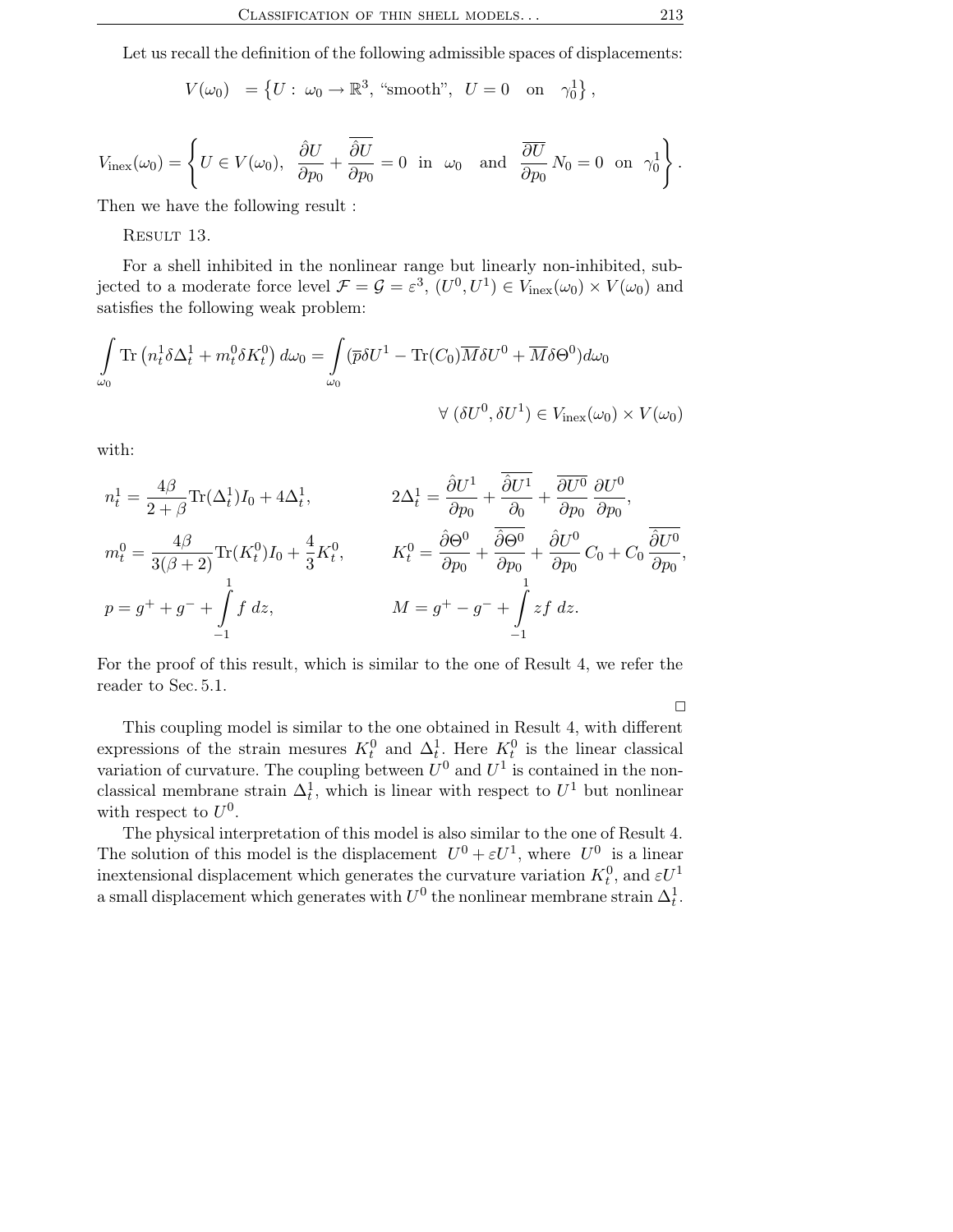6.4.2. The linear pure bending model for low force levels. Let us consider to finish a shell subjected to low force levels  $\mathcal{F} = \mathcal{G}_g = \varepsilon^{n \geq 4}$ . Then we have the following result:

### RESULT 14.

For a shell inhibited in the nonlinear range but linearly non-inhibited, and subjected to low force levels  $\mathcal{F} = \mathcal{G} = \varepsilon^{n \geq 4}$ , the order of magnitude of the displacement is  $U_r = h_0 \varepsilon^{n-4}$ . Moreover the leading term  $U^0$  of the expansion of the displacement is a solution of the linear pure bending model of Result 7.

For the proof of this result, we refer the reader to Sec. 5.3 where the calculations are similar.

 $\Box$ 

Thus, according to Result 8, the linear pure bending model is valid for a linearly non-inhibited shell subjected to low force levels of  $\varepsilon^{n\geq 4}$  order, whatever the non-linear geometric rigidity is. We find again the classical results obtained in [14][21][22] from linear elasticity.

### 7. Conclusion

In the second part of this paper we have established a classification of asymptotic models for strongly curved shells. The results are different from those obtained in the first part for shallow shells [10]. In particular, for the same force level, the obtained behaviour depend on the geometric rigidity of the middle surface of the shell, in the linear and in the nonlinear range.

As in the first part, we have studied only one combination of  $(\mathcal{F}_t, \mathcal{F}_n, \mathcal{G}_t, \mathcal{G}_n)$ for each value of  $\tau = \text{Max}(\mathcal{F}_t, \mathcal{F}_n, \mathcal{G}_t, \mathcal{G}_n)$ . However, the study of the other combinations is not fundamental; it would lead to the same two-dimensional models with a right side slightly different. The following table resumes the so obtained classification with respect to  $\tau$ , where the abbreviation L.I.S. (respectively N.L.I.S) means linearly inhibited shell (respectively nonlinearly inhibited shell): with:

$$
n_t^0 = \frac{4\beta}{\beta + 2} \text{Tr}(\Delta_t^0) I_0 + 4\Delta_t^0, \qquad n_t^1 = \frac{4\beta}{\beta + 2} \text{Tr}(\Delta_t^1) I_0 + 4\Delta_t^1,
$$
  

$$
m_t^0 = \frac{4\beta}{3(\beta + 2)} \text{Tr}(K_t^0) I_0 + \frac{4}{3} K_t^0, \qquad \Theta^0 = -\frac{\overline{\partial U^0}}{\partial p_0} N_0,
$$
  

$$
p = \int_{\omega_0} f \, dz + g^+ + g^-, \qquad M = \int_{\omega_0} z \, f \, dz + g^+ - g^-.
$$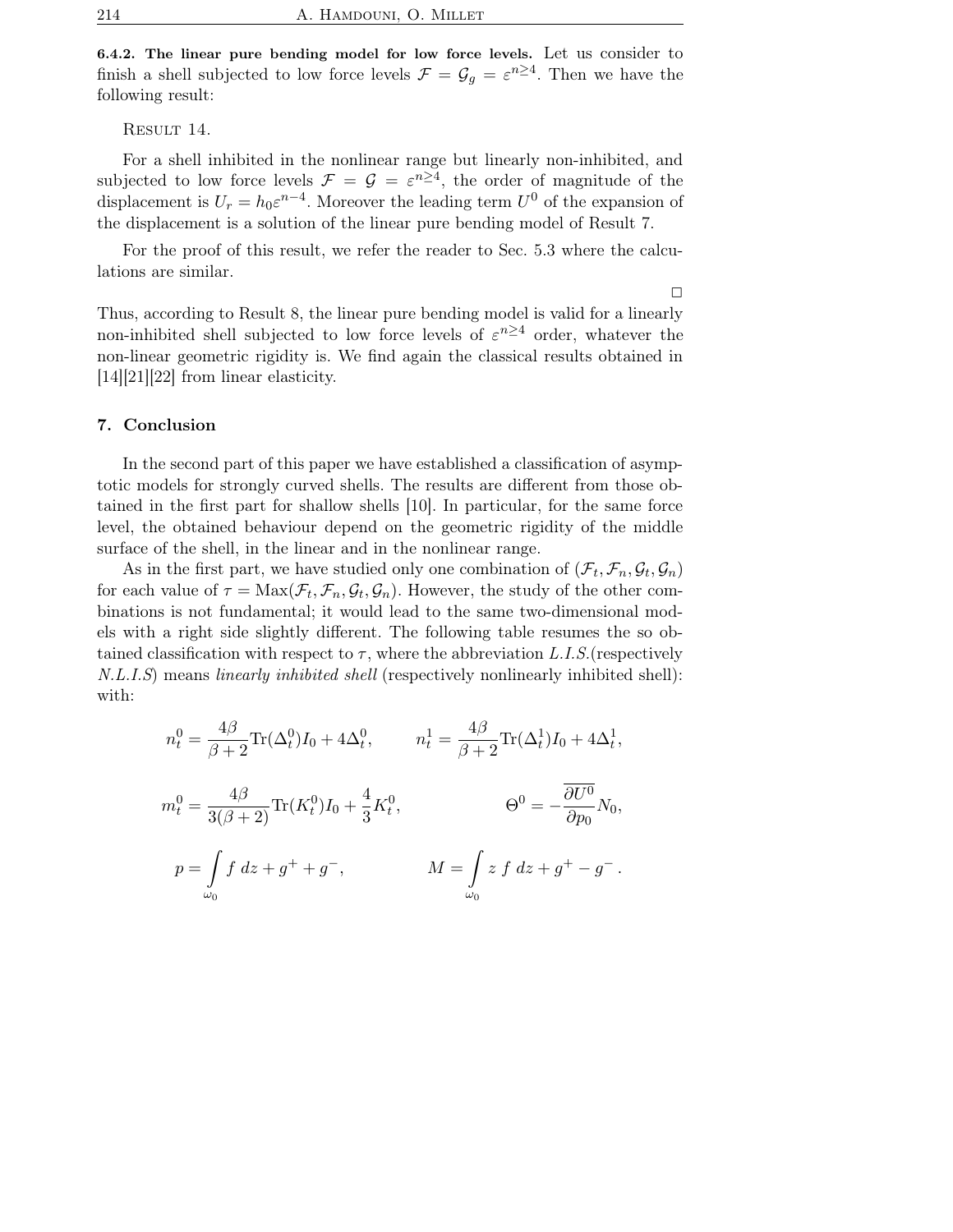## Table 1. Non-inhibited shells in the nonlinear range.

| $\tau$          | $U_r$                                             | Shell model                                                                                                                                                                                                                                                                                                                                                                                    | $\Delta_t^0$ , $K_t^0$                                                                                                                                                                                                                                        |
|-----------------|---------------------------------------------------|------------------------------------------------------------------------------------------------------------------------------------------------------------------------------------------------------------------------------------------------------------------------------------------------------------------------------------------------------------------------------------------------|---------------------------------------------------------------------------------------------------------------------------------------------------------------------------------------------------------------------------------------------------------------|
| $\varepsilon$   | $L_0$                                             | nonlinear membrane model<br>$\phi^0\in Q(\omega_0)$ and $\forall\,\delta\phi^0\in V(\omega_0)$<br>$\int \text{Tr}(n_t^0 \delta \Delta_t^0) \ d\omega_0 = \int \overline{p} \delta \phi^0 \ d\omega_0$                                                                                                                                                                                          | $2\Delta_t^0 = \frac{\partial \phi^0}{\partial p_0} \frac{\partial \phi^0}{\partial p_0} - I_0$                                                                                                                                                               |
| $\varepsilon^2$ | $L_0$                                             | nonlinear coupling model<br>$(\phi^0, U^1) \in Q_{\text{inex}}(\omega_0) \times V(\omega_0)$<br>$\int \text{Tr}(n_t^1 \delta \Delta_t^1 + m_t^0 \delta K_t^0) d\omega^0 =$<br>$\int (\overline{p}\delta U^1 - \text{Tr}(C_0) \overline{M} \delta \phi^0 + \overline{M} \delta N) d\omega_0$<br>$\forall (\delta \phi^0, \delta U^1) \in V_{\text{inex}}^{\phi^0}(\omega_0) \times V(\omega_0)$ | $2\Delta_t^1 = \frac{\overline{\partial \phi^0}}{\partial n_0} \frac{\partial U^1}{\partial n_0} + \frac{\overline{\partial U^1}}{\partial p_0} \frac{\partial \phi^0}{\partial p_0}$<br>$K_t^0 = \tilde{C} - C_0$<br>$\phi^0$ is inextensional               |
| $\varepsilon^3$ | $L_0$                                             | nonlinear pure bending model<br>$\phi^0 \in Q_{\text{inex}}(\omega_0)$ and $\forall \delta \phi^0 \in V_{\text{inex}}^{\phi^0}(\omega_0)$<br>$\int \text{Tr}(m_t^0 \delta K_t^0) d\omega_0 = \int \overline{p} \delta U^0 d\omega_0$                                                                                                                                                           | $K_t^0 = \tilde{C} - C_0$<br>$\phi^0$ is inextensional                                                                                                                                                                                                        |
|                 | $\varepsilon^{n\geq 4}\big  h_0\varepsilon^{n-2}$ | linear membrane model<br>if $L.I.S.$<br>$U^0 \in V(\omega_0)$ and $\forall \delta U^0 \in V(\omega_0)$<br>$\int \text{Tr}(n_t^0 \delta \Delta_t^0) = \int \overline{p} \delta U^0 d\omega_0$                                                                                                                                                                                                   | $2\Delta_t^0 = \frac{\partial U^0}{\partial p_0} + \frac{\partial U^0}{\partial p_0}$                                                                                                                                                                         |
|                 |                                                   | linear pure bending model<br>if $N.L.I.S.$<br>$\varepsilon^{n \geq 4}$<br>$h_0 \varepsilon^{n-4}$<br>$\int_{\omega_0}^{1} U^0 \in V_{\text{inex}}(\omega_0) \text{ and } \forall \delta U^0 \in V_{\text{inex}}(\omega_0)$<br>$\int_{\omega_0} \text{Tr}(m_t^0 \delta K_t^0) d\omega_0 = \int_{\omega_0} \overline{p} \delta U^0 d\omega_0$                                                    | $2K_t^0 = \frac{\hat{\partial}\Theta^0}{\partial p_0} + \frac{\overline{\hat{\partial}\Theta^0}}{\partial p_0} + \frac{\hat{\partial}U^0}{\partial p_0}C_0$<br>$+ C_0\frac{\overline{\hat{\partial}U^0}}{\partial p_0}$<br>$U^0$<br>is linearly inextensional |

[215]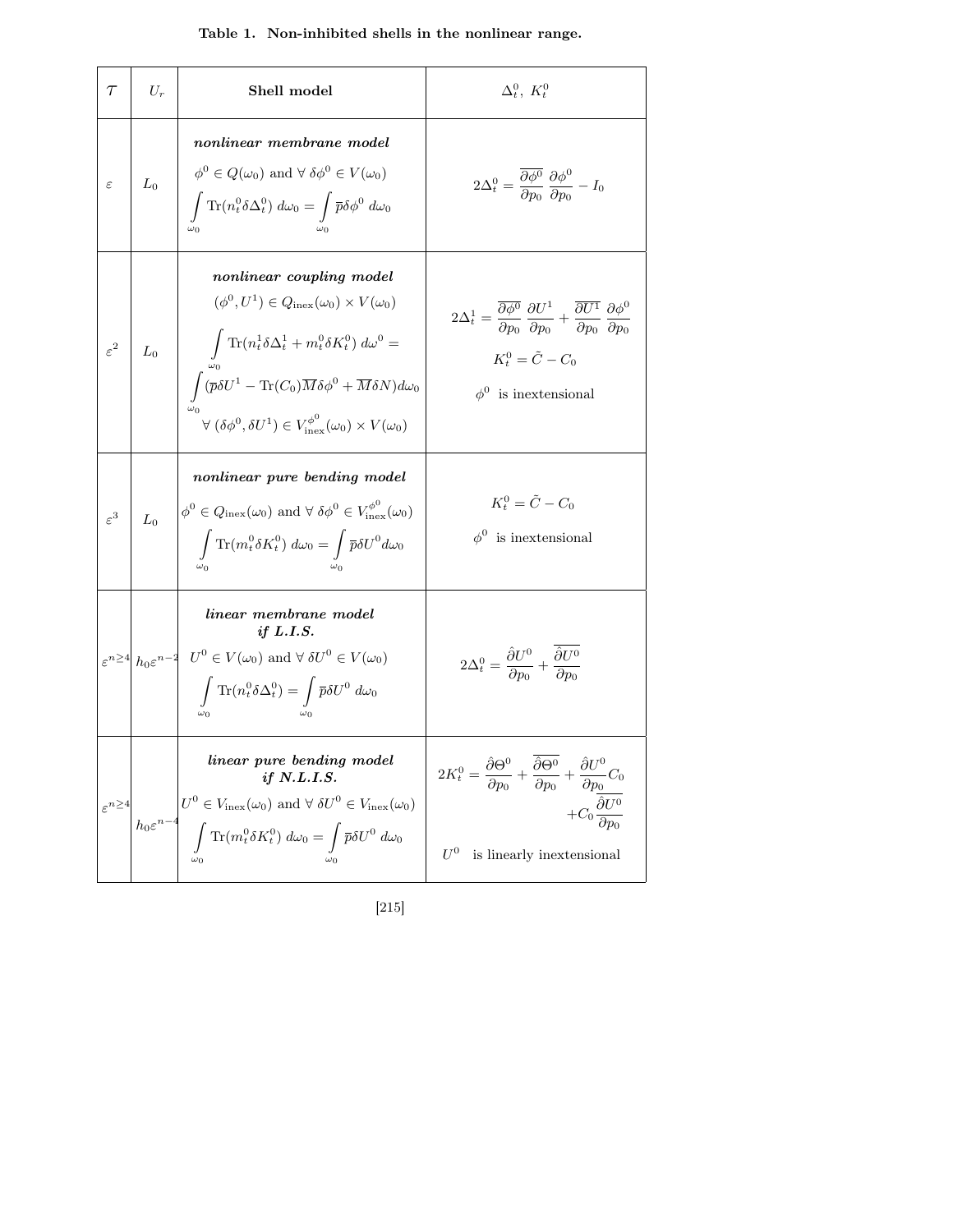| Table 2. Inhibited shells in the nonlinear range. |  |  |  |  |
|---------------------------------------------------|--|--|--|--|
|---------------------------------------------------|--|--|--|--|

| $\tau$          | $U_r$                                        | Shell model                                                                                                                                                                                                                                                                                                                                                                                        | $\Delta_t, K_t$                                                                                                                                                                                                                                                                                                                                                                                                          |
|-----------------|----------------------------------------------|----------------------------------------------------------------------------------------------------------------------------------------------------------------------------------------------------------------------------------------------------------------------------------------------------------------------------------------------------------------------------------------------------|--------------------------------------------------------------------------------------------------------------------------------------------------------------------------------------------------------------------------------------------------------------------------------------------------------------------------------------------------------------------------------------------------------------------------|
| $\varepsilon$   | $L_0$                                        | nonlinear membrane model<br>$\phi^0 \in Q(\omega_0)$ and $\forall \delta \phi^0 \in V(\omega_0)$<br>$\int \text{Tr}(n_t^0 \delta \Delta_t^0) d\omega_0 = \int \overline{p} \delta \phi^0 d\omega_0$                                                                                                                                                                                                | $2\Delta_t^0 = \frac{\overline{\partial \phi^0}}{\partial p_0} \frac{\partial \phi^0}{\partial p_0} - I_0$                                                                                                                                                                                                                                                                                                               |
| $\varepsilon^2$ | $h_0$                                        | linear membrane model<br>$U^0\in V(\omega_0)$ and $\forall\;\delta U^0\in V(\omega_0)$<br>$\int \text{Tr}(n_t^0 \delta \Delta_t^0) d\omega_0 = \int \overline{p} \delta U^0 d\omega_0$<br>$\omega_0$                                                                                                                                                                                               | $2\Delta_t^0 = \frac{\hat{\partial}U^0}{\partial p_0} + \frac{\hat{\partial}U^0}{\partial p_0}$                                                                                                                                                                                                                                                                                                                          |
|                 | $\varepsilon^{n\geq 3} h_0 \varepsilon^{n-}$ | linear membrane model<br>if $L.I.S.$                                                                                                                                                                                                                                                                                                                                                               |                                                                                                                                                                                                                                                                                                                                                                                                                          |
| $\varepsilon^3$ | $h_0$                                        | second coupling model<br>if $N.L.I.S$<br>$(U^0, U^1) \in V_{\text{inex}}(\omega_0) \times V(\omega_0)$<br>$\int \, \text{Tr}(n_t^1 \delta \Delta_t^1 + m_t^0 \delta K_t^0) \; d\omega_0 =$<br>$\int (\overline{p}\delta U^1 - \text{Tr}(C_0)\overline{M}\delta U^0 + \overline{M}\delta\Theta^0) d\omega_0$<br>$\forall (\delta U^0, \delta U^1) \in V_{\text{inex}}(\omega_0) \times V(\omega_0)$ | $2\Delta_t^1 = \frac{\hat{\partial}U^1}{\partial_{\alpha}} + \frac{\hat{\partial}U^1}{\partial n_0} + \frac{\overline{\partial}U^0}{\partial p_0} \frac{\partial U^0}{\partial p_0}$<br>$K_t^0 = \frac{\hat{\partial}\Theta^0}{\partial p_0} + \frac{\hat{\partial}\Theta^0}{\partial p_0} + \frac{\hat{\partial}U^0}{\partial p_0}C_0$<br>$+C_0\frac{\partial U^0}{\partial n_0}$<br>$U^0$<br>is linearly inextensional |
|                 |                                              | linear pure bending model<br>if N.L.I.S.<br>$\varepsilon^{n\geq 4}$ $h_0 \varepsilon^{n-4}$ $U^0 \in V_{\text{inex}}(\omega_0)$ and $\forall \delta U^0 \in V_{\text{inex}}(\omega_0)$<br>$\int \text{Tr}(m_t^0 \delta K_t^0) d\omega_0 = \int \overline{p} \delta U^0 d\omega_0$                                                                                                                  | $\begin{split} K^0_t = \frac{\overline{\hat{\partial}\Theta^0}}{\partial p_0} + \frac{\hat{\partial}\Theta^0}{\partial p_0} + \frac{\hat{\partial}U^0}{\partial p_0}C_0 \\ + C_0\frac{\overline{\hat{\partial}U^0}}{\partial p_0} \end{split}$<br>$U^0$<br>is linearly inextensional                                                                                                                                     |

[216]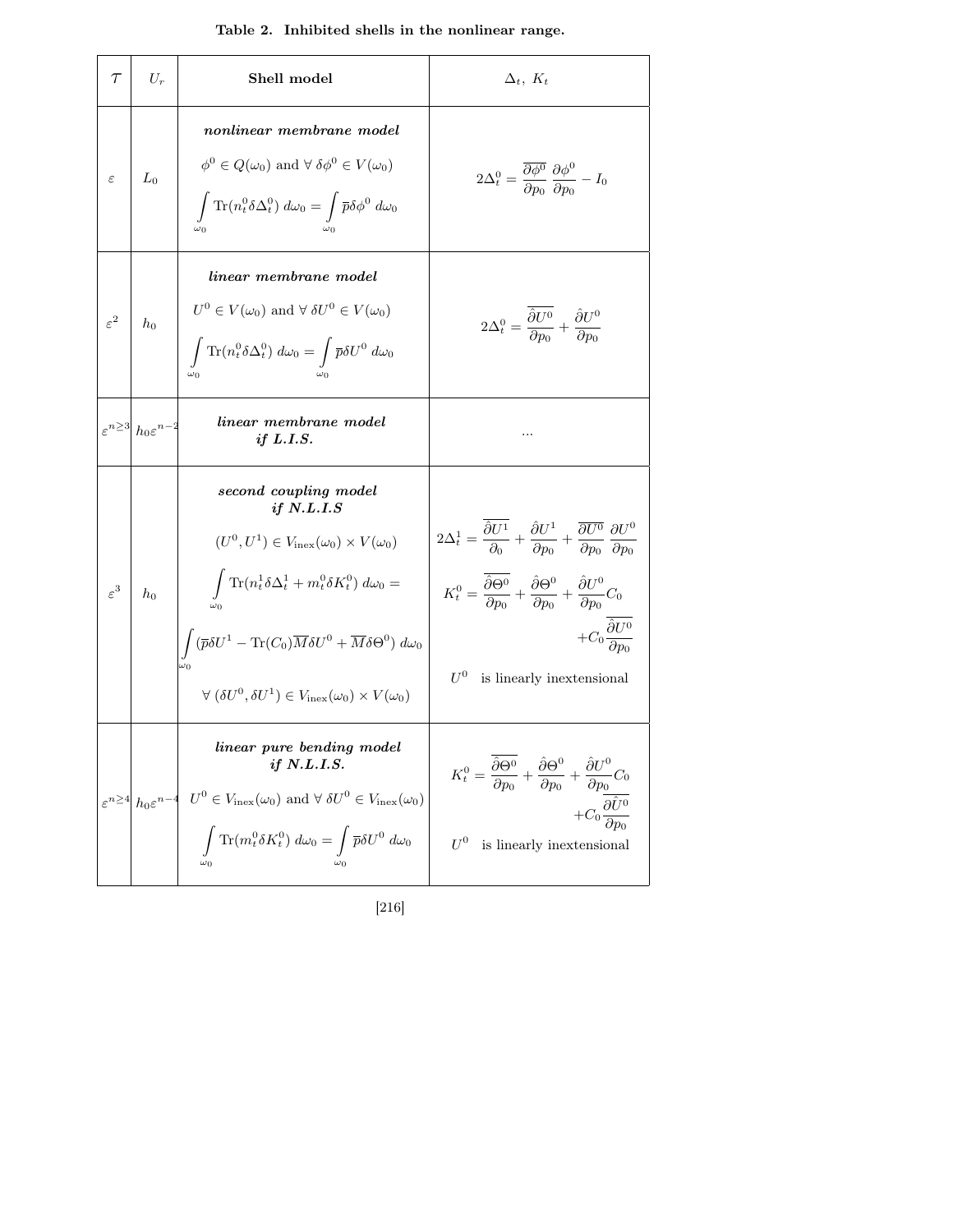We recall the definitions of the admissible spaces of mapping and displacements:

$$
V(\omega_0) = \left\{ U : \omega_0 \to \mathbb{R}^3, \text{ "smooth", } U = 0 \text{ on } \gamma_0^1 \right\},
$$
  
\n
$$
Q(\omega_0) = \left\{ \phi : \omega_0 \to \mathbb{R}^3, \text{ "smooth", } \phi = i_{\omega_0} \text{ on } \gamma_0^1 \right\},
$$
  
\n
$$
V_{\text{inex}}(\omega_0) = \left\{ U \in V(\omega_0), \frac{\partial U}{\partial p_0} + \frac{\overline{\partial} U}{\partial p_0} = 0 \text{ in } \omega_0 \text{ and } \frac{\overline{\partial} U}{\partial p_0} N_0 = 0 \text{ on } \gamma_0^1 \right\},
$$
  
\n
$$
V_{\text{inex}}^{\phi^0}(\omega_0) = \left\{ U \in V(\omega_0), \frac{\overline{\partial} \phi^0}{\partial p_0} \frac{\partial U}{\partial p_0} + \frac{\overline{\partial} U}{\partial p_0} \frac{\partial \phi^0}{\partial p_0} = 0 \text{ in } \omega_0 \right\},
$$
  
\n
$$
Q_{\text{inex}}(\omega_0) = \left\{ \phi \in I_{\text{inex}}(\omega_0), \frac{\overline{\partial} \phi}{\partial p_0} N_0 = 0 \text{ on } \gamma_0^1 \right\},
$$

where the space of inextensional mappings  $I_{\text{inex}}(\omega_0)$  is defined as follows :

$$
I_{\text{inex}}(\omega_0) = \left\{ \phi : \omega_0 \to \mathbb{R}^3, \text{ "smooth", } \frac{\overline{\partial \phi}}{\partial p_0} \frac{\partial \phi}{\partial p_0} = I_0 \text{ in } \omega_0, \phi = i_{\omega_0} \text{ on } \gamma_0^1 \right\}.
$$

With the approach developed in this paper, the obtained asymptotic shell models, even the linear ones, have been deduced from the nonlinear threedimensional elasticity. This enables us to specify their domain of validity thanks to the dimensionless numbers naturally introduced. In particular, we proved in this second part that the linear membrane model (respectively the pure bending one) is valid for a linearly inhibited (respectively for a linearly non-inhibited) shell subjected to low force levels of  $\varepsilon^{n\geq 4}$  order. We find again the classical results [14][21][22] obtained here from the nonlinear elasticity. This proves that for sufficiently low force levels, the membrane strain becomes linear and only the geometric rigidity in the linear range must be taken into account. However, the link between the linear and the nonlinear inextensional displacements is still to study.

On the other hand, in the literature only two nonlinear shell models are obtained by asymptotic expansion of three-dimensional elasticity: the nonlinear membrane model [13] and the pure bending one [11]. Contrary to these works, the systematic study of all the force levels has put here in a prominent position two other nonlinear shell models which couple the membrane and the bending effects. These models are different from the usual models of SANDERS [23], NAGHDI [16], SCHMIDT  $[1]$ , PIETRASZKIEWICZ  $[18]$ . This constitutes the constructive character of the approach presented.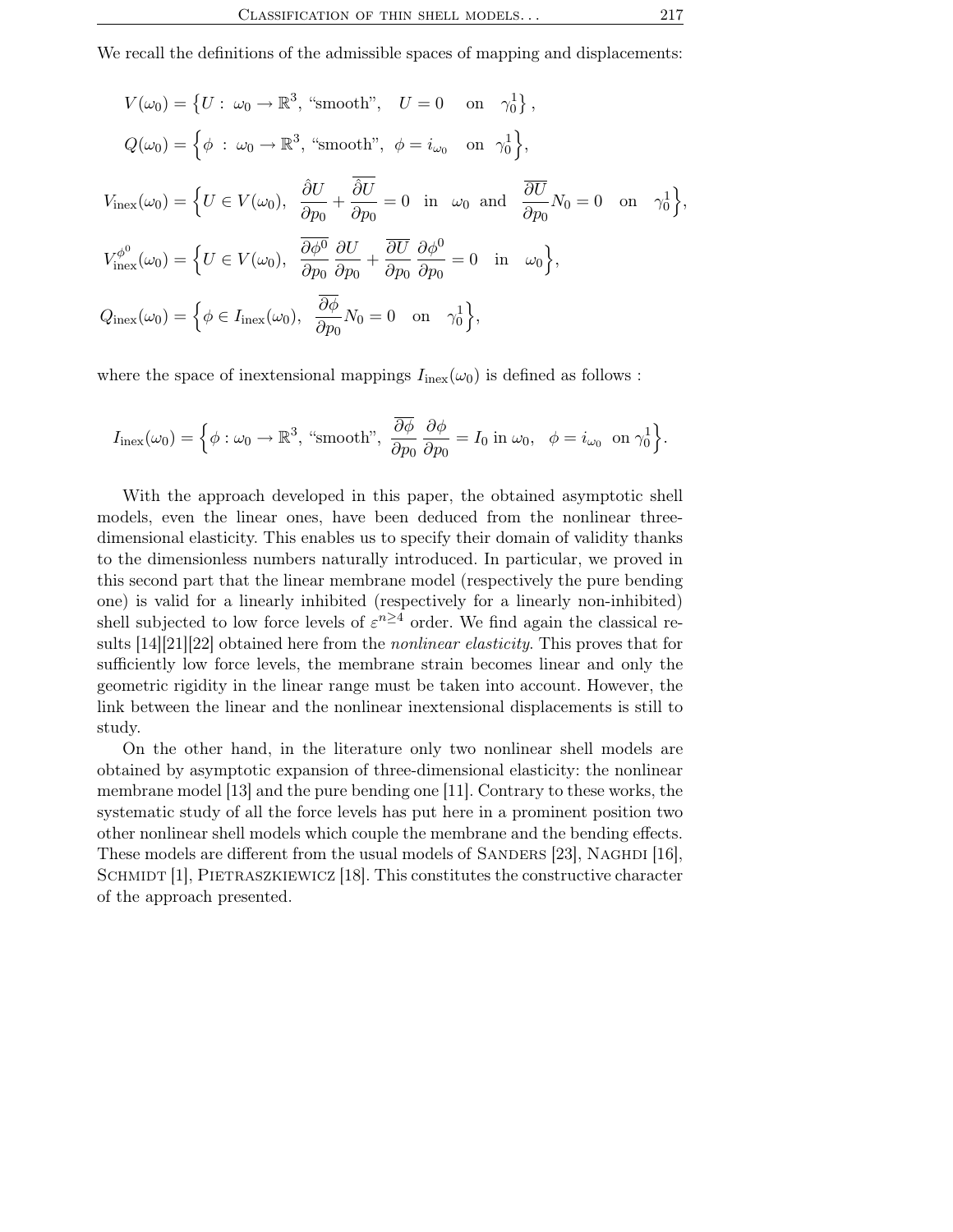## References

- 1. R. SCHMIDT, A current trend in shell theory: constrained geometrically nonlinear Kirchhoff-Love type theories based on polar decomposition of strains and rotations, Computers and Structures, 20 1-3, 265–275, 1985.
- 2. D. Choï, Sur la rigidité géométrique des surfaces. Application à la théorie des coques élastiques minces, Thèse, Université de Paris VI, 1995.
- 3. P. G. CIARLET and D. COUTAND, Un théorème d'existence pour une coque non linéairement élastique "en flexion", C. R. Acad. Sci., Paris, t. 326, série I, 903–907, 1998.
- 4. P. Destuynder, Sur une justification des modèles de plaques et de coques par les méthodes asymptotiques, Thèse d'Etat, Université de Pierre et Marie Curie, Paris, 1980.
- 5. P. Destuynder, A classification of thin shell theories, Acta Applicandae Mathematicae, 4, 15–63, 1985.
- 6. K. Elamri, Une classification des modèles asymptotiques de coques déduite de l'élasticité tridimensionnelle non linéaire, Thèse, Université de Poitiers, 1998.
- 7. I. M. N. Figueiredo, Modèles de coques élastiques non linéaires: méthode asymptotique et existence des solutions, Thèse, Université de Pierre et Marie Curie, Paris, 1989.
- 8. G. GEYMONAT and E. SANCHEZ-PALENCIA, On the rigidity of certain surfaces with folds and applications to shell theory, Arch. Rational Mech. Anal., 129, 11–45, 1995.
- 9. A. L. GOL'DENVEIZER, Theory of elastic thin shells, Pergamon Press, 1961.
- 10. A. HAMDOUNI and O. MILLET, Classification of thin shell models deduced from the nonlinear three-dimensional elasticity. Part I: the shallow shells, Arch. of Mech, 135–175, 2003.
- 11. V. LODS and B. MIARA, Nonlinearly elastic shell models : A formal asymptotic approach. II. The flexural model, Arch. Ration. Mech. Anal., 142, 4, 355–374, 1998.
- 12. A. E. H. Love, A Treatise on the mathematical theory of elasticity, Cambridge University Press, 1927.
- 13. B. Miara, Analyse asymptotique des coques membranaires non linéairement élastiques, C. R. Acad. Sci., Paris, t. 318, série I, 689–694, 1994.
- 14. B. MIARA and E. SANCHEZ-PALENCIA, Asymptotic analysis of linearly elastic shells, Asymptotic Analysis, 41–54, 1996.
- 15. O. Millet, Contribution à l'analyse asymptotique en théorie des plaques et des coques, Thèse, Université de Poitiers, juillet 1997.
- 16. P. M. NAGHDI, The theory of shells and plates, Flügge's Handbuch der Physik, Vol. VIa/2, C. TRUESDELL  $|Ed.|$ , Springer-Verlag, 425–640, 1972.
- 17. V. V. Novozhilov, The theory of thin shells, Walters Noordhoff Publ., Groningen, 1959.
- 18. W. PIETRASZKIEWICZ, Finite rotations in shells, [in:] Theory of Shells, North Holland Publishing Company, 445–471, 1980.
- 19. E. Sanchez-Palencia, Statique et dynamique des coques minces, I Cas de flexion pure non inhibée, C. R. Acad. Sci., Paris, t. 309, série I, 411–417, 1989.